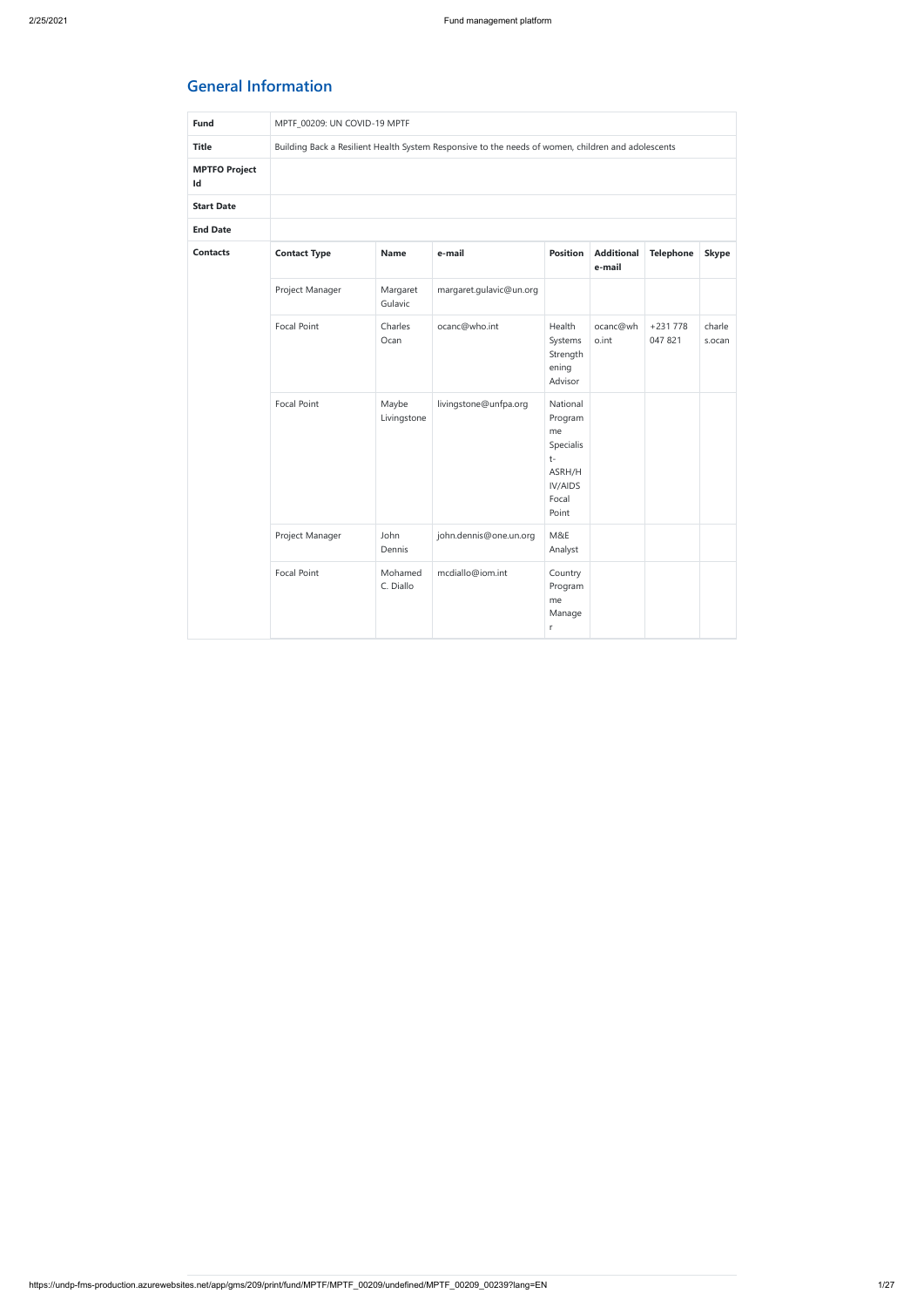https://undp-fms-production.azurewebsites.net/app/gms/209/print/fund/MPTF/MPTF\_00209/undefined/MPTF\_00209\_00239?lang=EN 2/27

**Description** The joint catalytic project will improve delivery, access to and utilization of selected Reproductive Maternal Newborn Child and Adolescent Health and Nutrition(RMNCAH&N) services by vulnerable and marginalized women, children and adolescents; and strengthen county and community health systems in three counties with worst health outcomes in Liberia. Human rights and gender will be an integral part of the project in order to leave no one behind. The three counties with worst health outcomes were jointly defined by UN and government based on key health outcomes using the 2019-20 Liberia Demographic and health survey and the Liberia Service Availability and Readiness assessment survey, 2018.

> The project will deliver lifesaving health services to these groups while at the same time build county, district and community health systems using targeted health systems strengthening interventions and approaches in the three counties.

The project will contribute to Liberia United Nations Socio Economic Response and Recovery Plan(UNSERP 2020), United Nations Sustainable Development Cooperation Framework (UNSDCF) 2020-2024, the Government of Liberia Pro poor Agenda for Prosperity and Development (PAPD), National Health Policy and Plan, Liberia COVID 19 National Preparedness and Response Plan, COVID 19 Transition Plan and other frameworks and plans to contribute to reducing morbidity and mortality among women and children and other vulnerable groups and attainment of Sustainable Development Goals 3, 5 and 6.

The project will respond to and address the following urgent health and health systems performance problems in the three counties(that will be selected jointly by UN, government and communities ) during the COVID 19 response and beyond;

- 1. Limited access and low utilization of essential RMNCAH and N services by vulnerable women, children, adolescents and other marginalized groups
- 2. Unavailability of life-saving RMNCAH drugs, commodities, diagnostic supplies and equipment at facilities providing critical services to women, children and adolescent due to the impact of COVID 19 including the diversion of focus from routine services to COVID-19 response and the over-stretched health system.
- 3. Infection prevention and control and WASH gaps in health care facilities to lower infection of COVID 19 among health care workers and reduce hospital acquired infections
- 4. Weak county and community health systems(weak coordination, weak operational planning, limited health care workers availability/capacity and motivation, stock out of essential medicines, supplies and equipment) including monitoring and supervision; integrated disease surveillance including maternal and neonatal deaths surveillance and response

[1] Essential health services will include: Family Planning, Emergency Obstetric and Neonatal Care, Integrated management of childhood illnesses, adolescent-friendly SRHR services including Post-abortion Care, Antenatal care, delivery care, management of sexually transmitted infections, HIV Screening and Testing, Postnatal care for mother and newborn. The service delivery package is aligned to the national Reproductive, Maternal, Child, Adolescent Health and Nutrition (RMNCAH & N) Policy & Investment Plan, the Liberia Essential Package of health Services, and National SGBV Action Plan (from Liberia EPHS and WHO Global recommended EPHS during COVID 19)

The objectives of the project will be to 1) improve access to and utilization of selected Reproductive Maternal Newborn Child and Adolescent Health and Nutrition (RMNCAH) services by vulnerable and marginalized groups[1] (SERP pillar 1.1 outcome) in three counties with worst maternal and child health outcomes 2) strengthen county and community health systems in three counties with worst health outcomes[2] (SERP pillar 1.2 outcome)

The project will be implemented jointly by the four UN agencies (WHO, UNICEF, UNFPA and IOM) under the leadership of the Resident Coordinator in collaboration with relevant government line ministries and other partners including international and national non governmental organizations, civil society organizations and other county and community structures.

#### Expected results;

- 1. Increased utilization of selected key essential health services (e.g. Emergency obstetric and neonatal care services, antenatal care, skilled birth attendance, pentavalent 3/measles antigen coverage, outpatient department utilization,) for the most vulnerable groups.
- 2. Improved health systems capacities to deliver quality essential health services to contribute to attainment of Universal Health Coverage (UHC), reduction of infant and maternal mortality and other health related SDGs.
- 3. Strengthened disease surveillance and response capacities (building on integrated disease surveillance and response, maternal and neonatal death surveillance and platforms) in 3 counties and selected facilities
- 4. Strengthened M&E (for essential health services) using existing platforms including documentation of best practices and case studies e.g. the District Health Information Software 2 platform
- 5. COVID 19 preparedness and response plan activities are integrated into routine health service delivery
- 6. Strengthened IPC to minimize HCW infections and risk of facility acquired infections

All in all the project aims to quickly accelerate the delivery, access to and utilization of key essential health services for vulnerable and marginalized groups including women, children, adolescents living in three counties (to be determined) with the worst health outcomes in Liberia.

[2] Targeted health systems strengthening will include; planning, service delivery, health information/M&E, revision and adapting guidelines, community health systems/structures, IPC, health care workers, essential medicines and

|                                        | supplies                                                                   |                                                   |                               |  |  |  |  |
|----------------------------------------|----------------------------------------------------------------------------|---------------------------------------------------|-------------------------------|--|--|--|--|
| <b>Universal</b>                       | <b>Gender Equality Marker</b>                                              | <b>Risk</b>                                       | <b>OECD-DAC</b>               |  |  |  |  |
| <b>Markers</b>                         | • GEM3 - GEWE is the<br>principal objective<br>of the Key Activity         | • High Risk                                       | • Basic health infrastructure |  |  |  |  |
| <b>Fund Specific</b><br><b>Markers</b> | <b>Fund Windows</b>                                                        | <b>Fund Windows</b><br>• Window 3: Recover better |                               |  |  |  |  |
|                                        | <b>Human Rights Based</b><br><b>Approach to COVID19</b><br><b>Response</b> | <b>HRBA</b> integrated<br>$\bullet$ Yes           |                               |  |  |  |  |
|                                        | <b>Primary Socio-Economic</b><br><b>Pillars</b>                            |                                                   |                               |  |  |  |  |
|                                        |                                                                            |                                                   |                               |  |  |  |  |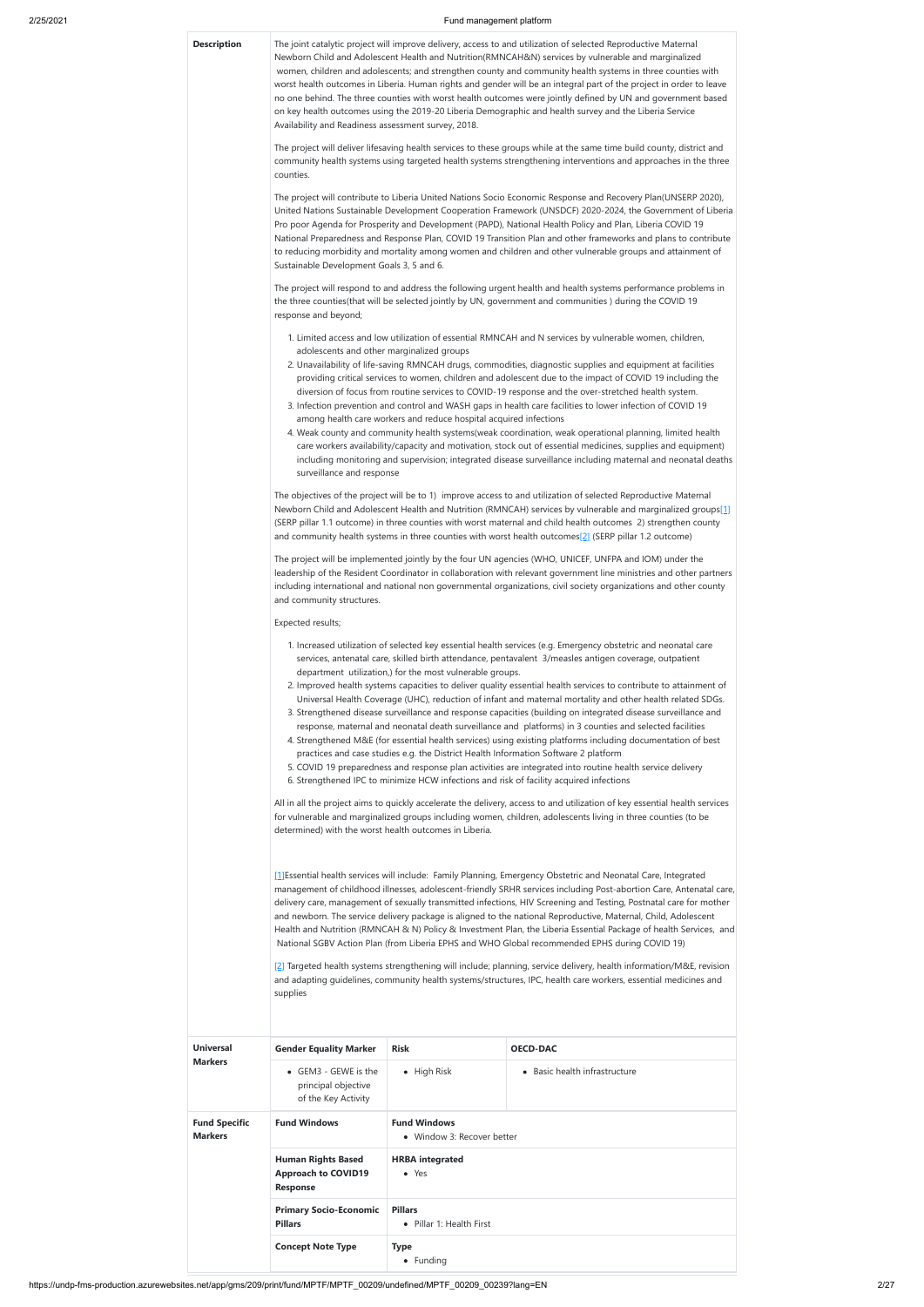| Geographical                                 | <b>Geographical Scope</b>                             | Name of the Region                                                                                           |                     |               |                                                                                                                                           |                                  | <b>Region(s)</b> | Country(ies) |  |
|----------------------------------------------|-------------------------------------------------------|--------------------------------------------------------------------------------------------------------------|---------------------|---------------|-------------------------------------------------------------------------------------------------------------------------------------------|----------------------------------|------------------|--------------|--|
| <b>Scope</b>                                 | • Regional                                            |                                                                                                              |                     |               |                                                                                                                                           |                                  | • Africa         | • Liberia    |  |
| <b>Participating</b><br><b>Organizations</b> | <b>Participating</b><br><b>Organizations</b>          | <b>NGOs</b>                                                                                                  | <b>New Entities</b> |               |                                                                                                                                           | <b>Implementing Partners</b>     |                  |              |  |
| and their<br>Implementing<br><b>Partners</b> | $\bullet$ IOM<br>• UNFPA<br>• UNICEF<br>$\bullet$ WHO | Other                                                                                                        |                     |               | Ministry of Health,<br>Ministry of Education<br>Ministry of Gender, Children and Social Protection<br>County Health Teams in the Counties |                                  |                  |              |  |
| <b>Programme and</b>                         | <b>Budget</b>                                         | <b>Agency</b>                                                                                                |                     | <b>Amount</b> |                                                                                                                                           | <b>Comments</b>                  |                  |              |  |
| <b>Project Cost</b>                          | <b>Budget Requested</b>                               |                                                                                                              | \$849,931           |               |                                                                                                                                           | This amount includes 7% overhead |                  |              |  |
|                                              | <b>Total</b>                                          |                                                                                                              | \$849,931           |               |                                                                                                                                           |                                  |                  |              |  |
| <b>Keywords</b>                              |                                                       |                                                                                                              |                     |               |                                                                                                                                           |                                  |                  |              |  |
| Programme                                    | <b>Anticipated Start Date</b>                         | Feb 01, 2021                                                                                                 |                     |               |                                                                                                                                           |                                  |                  |              |  |
| <b>Duration</b>                              | <b>Duration (In months)</b>                           | 14                                                                                                           |                     |               |                                                                                                                                           |                                  |                  |              |  |
| <b>Anticipated End Date</b><br>Apr 01, 2022  |                                                       |                                                                                                              |                     |               |                                                                                                                                           |                                  |                  |              |  |
| <b>Comments</b>                              | output.                                               | Comments from secretariat: Please complete a few RBM tab indicators to link them to the relevant outcome and |                     |               |                                                                                                                                           |                                  |                  |              |  |

# **Narratives**

| <b>Title</b>                                                                                                                                                                                 | Text                                                                                                                                                                                                                                                                                                                                                                                                                                                                                                                                                                                                                                                                                                                                                                                                                                                                                                                                                                                                                                                                                                                                                                                                                                                                                                                                                                                                                                                                                                                                                         |
|----------------------------------------------------------------------------------------------------------------------------------------------------------------------------------------------|--------------------------------------------------------------------------------------------------------------------------------------------------------------------------------------------------------------------------------------------------------------------------------------------------------------------------------------------------------------------------------------------------------------------------------------------------------------------------------------------------------------------------------------------------------------------------------------------------------------------------------------------------------------------------------------------------------------------------------------------------------------------------------------------------------------------------------------------------------------------------------------------------------------------------------------------------------------------------------------------------------------------------------------------------------------------------------------------------------------------------------------------------------------------------------------------------------------------------------------------------------------------------------------------------------------------------------------------------------------------------------------------------------------------------------------------------------------------------------------------------------------------------------------------------------------|
| CN_I. What is<br>the specific<br>need/problem<br>the<br>intervention<br>seeks to<br>address?<br>Summarize the<br>problem. Apply<br>a gender lens<br>to the analysis<br>and<br>description of | Contextual background:<br>Liberia is situated on the west coast of Africa and borders Guinea, Sierra Leone and Côte d'Ivoire, has 15 counties with an estimated population of 4.9 millior<br>majority being predominantly young. Currently, 52% of the population resides in urban areas, with nearly one third of the population residing in the capital,<br>With a population density of 51 persons per square kilometer and about a third of the population lacks access to health facility. Liberia Human Developmen<br>ranked 176 out of 189 countries in 2019. The country's Gross Domestic Product per capita increased from US\$ 327 in 2010 to US\$ 456 in 2015 and has rema<br>over the past two years. More than half of the country's population lives below the poverty line (Household Income and Expenditure Survey 2016) which is c<br>entrenched in rural (71.6 per cent) compared to urban (31.5 per cent) areas.<br>The Expanding Access to Essential Health Services is an integral component of the national Pro-poor Agenda for Prosperity and Development (PAPD) of the<br>of Liberia and elucidates how the Ministry of Health, other key institutions, and strategic partnerships within the health sector, will harmonize technical and<br>resources towards implementing the health goals of the PAPD. The UNSDCF has clearly defined health as one of the outcomes.<br>Further the United Nations in Liberia has developed this Socio-Economic Response and Recovery Plan, with an 18 months horizon (September 2020- March      |
| the problem.<br>Be explicit on<br>who has<br>established the<br>need (plans,<br>national<br>authorities,<br>civil society,<br>UN own<br>analysis, or                                         | upon the United Nations framework for the immediate socio-economic response to COVID-19. The aim of this response and recovery plan is to anchor, as s<br>possible, the socio-economic response to COVID-19 firmly within the national COVID-19 response and long-term development plans. Thus, the Plan aligns v<br>PAPD, UN Sustainable Development and Cooperation Framework (UNSDCF 2020-2024) and the National COVID-19 response plan and places the protection<br>strengthening of health services and systems at the core of the response plan, further in line with the UN framework for the socioeconomic response to COV<br><b>Health Status</b><br>Although the maternal mortality ratio (MMR) in Liberia, which is among the highest in the world, has shown improvement in recent years, according to a 20<br>estimated 661 women per 100,000 live births died in childbirth[1], the 2019-20 Liberia Demographic and Health Survey (LDHS) key indicator report highlight<br>concerning increase in neonatal mortality in Liberia, increasing from 26 deaths per 1,000 live births in 2013 [2] to 37 deaths per 1,000 live births in 2019-20.<br>Liberian infants die before their first birthday (63 deaths per 1,000 live births), which is higher than the average infant mortality in the African region of 51 pe                                                                                                                                                                                                                            |
| citizens).                                                                                                                                                                                   | births. And this is despite the 2.3% increase of overall life expectancy at birth from 62.45 in 2015 to 63.88 in 2019.<br>The continuous high maternal mortality ratios and neonatal mortality rates are likely to be attributed from the continuous high teenage pregnancy rate in Li<br>cent in 2019 compared to 30 per cent in 2013) with adolescent birth rate of 177/1000 births with only 25% of the adolescents who have begun childbearing<br>live birth. As teenage mothers are more likely to experience adverse pregnancy outcomes and are more constrained in their ability to pursue educational op<br>than young women who delay childbearing. The proportion of young women who have begun childbearing increases rapidly with age, from 4% among thos<br>55% among those age 19. Rural teenagers tend to start childbearing earlier than other teenagers. Early childbearing among teenagers is more common in R<br>County (55%) than in other counties, especially Maryland (19%). Teenagers with no education (47%) are more likely to have started childbearing than those v<br>some education (20%-31%). Also, childbearing is more common among teenagers in the lowest three wealth quintiles (40%-42%).<br>About 40% of adolescent girls are mothers by age 19 as a result of early sexual debut including early marriages (38% of adolescent girls are in union) with n<br>ever completing their education and others are victims of backstreet and unsafe abortions (claiming 30% of pregnancies amongst adolescents) due to restri |

age group is 1% i.e. 1.4 females and 0.5 males. Among young adults, comprehensive knowledge of HIV/AIDS is low at 21% for females and 27% for males. F utilization of family planning services that include condoms for protection against unwanted pregnancies and sexually transmitted infections including HIV i amongst young people both in and out of school with only 16.4% of adolescents aged 15 – 19 years using any method of family planning couple with a very need of 59.5%. Very few young people receive adequate preparation for their sexual lives because of taboos around sexuality discussions, deep rooted and c gender and traditional norms and simply no access to accurate and appropriate sexual and reproductive health information and services. All the above statis that programs meant to improve access to services and empowerment opportunities for young people are not making the desired impact. Many programs implemented but data on interventions that work for young people is none existent

and policy environment. Furthermore, young people (15 -24 yrs) are at an increased risk of STIs and HIV infections and they contribute 34% of the 1,386 new within the reproductive age group (NACP 2014). Whereas overall HIV prevalence is 1.9% i.e. 2.0 for females and 1.7 for males (2013 LDHS); prevalence amon

### *Key health systems performance indicators*

Although 77% of the population have access to basic health care i.e. live within one hour walk or 5 km distance, services availability and capacity to deliver t across the country(MOH Service Availability and Readiness Assessment (SARA), 2018)[3]. For example with 1.9 health facilities per 10,000 population(facility Liberia is close to achieving the WHO recommended minimum health facilities density index of two health facilities per 10,000 population, distribution of pu facilities remains inequitable. The number of public health networks accounts for only 55.1% of all health clinics, health centers and hospitals. Further accord World Health Organization (WHO) Liberia has one of the lowest numbers of midwives and nurses. It is estimated that Liberia only has 10.7 core health care v (HCWs) per 10,000 persons(WHO recommended minimum is 44.5/10,000), and amongst all cadres the largest shortfall is amongst physicians especially thos rural hospitals. This is attributed by inadequate resources allocation, and inequitable distribution of resources (financial and human resources) at various leve health system. The country's past conflict, EVD outbreak, precarious economic situation have led to inadequate healthcare financing, underdeveloped health infrastructure and health systems; a shortage of both human resources for health and essential medical supplies, and limited administrative and managerial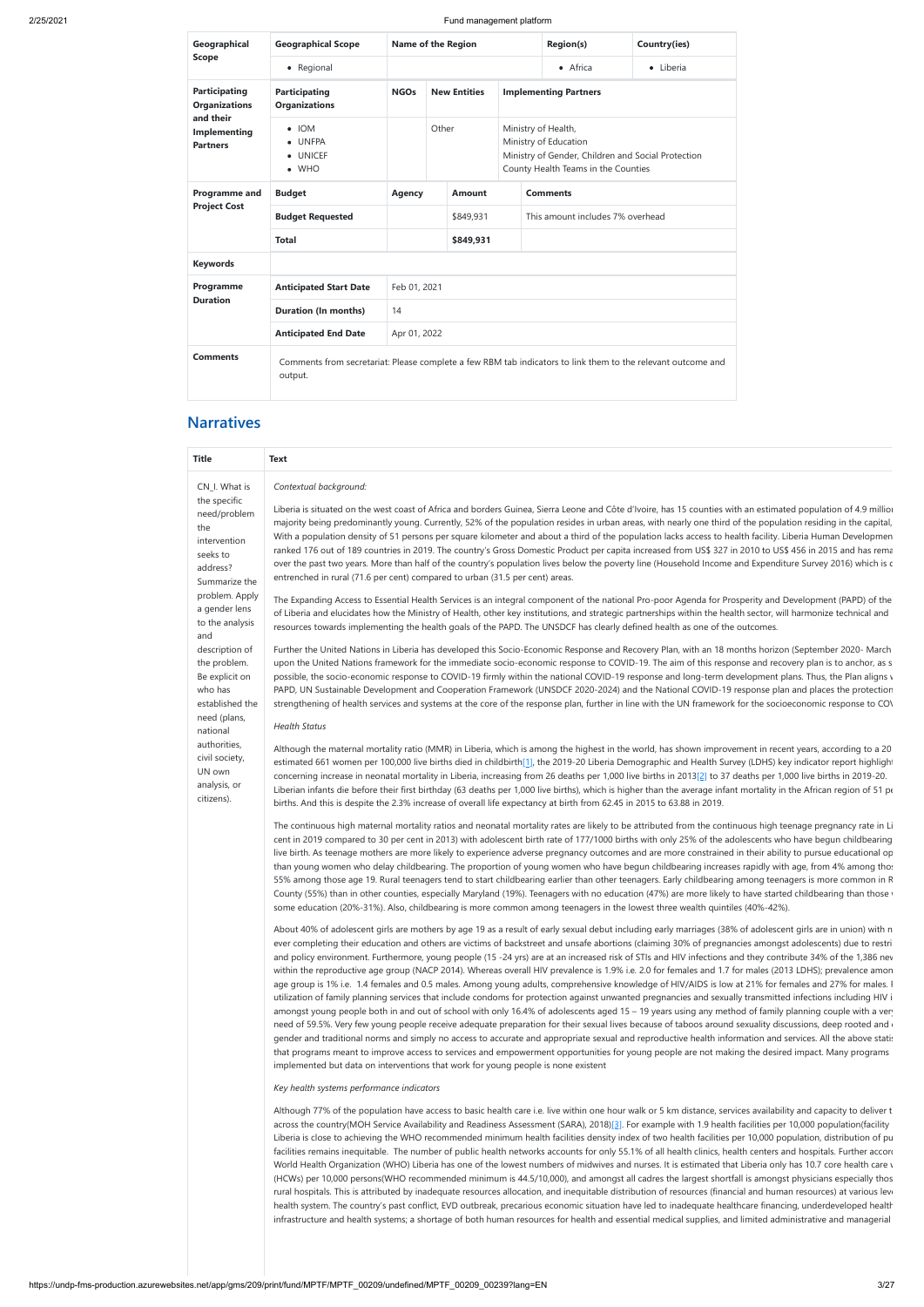Thus, the health care system in Liberia remains weak, fragile and is not resilient to shocks and with the COVID-19 pandemic, an additional burden is placed  $\epsilon$ strained health care system, making it even more critical to focus on ensuring the continuity of the provision of life-saving quality health services both at the community levels.

The preliminary findings from the 2019 Liberia Demographic and Health Survey show quite significant geographical disparities across the counties with som showing better or improved outcomes while others have poor outcomes. For example, Sinoe, River Cess and Grand Bassa counties respectively had only 46% 51 % proportion of children aged 12-23 months who received all basic vaccines while Lofa county had 77%. On Skilled Birth Attendance, Lofa had 97% of a attended by skilled personnel while Gbarpolu had 51%.

As Liberia continues to combat the COVID-19 pandemic, the country has instituted a number of measures to effectively respond to the growing number and COVID-19 cases in all 15 counties. However, in addition to mortality and morbidity directly attributed to COVID-19, the pandemic already poses a significant indirect morbidity and mortality from other preventable and treatable diseases if the provision of essential health services is disrupted, which unfortunately Liberia.

There is a 40 per cent overall decline in facility utilization rate thereby impacting access to critical services, including immunization, RMNCAH/N and SRHR se delivery and family planning) as well as birth registration which are all provided within health facilities. A risk communication survey found that only 29 per c respondents knew how COVID-19 spreads, while focus group discussions revealed that participants even doubted the existence of COVID-19 in Liberia. Misi and fear are affecting not only health facility utilization, it is also hampering the work of community health assistants (CHAs) who are responsible for providi health services within their communities. Rumors that CHAs are spreading the virus have hindered their ability to conduct home visits, which is one of their r

*Effects of COVID 19 on health systems and essential health services*

For example, Ministry of Health's Health Management Information System (HMIS)[4] has shown a 39 per cent reduction in the proportion of children fully in 17 per cent decline in women receiving four antenatal care (ANC) visits; and a 5.4 per cent decrease in institutional deliveries between January to March 202 to the same period in 2019. The data further shows a 32 per cent decline in women receiving four ANC visits between April to May 2020.

There has also been a 47 per cent increase in maternal deaths reported in communities from January to June 2020, a 7.1 per cent increase in neonatal morta per cent increase in still births compared to 2019.[5] During the same six months reference period, the number of children with diarrhoea receiving oral reha solution (ORS) decreased by 22 per cent. While birth registration for infants showed a steady increase between January and May, there was a 52 per cent de June 2020 in comparison with June 2019. The decrease in the utilization of services and the increase in maternal deaths (at the community level), still births at deaths during this period can be attributed to the impact of the COVID-19 pandemic containment measures, increasing community fears of going to health family loss of income, demotivated staff, lack of essential supplies at health facilities and limited funds for health services.

[1] The United Nations Maternal Mortality Estimation Inter-agency Group (MMEIG) WHO, UNICEF, UNFPA, World Bank Group, and the United Nations Popula Trends in Maternal Mortality: 2000 to 2017, Geneva, World Health Organization, 2019

Liberia has one of the highest confirmed COVID-19 infection rates amongst health workers in Africa, with health worker cases accounting for 16 per cent of COVID-19 cases. This is unsurprising as many health care workers lack PPE and health facilities are unable to implement satisfactory infection prevention and measures due to lack of supplies and capacity and many health facilities also lack the needed safe water, sanitation and hygiene standards. There is therefo need to strengthen IPC measures especially at health facilities. As it is unclear how long the COVID-19 pandemic will last, there has been a realization that L afford to solely focus on the COVID-19 response at the expense of routine health services. The Ministry of Health has therefore developed a strategy to tran towards strengthening routine health services and integrating the COVID-19 response within these routine health services.

The current heightened economic hardships coupled with the state of emergency(declared for three months and later lifted) that imposed country-wide mo restrictions and the closure of non-essential businesses significantly affected and increased vulnerabilities of the populations, especially women and children upon the Ebola virus disease (EVD) experience and regional trends, sexual and gender-based violence (SGBV) cases likely increased, surpassing 2000+ cases

#### Disequilibrium in Health Service Delivery

The pandemic has compounded existing gender inequalities and geographic disparities in health indicators. There are growing reports of increases in gende violence and sexual exploitation and abuse, even as related services for prevention and response are under pressure. With restrictions to freedom of movem combined with the fear, tension and stress related to COVID-19, and the negative impacts on household incomes, anecdotal evidence reveals that the risk o grown in Liberia. Women are also more vulnerable to economic fragility during confinement and movement restrictions, for reasons that include their far gr representation in informal sector jobs in Liberia. This vulnerability in turn affects family income and food availability, and leads to malnutrition, especially for adolescents, youth, pregnant and breastfeeding women and girls.

Furthermore, since women represent nearly 41 per cent of healthcare workers, it is critical to support their needs, including on the frontline of the COVID-19 Yet not enough attention has been given to women health-care workers in terms of how their work environment may be impacted, their safety requirement sexual and reproductive health and psychosocial needs.

Shortages of vital supplies, medicines and other commodities for essential health services including Sexual, Reproductive, Newborn, Child, Adolescent health Gender based Violence(RMNCAH & SGBV) services loom large. Life-saving medicines for maternal health and contraceptives are less available given the clos production sites, and breakdown of global and local supply chains. Sexual and reproductive health and rights is a significant public health issue that demand sustained attention and investment.

Against this background, there is an urgent need to accelerate delivery of essential health services while simultaneously building health system to prevent fu in health outcomes in the short to medium term.

[2] Liberia Institute of Statistics and Geo-Information Services (LISGIS), Ministry of Health and Social Welfare [Liberia], National AIDS Control Program [Liberia International, 2014. Liberia Demographic and Health Survey 2013. Monrovia, Liberia: Liberia Institute of Statistics and Geo-Information Services (LISGIS) and International.

[3] Liberia Service Availability and Readiness Assessment (SARA)and Quality of Care Report, 2018, Ministry of Health

[4] Ministry of Health's Health Management Information System, Trends 2020 vs 2019 January to June Health service delivery

### [5] HIMS

Socio-Economic Response to COVID19 and its impact

#### P\_I. Immediate **Social Economic Impact of COVID-19 in Liberia:**

The COVID-19 pandemic found the Liberia still grappling with the socio-economic effects of the Ebola outbreak of 2014 to 2016 that took the lives of close people, and the preceding 14 years of civil conflict. As a consequence, a significant part of the country's infrastructure, including health care facilities, have b destroyed. After the Ebola crisis, combined multilateral and government efforts were directed to rebuilding Liberia's health care systems and building up its [1]and capacity to respond to future pandemics.1 Despite of the significant improvements that were made on post-Ebola to strengthen and decentralize the delivery system, create much needed infrastructure, train more medical professionals, and increase the resilience and capacity of the system to respond to fu pandemics and shocks. Nevertheless, inadequate infrastructure, persisting poverty, poor access to health care services and water, sanitation and hygiene (W undermine the Liberian health care system, which remains one of the most fragile globally and has been ranked as the 11th country most vulnerable to the COVID-19.[2]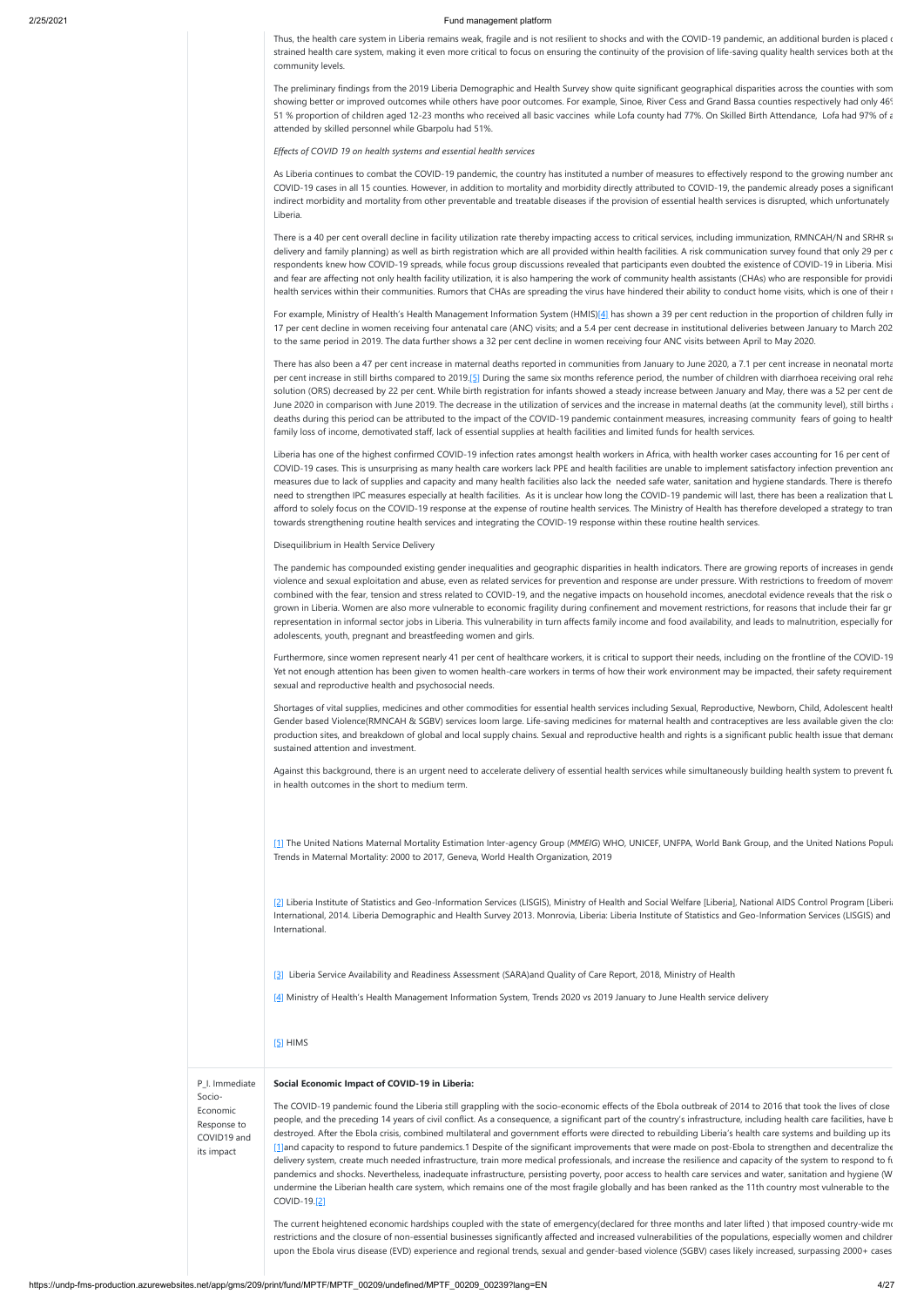2018. The closure of schools is affecting over 1.4 million students (including 650,000 girls), which might increase cases of child marriages and teenage pregn addition to restricted economic activities due to COVID-19 related income losses, those in the informal sectors of the economy were hit harder by the impac pandemic and will continue to suffer more during and beyond the pandemic.

Liberia's Pro-Poor Agenda for Prosperity and Development (PAPD, 2018-2023) sets out the strategic priorities and vision for expanding access to quality hea all by raising the share of the rural population living within 5 km of a service delivery point to 75% and reducing out of pocket payments to 35% of total hea expenditure through sustainable health financing mechanisms. It also aims to address persistent morbidity and mortality with a special focus on malaria, as reproductive, maternal, newborn, child and adolescent health and nutrition (RMNCAH&N).

One of the biggest threats to the health systems in Liberia is the discontinuation of lifesaving health system service provision. Failure to maintain access to  $\epsilon$ health care services is likely to increase morbidity and mortality rates stemming from vaccine preventable and treatable conditions. Maternal, neonatal and u mortality remain high, as is the burden of infectious diseases such as malaria, HIV/AIDS, tuberculosis (TB) and other diseases with epidemic potential.

Liberia health systems and service delivery remain heavily funded by and dependent on international donors. Despite the legal mandate to provide free pub care (the Free Health Care Policy, Essential Public Health Services [EPHS] free at the point of use), the system is not meeting its objective, as evidenced by hic pocket payments expenditure. Real public expenditure on health constitutes 8.5% of GDP and out-of pocket expenditure is 45.5% of current health expendit Domestic private health expenditure

According to the World Bank Macro Poverty Outlook (June 8, 2020), [3] extreme poverty at \$1.90 per day purchasing power parity (PPP) is projected to increation 44.4% of the population in 2019 to 46.3% in 2020. This is around 2.3 million people, an increase of 141,000 people over the period. It is expected to stabilize decrease in the medium term to 45.8% in 2021 and 45.2% in 2022. The impact of the COVID-19 shock is expected to be greater in urban areas, where it is es poverty will increase by 10.9% in contrast to a 4.7% increase in rural areas, and the majority (59.9%) of the new poor are expected to be from urban areas.[4] county is predicted to be most affected, with the poverty headcount estimated to increase by 3.9 p.p. Moreover, poverty is also expected to increase at a gre proportion for female-headed households (3.4 p.p. in contrast to 2.4 p.p. for male-headed households). Nonetheless, the share of the poor is still mainly cor male-headed households as these constitute the majority in the country.

makes up 54% of CHE, while government health expenditure represents 17.2% of CHE (2017).Moreover, household out-of-pocket expenditure has increased decade, indicating that health care services are becoming less accessible to the poorest households.

A possible reason for poverty increasing more in urban areas is that the urban labour force is much more reliant on the sectors of work deemed to be most the lockdown measures taken in response to COVID-19 and regional and global impacts of the COVID 19 on trade, businesses and livelihoods due travels an commercial restrictions. The majority (41%) of the urban labour force are self-employed workers in the services sector, many of whom are categorised as inf vulnerable workers who have been most hit by the restriction measures, travel and trade reductions. This is in contrast to rural areas, where the majority (aro are own-account agricultural workers. Relatedly, the majority of female heads of households (34.4%) are self-employed service sector workers, in contrast to who mostly work in non-wage agriculture.

In fact, the "new poor" mainly work in the self-employed services sector (46.2%), followed by wage work in the agricultural sector (18.25%). This is why sub-r poverty rates are predicted to increase the most in these sectors.[5] The livelihoods of those in vulnerable employment are therefore also predicted to be ha will have a significant impact on Liberian livelihoods, as vulnerable employment constituted around 80% of the total labour force just prior to the pandemic. estimated that the poverty rate will increase by 2.5 p.p. for vulnerable workers in contrast to 1.9 p.p. for non-vulnerable workers. Among the new poor house have at least one member working in vulnerable employment.<sup>[6]</sup>

The COVID-19 social economic impact also hampered efforts to implement the PAPD social protection strategy of establishing a universal social protection f affecting key economic sectors and government finances, and thus constraining the fiscal capacities of the Government of Liberia, the pandemic is likely to s the roll out of planned long term investments in worker social security systems, pensions and disability benefits, which will have to surrender to more pressi responsive short-term transfers to address food security and short-term cash needs.

Monetary deprivation is a significant barrier to the optimal human development of the Liberian population. Monetary resources are vital for investment in e health, economic activities and living standards, all of which are vital for the long-term sustained graduation out of poverty. The Human Development Index Liberia of 0.465, which already lags behind similar countries in Sub-Saharan Africa, and multidimensional poverty rates are over three quarters of the popula monetary impact of the crisis will therefore further undermine multidimensional well-being in the country. As a consequence, this crisis will hamper progress achieving the goals of ending poverty (Sustainable Development Goal [SDG] 1) 1), as well as other well-being related SDGs (2-6) by 2030.

Agricultural livelihoods have also been impacted by COVID 19 and its related restriction measures. The Liberia Agricultural Commodities Regulatory Authorition reported that exports of coffee and cocoa have declined, which means that farmers of these goods have seen incomes decline. The uncertainty of the pande reduced incomes due to job losses also reduces demand, leading to farmers selling less and consuming and storing more internally. There have also been re agricultural food stocks have been perishing due to reduced demand and lack of markets and adequate storage facilities during the lockdown. For instance, Veroleum Liberia (GVL), a major palm oil operator, has made 440 employees redundant due to the reduced operations during the lockdown.[7]

Border restrictions and limits to international movements have caused a shortage in a variety of agricultural inputs, and there is a huge demand for seed inp and other inputs such as tractors. For instance, certain regions of Liberia rely on imports from Guinea and Cote d'Ivoire for agro-equipment and agrochemic which have dwindled following border restrictions. The import prices of such products have consequently risen due to the scarcity created. The National Rice of Liberia has also reported that rice farmers lack the necessary labour and agricultural technicians due to lockdown measures.

The pandemic has reduced access to certain essential maternal and child health services such as antenatal care, child and newborn health care and intervent including immunisation, and maternal care. Similar trends were observed during the EVD outbreak in 2014-2015. For instance, the immunization coverage f to 36%, which likely explained the rise in measles the following years. Vulnerable children with chronic illnesses such as HIV/ AIDS, disabilities or other chron face constraints to accessing needed care and medicines. The restriction measures and labour market impacts of COVID 19 also threaten to reduce access to health services such as psychosocial/mental health.

School closures have affected an estimated 1.4 million students across the country. Authorities launched a radio schooling initiative to mitigate this lost lear however, close to half a million children have no access to a radio set and are therefore left behind.63 In fact, only 1.2% of surveyed households used mobile services. These are often children already in more precarious situations, thus reinforcing educational deprivations. Moreover, such learning methods may no appropriate for children with disabilities.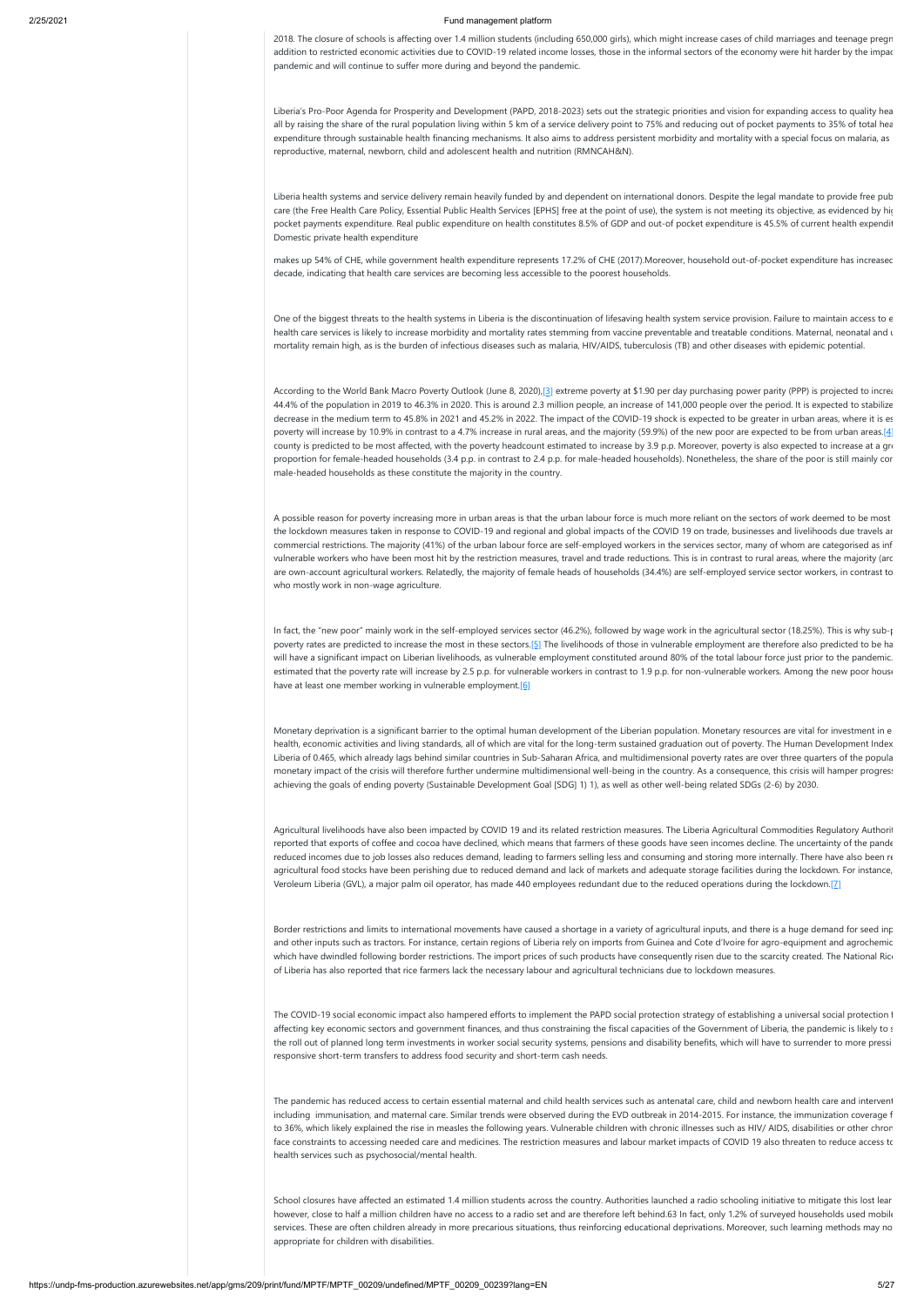The crisis might have consequences on school dropout rates in the medium to long term, especially for girls, as the cutting of school fees from the househo and the increase in child labour are common forms of coping mechanisms during periods of income shocks. This reduction in educational outcomes would detrimental for the country, which is among the lowest in the world in terms of learning outcomes,and will entrench low population education. In the longer scenarios would therefore imply negative consequences on accelerating economic and social development, given the importance of youth and education fo Such impacts will hinder the achievement of SDG 4 and other related SDGs including SDG 3 and 5.

The COVID-19 pandemic has seriously affected gender inequalities which persist in all realms of life, and equal political representation remains elusive in Lib Gender Inequality Index (GII) is 0.651 (2018) higher than the average of 0.572 for Sub-Saharan African and the average of 0.561 for the least developed coun (LDCs). These gender inequalities translate into limited access to health (specifically reproductive health) services, basic services, education, fewer opportunit employment in the formal economy, impaired access to justice, and exclusion from political participation and decision making.70 Underlying these structura gender blind COVID-19 mitigation measures disproportionately affect women by further limiting their access to services and putting their livelihoods at risk.

and unemployment. The informal sector and MSMEs constitute the backbone of Liberia's economic landscape. These informal MSMEs have lower rates of ca accumulation, savings, investments and productivity, which makes them more vulnerable to shocks such as COVID-19.84 Female ownership of MSMEs is est around 30% of businesses and is generally clustered in smaller sized enterprises in the service sector. Women are also more likely to work as unpaid family v family enterprises and face more precarious conditions without

The Government competing priorities risk shifting resources away from reproductive, maternal, newborn, child and adolescent health services and nutrition changes in health seeking behaviour risk reducing access to and the uptake of contraception, facility-based deliveries and other essential services. For instan the Ebola crisis in Liberia, access to sexual, reproductive and maternal health care services were extremely limited, which resulted in an estimated 38% reduc facility-based deliveries and a 43% reduction in first antenatal care visits.This has the consequence of increasing maternal deaths and involuntary teenage pr putting girls and women at higher health risks. Following the outbreak of COVID-19, girls have been found to be the most vulnerable in terms of pursuing e home as they are more subject to contributing to home chores and childcare. They also face risks of sexual abuse, resulting in adolescent pregnancies (whic example, increased by 65% during the Ebola crisis), as well as increased child marriage as a coping mechanism for income shocks through bride prices.73 Su deepen gender inequality in relation to social and income inequality in the longer term, and could slow down the **achievement of SDG 5.**

The pandemic has seriously hit livelihoods, informal workers, micro, small and medium-sized enterprises (MSMEs),

social protection and other health and safety measures in the workplace.

### The COVID-19 crisis is impacting MSME revenue, which has decreased due to lowered demand, whilst supply

chains are being constrained exerting an upward pressure on the prices.85 Those most affected are in the trade and industry sectors, with close to two third firms affected according to LISGIS. The forced decreased operational capacities are leading to both temporary and permanent closures. Also, specific health to COVID-19 also magnify vulnerabilities related to informal workers. Most informal workplaces lack the capacity to put in place the necessary hygiene and s distancing measures as they rely on close contact with their customers and often lack access to hand-washing facilities and PPE. If they do contract the virus individuals lack the formal health protection afforded to some formal workers in terms of health coverage, medical care and income security. Out-of-pocket expenditure may therefore plunge them deeper into poverty or force them to resort to extreme coping strategies such as selling crucial assets, child labour themselves.

The informal economy is also likely to increase as a consequence of the pandemic. Due to the income and employment shock of COVID-19, workers who ha livelihoods in the formal sector may be forced into the informal economy. Growing informality has been observed during previous health and economic sho the Ebola crisis, the Indonesian financial crisis and the great recession. This will increase the number of individuals in precarious working conditions without protection.

The services sector accounts for 45.3% of economic output and is the largest sector in Liberia's economy. It

is also the main employer, besides the agricultural sector, accounting for around 40% of the workforce, particularly those working in the informal economy. sector has been particularly impacted by the pandemic, largely driven by the lockdown, social distancing, border restrictions and weakened demand. The se expected to contract by a considerable 12.1% of GDP in 2020 before experiencing a slow recovery in the medium term under the assumption that the pande subsides by 2021.

The impact of COVID-19 related restriction measures also significantly impact the transportation sector. Border restrictions, internal movement limitations an decline in demand for transport due to reduced mobility will substantially reduce revenues and incomes for businesses and workers in the sector. The Minist Transport's COVID-19 prevention measures such as limiting passengers per ride and social distancing will further compound the reductions in income for vu transport drivers in the informal economy such as tricycles, taxis and motorcycle taxis.

The aviation industry will also be particularly hard hit due to the closure of Roberts International Airport and the cessation of commercial flights until its reop July 2020. From a health perspective, these workers are also at high risk of contracting the virus due to the limited social distancing that is inherent on publi

Inflation is stabilizing during the COVID-19 period, but the crisis still poses inflationary risks. Unadjusted annualized inflation remains high (18%) as of June 2 threatens to continue weakening the purchasing power of Liberian households, leading to a negative effect on consumption. There are counteracting forces weakened demand induced by income shocks, lower fuel import costs and tight monetary policy are expected to suppress inflation, whilst supply-related co rising food and medical import costs threaten to fuel rising prices in imported goods, certain food prices and transportation costs. These trends have been v between January and June 2020. Moreover, the pressures on the currency, higher cash needs(thus possible increases in money supply) and increased public finance the fiscal deficit also led to inflationary pressures. However, these are expected to subside in the medium to long term as macroeconomic pressures monetary tightening and fiscal consolidation continue.

[1]For example, World Bank; **"After Ebola, Liberia's health system on the path to recovery"**, https://www.worldbank.org/en/news/feature/

2017/06/07/after-ebola-liberias-health-system-on-path-to-recovery; GIZ, "Strengthening the health system in Liberia", www.giz.de/en/worldwide/ 81469.html.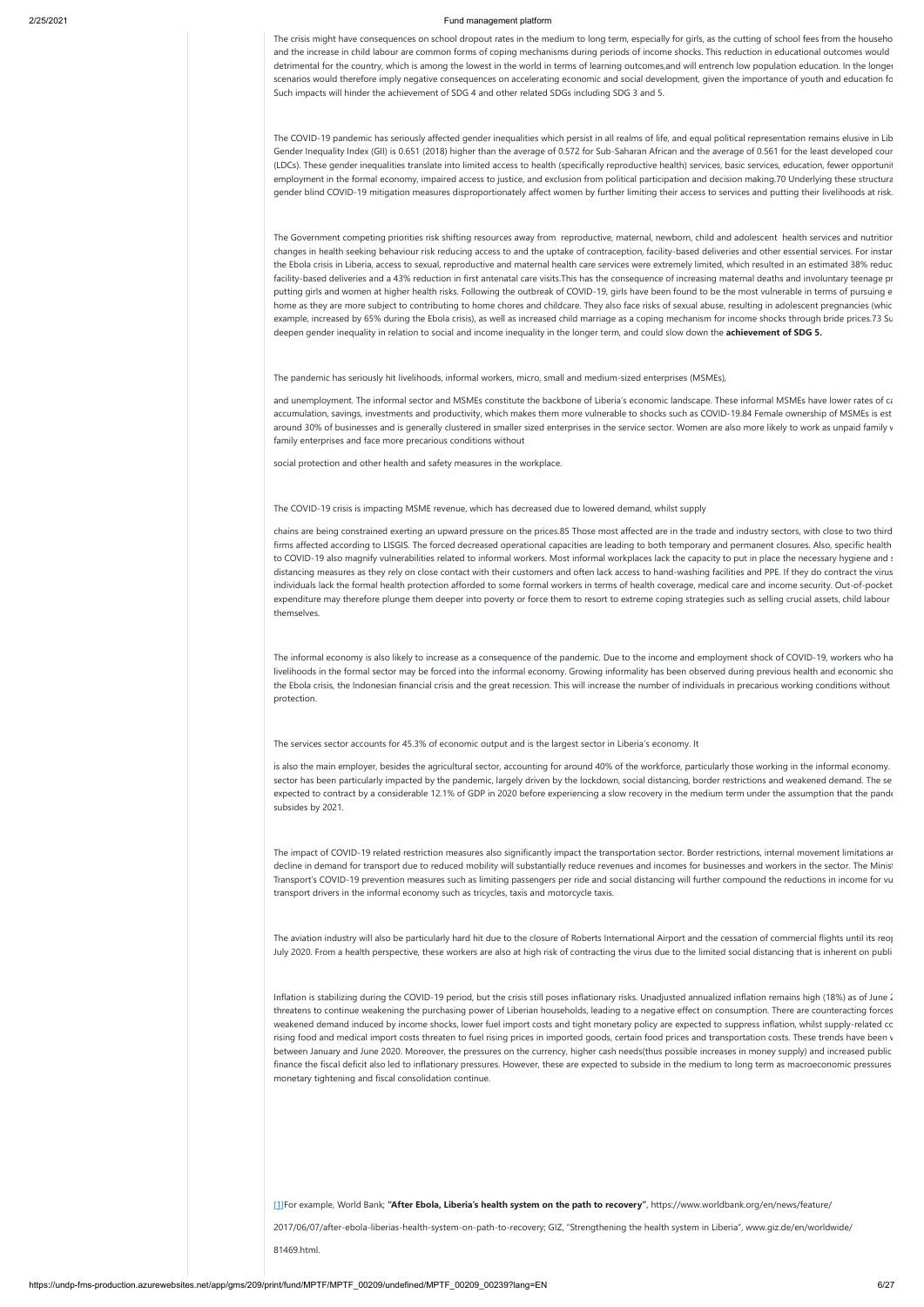| [2] Poljanšek, K., M. Marin-Ferrer, L. Vernaccini and L. Messina, "Incorporating epidemics risk in the INFORM Global Risk Index", Publications Office of the Euro |
|-------------------------------------------------------------------------------------------------------------------------------------------------------------------|
| Luxembourg, 2018, https://doi.org/10.2760/647382                                                                                                                  |

[3]These estimates are based on a behavioral microsimulation model developed by the authors which calibrates the latest representative.

[4] Deprivation is nevertheless still higher in absolute terms in rural areas, which reflects the baseline mapping of poverty where more than two thirds of the poor in contrast to less than 40% in urban areas.

household survey (HIES 2016) according to the most up to date macro-projections made by the World Bank, IMF and CBL for Liberia. These

[7]FPA, "Liberia: Golden Veroleum Justifies Reduction of Workforce", 19 May 2020, <https://frontpageafricaonline.com/labor-matters/liberia>golden- veroleum reduction-of-workforce/.

expected to be achieved and a clear explanation of tangible results or changes that will be achieved through this collaborative programme Describe the results expected to be achieved and how it contributes to the Covid-19 response and the SDGs. Describe programme approaches, methods, and theory of change, and explain why they are the appropriate response to the problem. Please highlight a) how the solution(s) is data driven (especially on population being targeted) b) if and how it employs any innovative approaches; c) if and how it applies a human rightsbased approach and how is it based on the principle of

estimates are therefore predictions subject to prediction and forecasting uncertainty.

[5] In absolute terms, poverty remains the highest amongst own-account agricultural workers.

[6] These households have higher absolute poverty rates relative to households without vulnerable workers.

The goal of the project is to accelerate the delivery, access and utilization of key essential health services, especially for children, adolescent girls and womer contribute to building resilient health systems in three worst counties with worst health outcomes[1].

CN\_II. Results

"recover better together" d) if and how the theory of change reflects the Gender Equality Marker score selected in this solution

### *Project goal and objectives*

The specific objectives of the project are;

- 1. To improve access and utilization of selected Reproductive Maternal Newborn Child and Adolescent Health and Nutrition (RMNCAH) services by vulne marginalized groups[2] (UNSERP 2020 for Liberia pillar 1.1 outcome) in three counties with worst maternal and child health outcomes
- 2. To strengthen county and community health systems in three counties with worst health outcomes[3] (UNSERP 2020 pillar 1.2 outcome)

If routine health and nutrition services are accessible and equipped with capacitated health care workers, essential medicines, supplies and better diagnostic better for women, children and adolescents,

The following results are envisaged through the project along the results chain (outputs and outcomes and impact)

- Increased utilization of selected essential health services (e.g. Emergency obstetric and neonatal care services, Antenatal Care, Skilled Birth Attendance 3 vaccines/Measles antigen, Outpatient utilization,) for the most vulnerable women and children including adolescents' girls, pregnant women, newbo people living with HIV/AIDs
- Improved health systems capacities to deliver quality essential health services to contribute to attainment of Universal Health Coverage (UHC), contrib reduction of IMR, MMR and other health related SDGs.
- Strengthened disease surveillance and response capacities (building on IDSR, MNDSR platforms) in 3 counties and selected facilities
- Strengthened M&E (for essential health services) using existing platforms including documentation of best practices and case studies e.g. the DHIS
- COVID 19 preparedness and response plan activities are integrated into routine health service delivery
	- Strengthened IPC to minimize health care workers infections and risk of facility acquired infections

[3] Targeted health systems strengthening will include; planning, service delivery, health information/M&E, revision and adapting guidelines, community hea systems/structures, IPC, health care workers, essential medicines and supplies

#### *Program/project approaches and methods;*

The project will be implemented using existing government and UN and other partners structures in the country using rights-based approaches. It will build programs/projects and ongoing COVID 19 response. It will focus on improving service delivery, addressing and filling critical gaps in COVID response and pr and health care systems and social protection systems; changing social norms that hinder access to health and social protection services for women, childre young people; and empower and give women voice to participate actively in health service delivery and to claim their rights.

The project will be jointly planned, implemented, coordinated and monitored under the leadership of the Ministry of Health, and in collaboration with other ministries such as the Ministry of Gender, Children and Social Protection.

Theory of Change: Women, children and adolescents bear the brunt of the impact of COVID-19 on the health service delivery system. The Pandemic is worse inequalities for women and girls, and deepening discrimination against other marginalized groups. To build back a resilient health system that effectively ma gender will require special attention to addressing underlying gender inequalities and preexisting vulnerabilities. The key assumptions underpinning this T

**If** community-based actors including CHAs/CHVs and community surveillance systems are reinforced, - restore trust and enhance service uptake/increase (d be restored

**If** women, girls and adolescents are made aware of essential public health and nutrition services and empowered to make key informed decisions about the rights;

If the health system is strengthened with adequate HR, essential drugs and supplies and diagnostics, health information to deliver better for women, childre adolescents

If health systems are strengthened with emergency preparedness and response capacities

If underlying gender inequalities, norms and practices are addressed through community engagement and social cohesion,

if women, girls and adolescents agencies are built to have sexual autonomy and bodily integrity;

then women, children and adolescent vulnerability will be reduced, mortality and morbidity will decline

Because women, children and adolescents will have better access and utilization of essential routine health and nutrition services, including children being f the right food, provided with right routine services at the right time in their development phase during COVID-19 response and beyond and no one will be l

[1]Liberia Demographic and Health Survey 2019-20 preliminary findings

[2]Essential health services will include: Reproductive, Maternal, Child, Adolescent Health and Nutrition, SRHR, MPSS and SGBV (from Liberia EPHS and WHO recommended EPHS during COVID 19)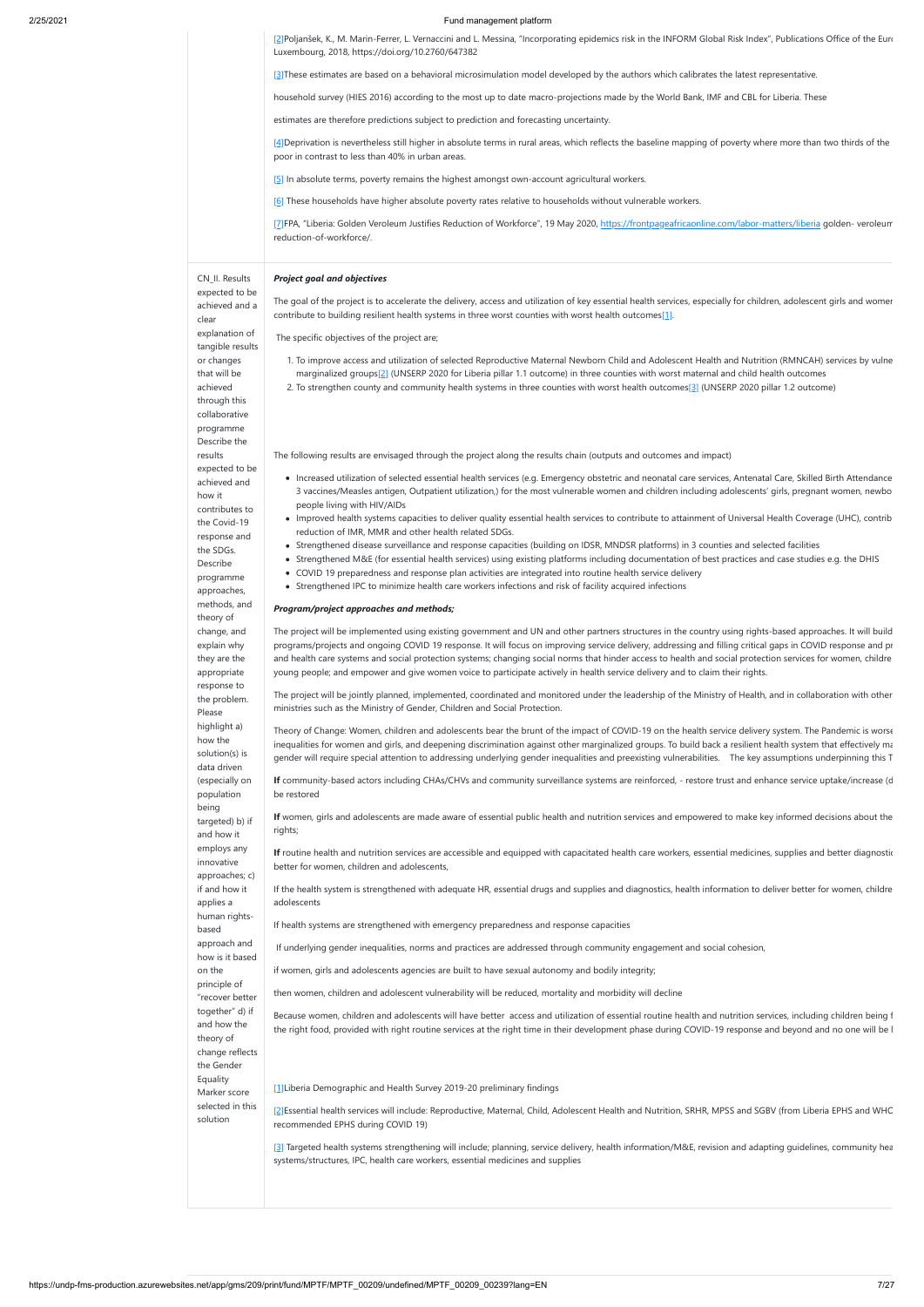| CN_III.<br>Catalytic<br>impact and<br>nexus Describe<br>how the<br>intervention is<br>catalytic by<br>mobilizing or<br>augmenting<br>other financial<br>or non- | The implementation of the project in three counties within the transition plan for Liberia will be catalytic; as such the lessons learnt and recommendations w<br>documented and scaled up and/or used as a resource mobilization and advocacy tool in other 12 counties. The programme will also explore the determinar<br>for delivering nutrition results for children, adolescent and women through the food, health, water and sanitation and social protection systems.<br>Liberia needs a healthy population to achieve its growth and development goals (PAPD). This project will contribute significantly towards ensuring a healthy<br>socio economic development and recovery for the people of Liberia. The proposed interventions are in line with and will contribute to the overall Liberia CC<br>response plan, SERP, UNSDCF, PAPD, transition and recovery plans.<br>Through joint planning, implementation, coordination, M&E and resource mobilization, the project will support UNCT and Liberian government to map, qua<br>identify the needed resources for response, recovery and building resilient health systems. Lessons learnt, case studies and best practices will be documente<br>within and with other countries in the region and globally.         |
|-----------------------------------------------------------------------------------------------------------------------------------------------------------------|--------------------------------------------------------------------------------------------------------------------------------------------------------------------------------------------------------------------------------------------------------------------------------------------------------------------------------------------------------------------------------------------------------------------------------------------------------------------------------------------------------------------------------------------------------------------------------------------------------------------------------------------------------------------------------------------------------------------------------------------------------------------------------------------------------------------------------------------------------------------------------------------------------------------------------------------------------------------------------------------------------------------------------------------------------------------------------------------------------------------------------------------------------------------------------------------------------------------------------------------------------------------------------------|
| financial<br>resources<br>including from                                                                                                                        | M&E, strategic information and data to generate evidence and accountability in terms of results and value for money will be core. Additionally, the project v<br>to strengthening humanitarian and development nexus through improved coordination, joint planning, implementation and monitoring.<br>The project will provide targeted technical assistance and guidance to government counterparts and other partners including Civil Society Organizations and                                                                                                                                                                                                                                                                                                                                                                                                                                                                                                                                                                                                                                                                                                                                                                                                                    |
| IFIs,<br>foundations,<br>the private<br>sector.<br>Describe how                                                                                                 | national and sub national levels. This will build their capacities for COVID19 and other emergencies and public health events preparedness and response.<br>Policy dialogue, advocacy and multi sectoral collaboration and coordination. Through this, key stakeholders in health including donors and the private secto<br>engaged in building resilient health systems and delivery of quality health services during and after COVID 19.                                                                                                                                                                                                                                                                                                                                                                                                                                                                                                                                                                                                                                                                                                                                                                                                                                          |
| the proposed<br>intervention                                                                                                                                    | Through community engagement and supporting the government community health program in the project sites, best practices and lessons learnt will be r<br>rolled out to other communities in the rest of the countries which are not covered in this seed funding.                                                                                                                                                                                                                                                                                                                                                                                                                                                                                                                                                                                                                                                                                                                                                                                                                                                                                                                                                                                                                    |
| supports<br>medium to<br>long-term<br>recovery for<br>example by                                                                                                | The project will use innovative approaches e.g. electronic Integrated Disease Surveillance and Response (eIDSR) and other relevant digitization programs in<br>before and during the COVID19 response to roll out to three additional counties and districts and facilities and communities to provide real time date to det<br>investigate and respond to public health events (including COVID 19). Furthermore, the project will provide opportunities for the country to strengthen and<br>community based surveillance system.                                                                                                                                                                                                                                                                                                                                                                                                                                                                                                                                                                                                                                                                                                                                                  |
| enabling other<br>actors to                                                                                                                                     | The project will contribute to the joint MOH - USAID partnership to initiate a trust fund to facilitate the public and private partnership for health.                                                                                                                                                                                                                                                                                                                                                                                                                                                                                                                                                                                                                                                                                                                                                                                                                                                                                                                                                                                                                                                                                                                               |
| engage,<br>generates an<br>enabling<br>environment<br>for longer-<br>term<br>development.                                                                       | The implementation of the project will be localized i.e. county led and county owned to ensure and promote sustainability of interventions beyond the COV<br>response. The project will use bottom up approach and keep a strong gender and rights-based lens. Using the bottom up approach will also strengthen the<br>national and local NGOs, women's groups and youth networks, community structures; for example on advocacy and awareness raising; and can contribute t<br>resilience for emerging crises.<br>The project will contribute and promote government's and partners attention and buy-in for the development/adaptation of new guidance and tools that a<br>responsive and rights based.<br>This project will build on lessons learned from the EVD outbreak and the ongoing impact of COVID-19 to introduce technology friendly health service deliv<br>ensure the safety for both the client and health service providers. Health system strengthening activities will be anchored on strong laboratory and diagnost<br>that can effectively withstand the shock of emerging diseases; task-sharing or shifting including community-based service providers as an innovative strateg<br>increasing women and girls access to SRMNCAH/SGBV services.              |
| CN_IV. Who<br>will deliver this<br>solution List<br>what Recipient<br>UN<br>Organizations<br>(no less than 2                                                    | The UN Agencies under the leadership of the RC system will strengthen the capacity of the government to deliver on the project results in collaboration witl<br>partners. Agencies comparative advantage will be harnessed to deliver on the collective results that are outlined in this document. Existing programs and pr<br>interventions will not be duplicated but rather be used as a springboard for supporting the innovative strategies and activities. The project will be planned, i<br>coordinated, monitored and evaluated using existing joint UN and government M&E systems, processes and platforms to ensure quality and accountability<br>results and value for money.<br>List of UN Organizations and other partners that will implement the project                                                                                                                                                                                                                                                                                                                                                                                                                                                                                                             |
| per concept<br>note) and<br>partners will<br>implement this<br>project and<br>describe their<br>capacities to<br>do so. Include<br>expertise, staff             | 1.<br>World Health Organization (WHO) - WHO's mandate with member states revolves around six (6) strategic priorities (i) advancing universal health cov<br>health related sustainable development goals (iii) addressing the challenge of non-communicable diseases and mental health, violence and injuries and disa<br>implementing the provisions of the International Health Regulations (2005) and emergency preparedness and response (v) increasing access to quality, safe,<br>and affordable medical products (vi) addressing the social, economic and environmental determinants of health.(to be added). Further based on the Sustain<br>Development Goals, the WHO's 13th General Programme of Work (GPW) sets out WHO's a strategic direction for the next five years. The central focus of GF<br>in countries. It articulates WHO's mission to promote health, keep the world safe, and serve the vulnerable. GPW 13 is structured around key interconnected<br>priorities of achieving universal health coverage, addressing health emergencies and ensuring healthy lives and well-being for all at all ages and promoting<br>populations.                                                                                                                          |
| deployed, as<br>well as<br>oversight<br>mechanisms<br>that determine<br>the monitoring<br>and evaluation<br>(M&E)<br>arrangements                               | The WHO Country Office in Liberia works very closely with the Liberia Ministry of Health. The Organization supports health system strengthening, advising a disting<br>on norms, standards, setting policy directions and priorities, health information management and utilization of evidence for informed decisions, advancing c<br>delivery, with a lot of emphasis on reproductive, maternal, newborn, child, adolescent health, nutrition, communicable and non communicable diseases. Add<br>WHO supports health governance and leadership working at the highest level of health governance in the country. WHO has field presence in all of the 15<br>Liberia working with county health teams for the delivery, monitoring and tracking of essential health services. Health management information system enha<br>among the work of the Organization. The WHO also actively forges partnerships with relevant entities in the health and non health sectors including commu<br>holistic approach to quality health care services in the country and the promotion of health and wellbeing of the population.<br>UNFPA is the United Nations sexual reproductive health and rights agency. It works to deliver a world where every pregnancy is wanted, every childb<br>2. |
|                                                                                                                                                                 | ok notantial is fulfilled. UNERA has been operating in Liberia since 1972 ensuring universal access to CDUD, including emergency                                                                                                                                                                                                                                                                                                                                                                                                                                                                                                                                                                                                                                                                                                                                                                                                                                                                                                                                                                                                                                                                                                                                                     |

al is fulfilled. UNFPA has been operating in Liberia since 1973 ensuring univ services for women, adolescents and youth by providing reliable and sustained supply of modern contraceptives, RH kits, HIV Test kits, condoms and lubrica a reliable partner to the Government of Liberia for the training of skilled birth attendants as well as physician for the prevention, surgical repair, managemen habilitation of Obstetric Fistula cases.The Liberia CO has worked to training of SBA translate to ensuring that at least 90 per cent of all childbirths are s skilled attendants; prevention and management of SGBV cases including clinical management of Rape through integrated one stop centers, and protection home Abandonment of female genital mutilation, Efforts to end child marriage, which deprives girls from enjoying their childhood; Prevention of teen pregr complications of which are the leading cause of death for girls 15-19 years old; Censuses, data collection and analyses, which are essential for development Delivery of safe birth supplies, dignity kits and other life-saving materials to survivors of conflict and natural disaster.

 3. United Nations Children's Fund (UNICEF) addresses child and maternal vulnerabilities and their health and nutritional challenges, as the United Na mandated to advocate for the protection of children's rights, to help meet their basic needs and to expand their opportunities to reach their full potential. G Convention on the Rights of the Child and strives to establish children's rights as enduring ethical principles and international standards of behaviour toward UNICEF further ensures that the survival, protection and development of children are universal development imperatives that are integral to human progres mobilizes political will and material resources to help countries, to ensure a "first call for children" and to build their capacity to form appropriate policies an services for children and their families. UNICEF is committed to ensuring special protection for the most disadvantaged children - victims of war, disasters, e poverty, all forms of violence and exploitation and those with disabilities. UNICEF responds in emergencies to protect the rights of children. In coordination Nations partners and humanitarian agencies, UNICEF makes its unique facilities for rapid response available to its partners to relieve the suffering of childrer who provide their care. UNICEF is non-partisan and its cooperation is free of discrimination. In everything it does, the most disadvantaged children and the  $\epsilon$ greatest need have priority. Specifically in Liberia, Pillar 1: Health First is anchored and aligned under Goal Area 1: Every child survives and thrives, mostly co and nutrition interventions of UNICEF's strategic plan (2018-2021) as well as UNICEF Liberia's Child Survival programme which includes the Health and Nutri programme strategy note of 2020-2024. Immunization is used as programme' s entry point to promote and deliver a package of maternal, newborn, child a health and nutrition services, including antenatal care, the prevention of mother-to-child transmission of HIV, the integrated management of neonatal and c illness, preventing stunting, vitamin A supplementation, deworming, treatment of children with severe acute malnutrition and the promotion of birth registra

mechanisms that determine the monitoring and evaluation (M&E) arrangements and responsibilities. Use hyperlinks to relevant sites and the current portfolios of RUNOs so the text is short and to the point.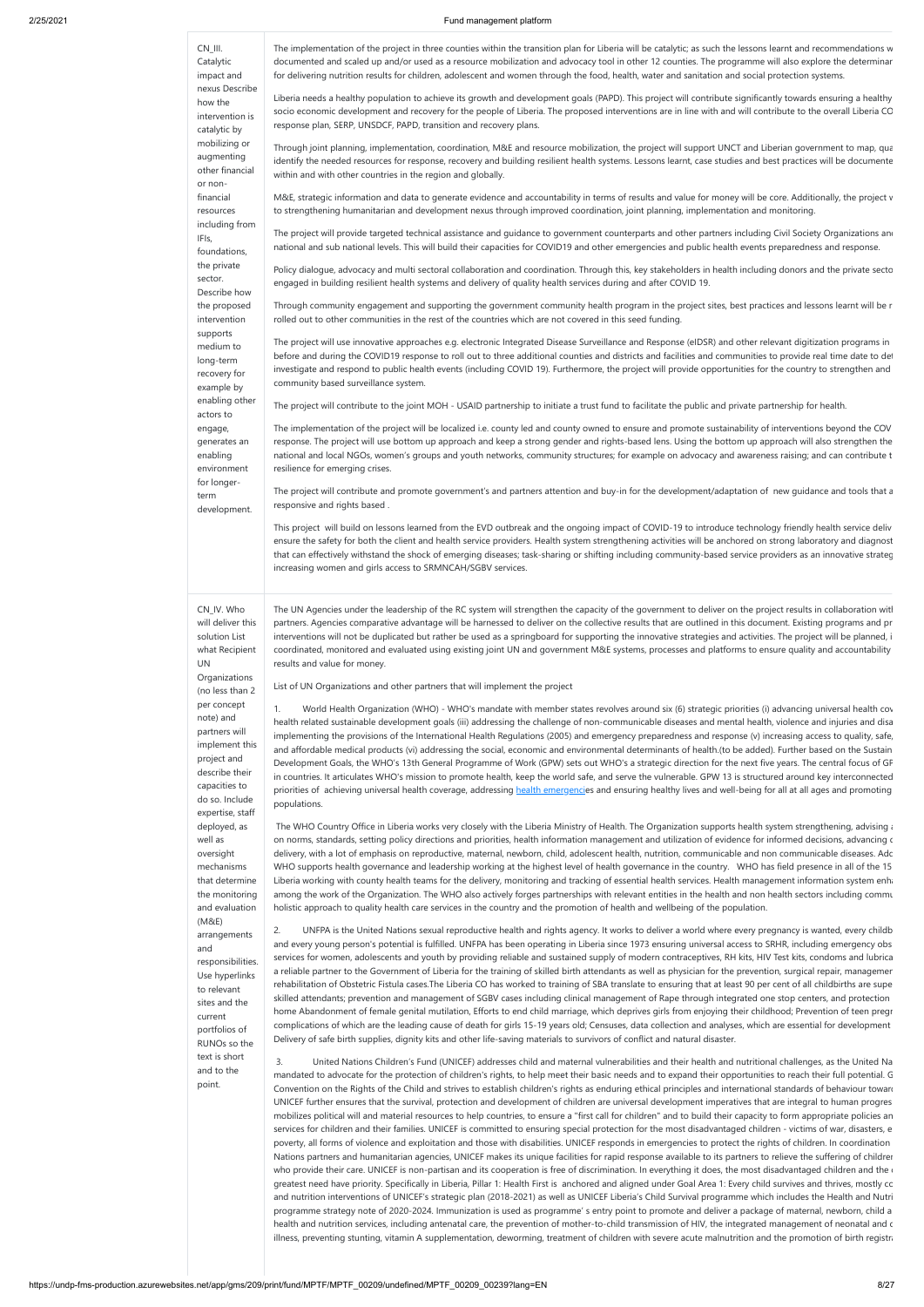to strengthen the primary health-care and nutrition systems to deliver quality, equitable, gender-sensitive and integrated services in selected counties, with focus on modelling a scalable delivery approach using the child-friendly community initiative, the hospital-based obstetric and neonatal care approach, trea children with severe acute malnutrition and responsive cold-chain systems.

4. International Organization on Migration (IOM) - Migrants (women, children, adolescents, youth).

IOM, in partnership with WHO, have engaged with the Government of Liberia since its preparedness phase and response against the COVID-19 outbreak, w operational and technical support in the area of migration and health. IOM stresses its extensive experience in empowering governments and communities detect and respond to health threats along the mobility continuum, whilst advocating for migrant-inclusive approaches that minimize stigma and discrimina migration and mobility are increasingly recognized as determinants of health and risk exposure of women, children, and adolescents youths within the three interventions.

In Liberia, IOM is a recognized operational health partner. During the 2015 Ebola virus outbreak it has played an important role in responding to this major accordance with the IHR. It has supported capacities strengthening at Ports of Entries to detect and respond to health emergencies. The office of Liberia can significant experience of enabling the development of regional Emergency Operation Centers, and support to the national EOC with trainings, simulation ex the utilization of health-surveillance data of its activities. Also, it has supported an inter-operable, electronic real-time health surveillance reporting system li district-level surveillance system with the data-collection system from the border crossing points and provide situation reports which enables quick decision during health emergencies.

Capacities of UN organizations that will implement the project (Expertise and staffing)

develop health manpower; undertake preventive and promote health services including specific health interventions. The MOH will provide oversight and leadership for the health component of this project as well as support the River Cess County Health Team to ensure delivery of the project results 2. Ministry of Education Liberia; Two of the basic responsibilities of the MOE are: 1). to draw up strategies, policies and plans for educational reform and d and to draft relevant rules and regulations and supervise their implementation. 2). to take charge of the overall planning, coordination and manageme forms of education at various levels; to formulate, in collaboration with relevant departments, the standards for the setting-up of schools of all types a levels; to guide the reform of education and teaching methods; and to take charge of the statistics, analysis, and release of basic educational informati these two statutory responsibilities, the MOE will oversee the delivery of the reform CSE Curriculum and implement an age appropriate and gender res School health component of the project. These efforts will also ensure a safe and protective environment void of sexual harassment, exploitation and a of the Ministry's responsibility, the National School Health Policy document will be used to educate adolescent and youth on nutrition.

The Ministry shall promote the development, empowerment and protection of women, girls and children, as well as the welfare and integration of persons v disabilities, the vulnerable, extremely poor, excluded and disadvantaged. Specifically, the Ministry is responsible to initiate, develop and implement and/or c policies and programs aimed at women, girls, and children, as well as those physically challenged, marginalized, disadvantaged and excluded, to ensure that are protected and that they are integrated, and contribute to, and benefit from, the peace, stability and socio-economic advancement of the country

| Agency        | No. of staff<br>members<br>that will<br>support the<br>proposed<br>intervention | Highlight any existing expert staff of relevance to<br>project                                                                                                                                                                                                                                                     | Oversight/M&E arrangements/roles/responsibilities                                                                                                                                                                                                                                                                                                                                                                                                                                                                                                     |
|---------------|---------------------------------------------------------------------------------|--------------------------------------------------------------------------------------------------------------------------------------------------------------------------------------------------------------------------------------------------------------------------------------------------------------------|-------------------------------------------------------------------------------------------------------------------------------------------------------------------------------------------------------------------------------------------------------------------------------------------------------------------------------------------------------------------------------------------------------------------------------------------------------------------------------------------------------------------------------------------------------|
| <b>UNFPA</b>  | 8 Staff<br>members                                                              | One women RH Specialist; one Adolescent and youth<br>SRHR & HIV specialist, one Midwifery Advisor; one<br>Supply Chain and RH commodity Expert; one Gender<br>Analyst, one Expert on Clinical management of Rape;<br>One expert on CSE (in and out of school; two Data<br>experts (one international and one local | Two International Staff with expertise in RBM and HRBA; One nation<br>expertise in M& E and Use of mobile technology including geospati<br>SPSS-Pro and the use of GPS to improve data quality and harmonize<br>collection platforms                                                                                                                                                                                                                                                                                                                  |
| <b>WHO</b>    | 8 staff                                                                         | Two health systems experts(IP, P3 and P4)(part time and<br>three National Professional<br>Officers/RMNCAH/Gender/Prevention and control of<br>communicable diseases), one EPI, IP at P3, one<br>communication/health promotion officer, 1 M&E/data<br>Manager                                                      | The health systems, health information and data management team<br>program staff provide, project planning, budgeting and managemer<br>functions including supervision, mentoring and quality of care impro                                                                                                                                                                                                                                                                                                                                           |
| <b>UNICEF</b> | 7 staff                                                                         | 2 Health Specialist dedicated to MCH activities, 1 MCH<br>officer dedicated to community health activities, 1<br>Immunization Specialist dedicated to EPI activities, 2<br>Communication for Immunization Specialist and a<br>Health Manager (1 IP at P3 level) who provides all<br>technical support.             | 2 Planning and M&E staff (1 IP/P3 PME Specialist and 1 NOB PME O                                                                                                                                                                                                                                                                                                                                                                                                                                                                                      |
| <b>IOM</b>    | 3 staff<br>members                                                              | Epidemiologist and port health staff experts                                                                                                                                                                                                                                                                       | OM project staff will perform a rigorous monitoring and evaluation<br>activities implemented in the cadre of the LMPTF project, so that the<br>of this can be used to establish guidelines and recommendations fo<br>and responding to public health emergencies of international conce<br>Lessons learned will be disseminated to government partners, other<br>international partners, including UN.<br>Project staff will gather data continuously and will submit monthly n<br>reports, including updated indicator data to project management te |

#### Government Partners:

1. Ministry of Health – is responsible for health policies, plans and standards; delivery and coordinates the delivery of decentralized medical care in public

### 3. Ministry of Gender

4. Under this project, the MGCSP will provide leadership and oversight for the SGBV response; the economic livelihood and skills training as well as engagem traditional/cultural leaders and women's groups in effort to advocate for the removal of cultural barriers to accessing SRHR/SGBV services by adolescent. Ma one safe-home (to be established by the project) will also be led by MGCSP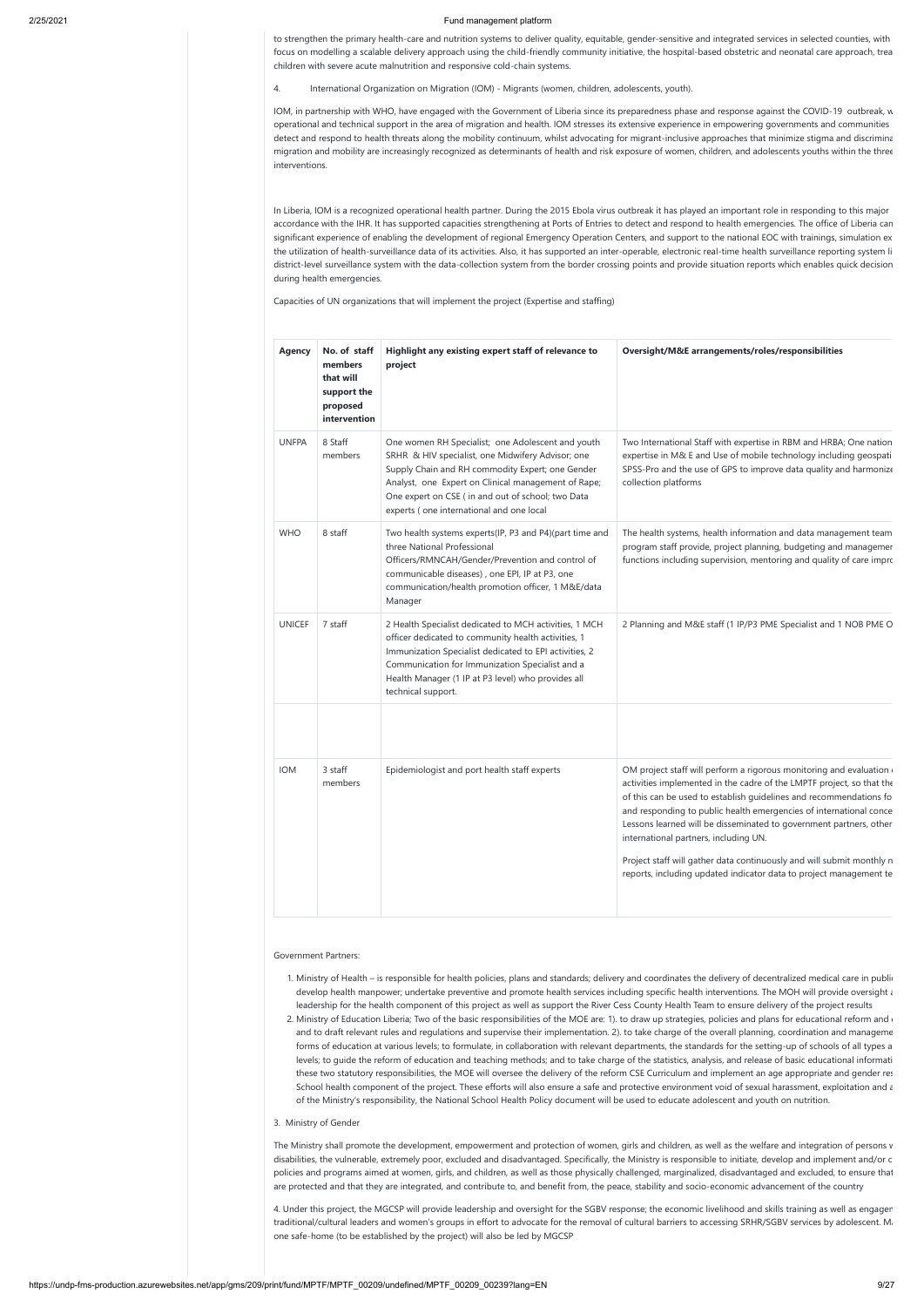Other partners(international, national and Civil Society Organizations)

1. International and National and Civil Society organizations working in RMNCAH, health systems strengthening, COVID 19 preparedness and response i counties shall be mapped and engaged during the design, planning, implementation and monitoring of the project.

P\_V. Target population The project is will be delivered through a network of 3 County Health Teams, 16 District Health Teams, 78 PHC facilities (68 public and 10 private) and Comr Structures (including CHAs, TTMs, TBA, CHC) to directly benefit 237,565 women including 109,385 women of reproductive age, 80,850 children under five ye 108,909 adolescents.

> Additionally, the following disadvantaged groups are expected to be reached through the project interventions; key population, immigrants, adolescents, pe disability. The indirect beneficiaries will be about 0.47m people living in the three counties including about people from neighbouring country of Sierra Leo the border to access basic services including health.

> Reaching the hard to reach population: Grand Kru and Gbarpolu as well as Grand Bassa have some of the most hard to reach communities in Liberia as such communities have not been accessing some of the key RMNCAH and N services. Which partly explains why they have some of the worst RMNCAH and N in the country. This project will deliver critical RMNCAH services to these communities so that no one is left behind. Additional, the population will be empowe targeted demand creation and community engagement efforts to demand for their rights and access these RMNCAH and N services whenever they need an should be of good quality and not push them into poverty.

> The table below summarizes the population in each of the 13 counties and the number of health facilities/service delivery points that would potentially bene project in sort to medium term.

The table below summarizes the target population in each of the county and the number of health facilities/service delivery points.

| Country        | Total<br>Population | Urban<br>Total | Rural<br>Total | Total<br>female | Live<br><b>Births</b> | Surviving<br>Infants | Under15<br>years | Under<br>5 years | Adolescents<br>$(10-19)$ | Pregnant<br>Women | Women of<br>Reproductive<br>Age(15-49<br>years) | Total<br>numb<br>of<br>distric |
|----------------|---------------------|----------------|----------------|-----------------|-----------------------|----------------------|------------------|------------------|--------------------------|-------------------|-------------------------------------------------|--------------------------------|
| Gbarpolu       | 109,248             | 56,383         | 52,865         | 54572           | 4,698                 | 4,370                | 49,162           | 18,572           | 25017                    | 5,025             | 25,127                                          | 5                              |
| Grand<br>Bassa | 290,450             | 149,901        | 140,549        | 145,085         | 12,489                | 11,618               | 130,702          | 49,376           | 66513                    | 13,361            | 66,803                                          | $\overline{7}$                 |
| Grand<br>Kru   | 75,890              | 39,167         | 36,723         | 37908           | 3,263                 | 3,036                | 34,150           | 12,901           | 17379                    | 3,491             | 17,455                                          | $\overline{4}$                 |
| Total          | 475,588             | 245,451        | 230,137        | 237565          | 20,450                | 19,024               | 214,015          | 80,850           | 108909                   | 21,877            | 109,385                                         | 16                             |

All in all this project is expected direct to benefit the population in the 3 counties with the simultaneous potential of scalability to indirectly benefit the entir (health and productive) of Liberia and hence contributing to the socio economic recovery and development of the country. Lastly but not least the target po be empowered to access their basic human right to health and ensure that the most vulnerable groups in the population are not left behind in putting healt building back better.

As part of the project strategy, the population living in the other 13 counties will indirect benefit from some of the interventions through the following ways scalability of some of the interventions/package using ley lessons learnt and documentation of best practices and through using and adapting some of the t and guidelines that will be used during the project and lastly through engagement with national health sector MOH and partners in resource mobilization while leveraging other additional resources for RMNCAH&N

| County                     | Total<br>Population | Live<br><b>Births</b> | Surviving<br>Infants | Under15yrs | Under<br>5yrs | Pregnant<br>Women | Women of Reproductive<br>Age | Total Number o<br>facilities |
|----------------------------|---------------------|-----------------------|----------------------|------------|---------------|-------------------|------------------------------|------------------------------|
| Bomi                       | 110212              | 4,739                 | 4,408                | 49,595     | 18,736        | 5,070             | 25,349                       | 23                           |
| Bong                       | 455156              | 19,572                | 18,206               | 204,820    | 77,376        | 20,937            | 104,686                      | 56                           |
| <b>Grand Cape</b><br>Mount | 166504              | 7,160                 | 6,660                | 74,927     | 28,306        | 7,659             | 38,296                       | 40                           |
| Grand Gedeh                | 164106              | 7,057                 | 6,564                | 73,848     | 27,898        | 7,549             | 37,744                       | 25                           |
| Lofa                       | 361492              | 15,544                | 14,460               | 162,671    | 61,454        | 16,629            | 83,143                       | 59                           |
| Margibi                    | 275048              | 11,827                | 11,002               | 123,772    | 46,758        | 12,652            | 63,261                       | 62                           |
| Maryland                   | 178101              | 7,658                 | 7,124                | 80,146     | 30,277        | 8,193             | 40,963                       | 27                           |
| Montserrado                | 1514667             | 65,131                | 60,587               | 681,600    | 257,493       | 69,675            | 348,373                      | 396                          |
| Nimba                      | 605346              | 26,030                | 24,214               | 272,406    | 102,909       | 27,846            | 139,230                      | 80                           |
| <b>River Gee</b>           | 87513               | 3,763                 | 3,501                | 39,381     | 14,877        | 4,026             | 20,128                       | 21                           |
| <b>RiverCess</b>           | 93689               | 4,029                 | 3,748                | 42,160     | 15,927        | 4,310             | 21,548                       | 20                           |
| Sinoe                      | 134162              | 5,769                 | 5,366                | 60,373     | 22,808        | 6,171             | 30,857                       | 42                           |
|                            | 4145996             | 178,278               | 165,840              | 1,865,698  | 704,819       | 190,716           | 953,579                      | 851                          |

# **SDG Targets**

| <b>Target</b>                                                           | <b>Description</b>                                                                              |  |  |
|-------------------------------------------------------------------------|-------------------------------------------------------------------------------------------------|--|--|
| <b>Main Goals</b>                                                       |                                                                                                 |  |  |
| Goal 3. Ensure healthy lives and promote well-being for all at all ages |                                                                                                 |  |  |
| TARGET 3.1                                                              | 3.1 By 2030, reduce the global maternal mortality ratio to less than 70 per 100,000 live births |  |  |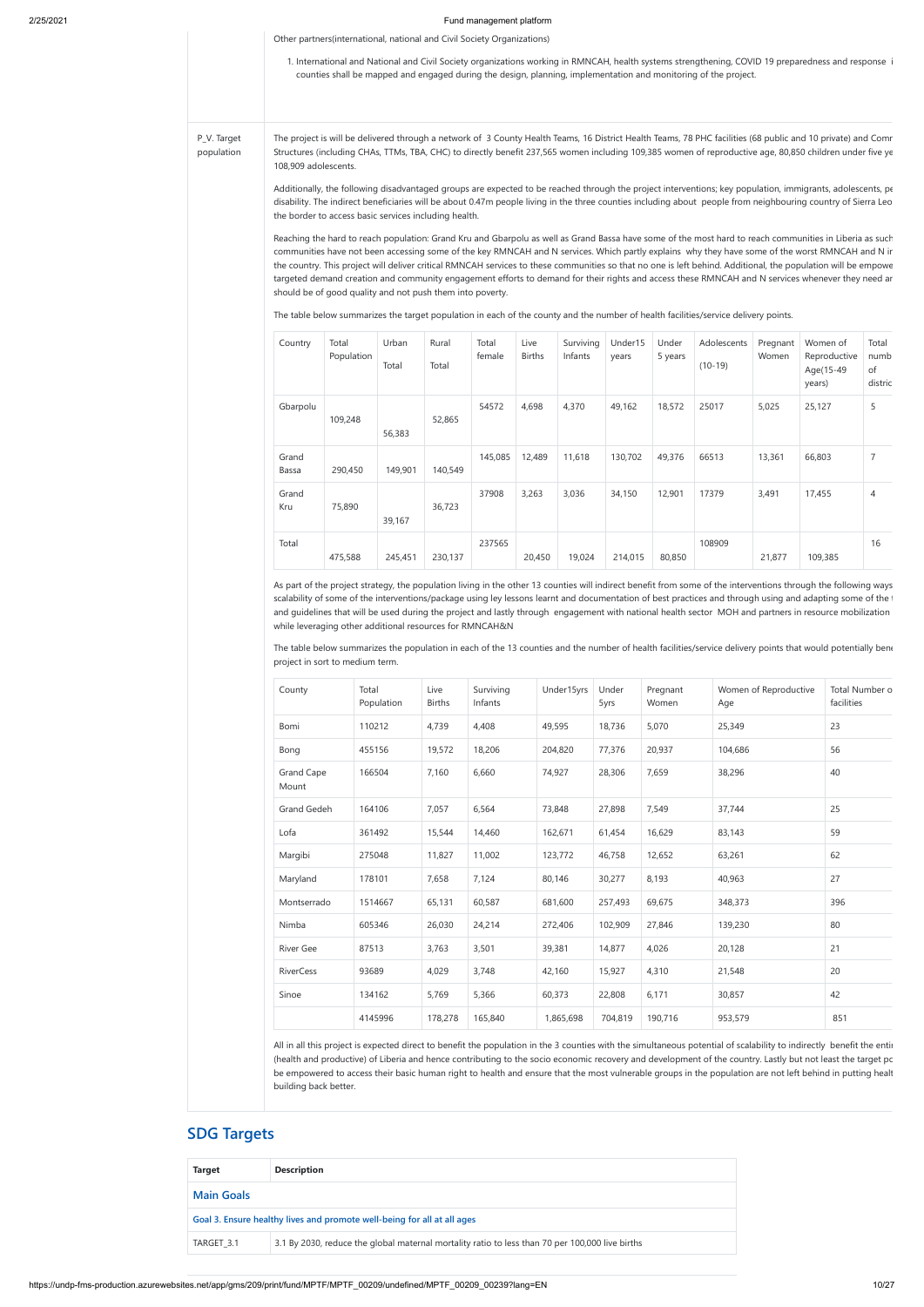| <b>Target</b> | <b>Description</b>                                                                                                                                                                                                                                                                                       |
|---------------|----------------------------------------------------------------------------------------------------------------------------------------------------------------------------------------------------------------------------------------------------------------------------------------------------------|
| TARGET_3.2    | 3.2 By 2030, end preventable deaths of newborns and children under 5 years of age, with all countries aiming to<br>reduce neonatal mortality to at least as low as 12 per 1,000 live births and under-5 mortality to at least as low as<br>25 per 1,000 live births                                      |
| TARGET_3.3    | 3.3 By 2030, end the epidemics of AIDS, tuberculosis, malaria and neglected tropical diseases and combat<br>hepatitis, water-borne diseases and other communicable diseases                                                                                                                              |
| TARGET 3.7    | 3.7 By 2030, ensure universal access to sexual and reproductive health-care services, including for family planning,<br>information and education, and the integration of reproductive health into national strategies and programmes                                                                    |
| TARGET_3.8    | 3.8 Achieve universal health coverage, including financial risk protection, access to quality essential health-care<br>services and access to safe, effective, quality and affordable essential medicines and vaccines for all                                                                           |
| TARGET_3.c    | 3.c Substantially increase health financing and the recruitment, development, training and retention of the health<br>workforce in developing countries, especially in least developed countries and small island developing States                                                                      |
| TARGET 3.d    | 3.d Strengthen the capacity of all countries, in particular developing countries, for early warning, risk reduction and<br>management of national and global health risks                                                                                                                                |
|               | Goal 5. Achieve gender equality and empower all women and girls                                                                                                                                                                                                                                          |
| TARGET_5.1    | 5.1 End all forms of discrimination against all women and girls everywhere                                                                                                                                                                                                                               |
| TARGET_5.2    | 5.2 Eliminate all forms of violence against all women and girls in the public and private spheres, including<br>trafficking and sexual and other types of exploitation                                                                                                                                   |
| TARGET 5.6    | 5.6 Ensure universal access to sexual and reproductive health and reproductive rights as agreed in accordance with<br>the Programme of Action of the International Conference on Population and Development and the Beijing<br>Platform for Action and the outcome documents of their review conferences |

# **SDG Indicators**

| <b>Indicator Code</b> | <b>Description</b>                                                                                                                                                                                                                                                     |
|-----------------------|------------------------------------------------------------------------------------------------------------------------------------------------------------------------------------------------------------------------------------------------------------------------|
| C030101               | 3.1.1 Maternal mortality ratio                                                                                                                                                                                                                                         |
| C030102               | 3.1.2 Proportion of births attended by skilled health personnel                                                                                                                                                                                                        |
| C030201               | 3.2.1 Under-5 mortality rate                                                                                                                                                                                                                                           |
| C030202               | 3.2.2 Neonatal mortality rate                                                                                                                                                                                                                                          |
| C030701               | 3.7.1 Proportion of women of reproductive age (aged 15–49 years) who have their need for family planning<br>satisfied with modern methods                                                                                                                              |
| C030702               | 3.7.2 Adolescent birth rate (aged 10-14 years; aged 15-19 years) per 1,000 women in that age group                                                                                                                                                                     |
| C030801               | 3.8.1 Coverage of essential health services (defined as the average coverage of essential services based on tracer<br>interventions that include reproductive, maternal, newborn and child health, infectious diseases, non-<br>communicable diseases and service capa |
| C030d01               | 3.d.1 International Health Regulations (IHR) capacity and health emergency preparedness                                                                                                                                                                                |
| C050201               | 5.2.1 Proportion of ever-partnered women and girls aged 15 years and older subjected to physical, sexual or<br>psychological violence by a current or former intimate partner in the previous 12 months, by form of violence and<br>by age                             |
| C050601               | 5.6.1 Proportion of women aged 15-49 years who make their own informed decisions regarding sexual relations,<br>contraceptive use and reproductive health care                                                                                                         |

# **Contribution to SDGs**

| <b>Participating</b><br><b>Organization</b> | %<br><b>TARGE</b><br>$T_3.8$ | %<br><b>TARGE</b><br>T 3.c | %<br><b>TARGE</b><br>T <sub>5.6</sub> | %<br><b>TARGE</b><br>T <sub>3.3</sub> | %<br><b>TARGE</b><br>$T_3.7$ | %<br><b>TARGE</b><br>$T_5.1$ | %<br><b>TARGE</b><br>T <sub>3.1</sub> | %<br><b>TARGE</b><br>$T_3.2$ | %<br><b>TARGE</b><br>$T_5.2$ | %<br><b>TARGET</b><br>$_3.d$ | %<br><b>Total</b> |
|---------------------------------------------|------------------------------|----------------------------|---------------------------------------|---------------------------------------|------------------------------|------------------------------|---------------------------------------|------------------------------|------------------------------|------------------------------|-------------------|
| <b>WHO</b>                                  | 10                           | 10                         | 10                                    | 10                                    | 10                           | 10                           | 10                                    | 10                           | 10                           | 10                           | 100               |
| <b>UNFPA</b>                                | 10                           | 10                         | 10                                    | 10                                    | 10                           | 10                           | 10                                    | 10                           | 10                           | 10                           | 100               |
| <b>UNICEF</b>                               | 10                           | 10                         | 10                                    | 10                                    | 10                           | 10                           | 10                                    | 10                           | 10                           | 10                           | 100               |
| <b>IOM</b>                                  | 10                           | 10                         | 10                                    | 10                                    | 10                           | 10                           | 10                                    | 10                           | 10                           | 10                           | 100               |
| <b>Total</b><br>contribution by<br>target   | 40                           | 40                         | 40                                    | 40                                    | 40                           | 40                           | 40                                    | 40                           | 40                           | 40                           |                   |
| Project<br>contribution to<br>SDG by target | 10                           | 10                         | 10                                    | 10                                    | 10                           | 10                           | 10                                    | 10                           | 10                           | 10                           | 100               |

# **List of documents**

| <b>Document</b> | <b>Document</b> |               | Document   Document Abstract | <b>Modified By</b> | Modifieg |
|-----------------|-----------------|---------------|------------------------------|--------------------|----------|
|                 | <b>Type</b>     | <b>Source</b> |                              |                    | On       |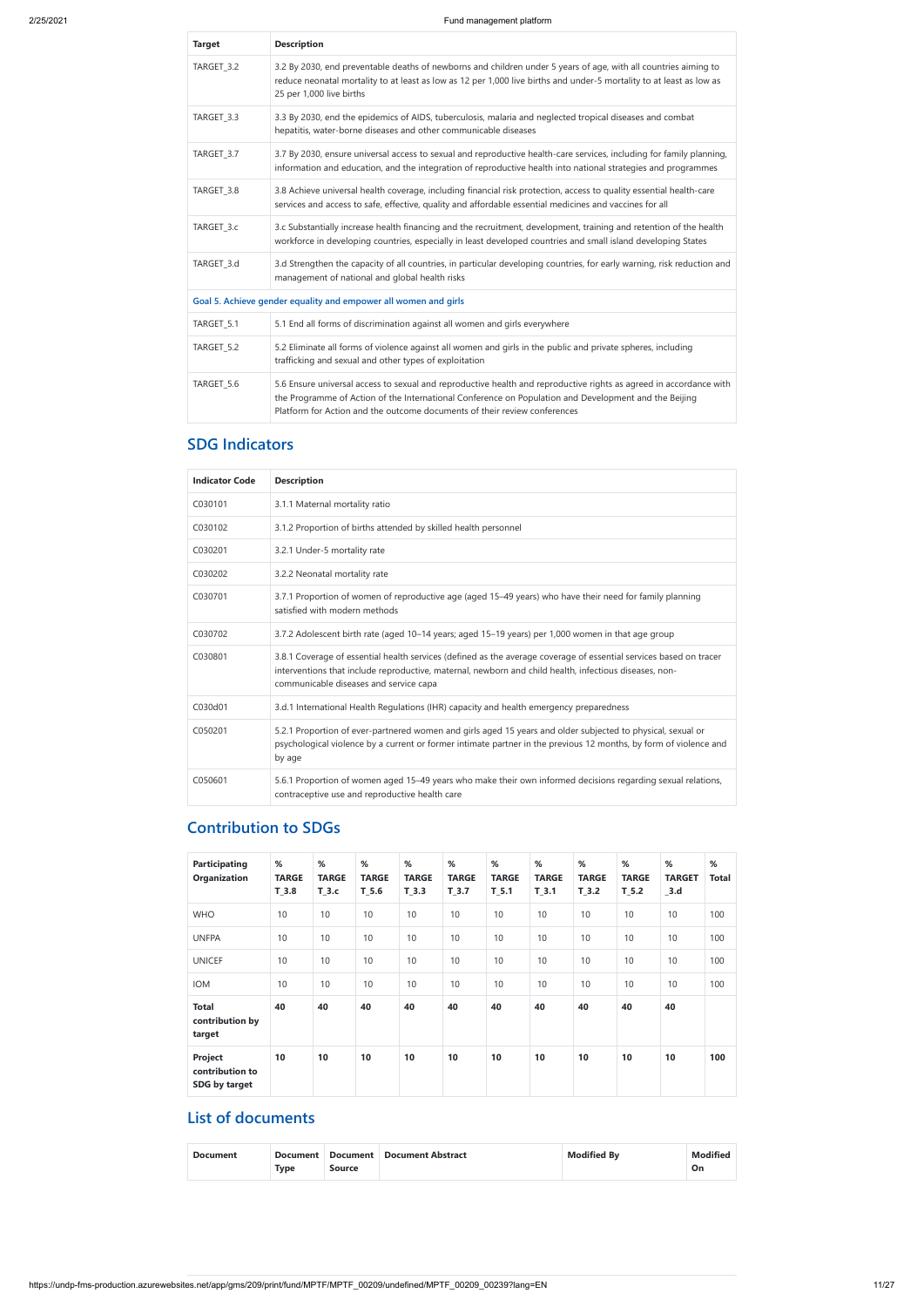| Liberia LDHS<br>2019-2020<br>preliminary<br>key<br>findings_Repo<br>rt.pdf                              | Other<br>Docs        | Concept<br>Narrative | Liberia Demographic and Health Survey<br>Report 2019/20                              | ocanc@who.int           | Aug 31,<br>2020 |
|---------------------------------------------------------------------------------------------------------|----------------------|----------------------|--------------------------------------------------------------------------------------|-------------------------|-----------------|
| LDHS 2019-<br>2020<br>preliminary<br>key<br>findings.pdf                                                | Other<br>Docs        | Concept<br>Narrative | LDHS Power point slides                                                              | ocanc@who.int           | Aug 31,<br>2020 |
| Servcie<br>Availability<br>and<br><b>Readiness</b><br>Assessment_2<br>018 Final<br>Report.pdf           | Other<br>Docs        | Concept<br>Narrative | Liberia Service Availability and Readiness<br>Assessment Report 2018                 | ocanc@who.int           | Aug 31,<br>2020 |
| Liberia<br><b>National</b><br>COVID-19<br>Preparedness<br>and Response<br>Plan-04-02-<br>20.docx.pdf    | Other<br>Docs        | Concept<br>Narrative | Liberia National COVID 19 response Plan<br>2020                                      | ocanc@who.int           | Aug 31,<br>2020 |
| papd MOH<br><b>Strategic</b><br>Plan_v2_.pdf                                                            | Other<br>Docs        | Concept<br>Narrative | National Health Policy and Strategy-<br>(Health Component of the PAPD) 2019-<br>2023 | ocanc@who.int           | Aug 31,<br>2020 |
| <b>Revised_PAPD</b><br>.pdf                                                                             | Other<br>Docs        | Concept<br>Narrative | Liberia PAPD 2018-2023                                                               | ocanc@who.int           | Aug 31,<br>2020 |
| WHO-2019-<br>nCoV-<br><b>Essential_Heal</b><br>th_Services-<br>Interim_Guida<br>nce_1_June_2<br>020.pdf | Other<br>Docs        | Concept<br>Narrative | WHO guidance continuity of essential<br>health services during COVID 19,2020         | ocanc@who.int           | Aug 31,<br>2020 |
| <b>UN</b><br>SocioEconomi<br>c Framework<br><b>Report on</b><br>COVID-19<br><b>FINAL.pdf</b>            | Other<br>Docs        | Concept<br>Narrative | UN Socio Economic Framework Report on<br>COVID 19, 2020                              | ocanc@who.int           | Aug 31,<br>2020 |
| <b>UNCDF</b><br>Liberia -<br>Final.pdf                                                                  | Other<br>Docs        | Concept              |                                                                                      | Margaret.Gulavic@un.org | Aug 31,<br>2020 |
| <b>UN Liberia</b><br>Socio<br>Economic<br>Covid<br>Response<br><b>Plan August</b><br>2020 copy<br>2.pdf | Other<br>Docs        | Concept              | UN Liberia Socio Economic Response Plan<br>2020-2022                                 | ocanc@who.int           | Sep 01,<br>2020 |
| Concept note<br>Pillar 1 31-08-<br>2020.docxpd<br>$\mathsf{f}$                                          | Other<br><b>Docs</b> | Concept              | Submitted concept note pillar 1 in<br>populated offline template                     | ocanc@who.int           | Sep 01,<br>2020 |
| Liberia -<br>Assessment<br>of<br>Proposals_by<br><b>Reviewers RC</b><br>Assessment_2<br>7 Aug.xlsx      | Other<br>Docs        | Concept<br>Narrative |                                                                                      | owen.shumba@undp.org    | Sep 07,<br>2020 |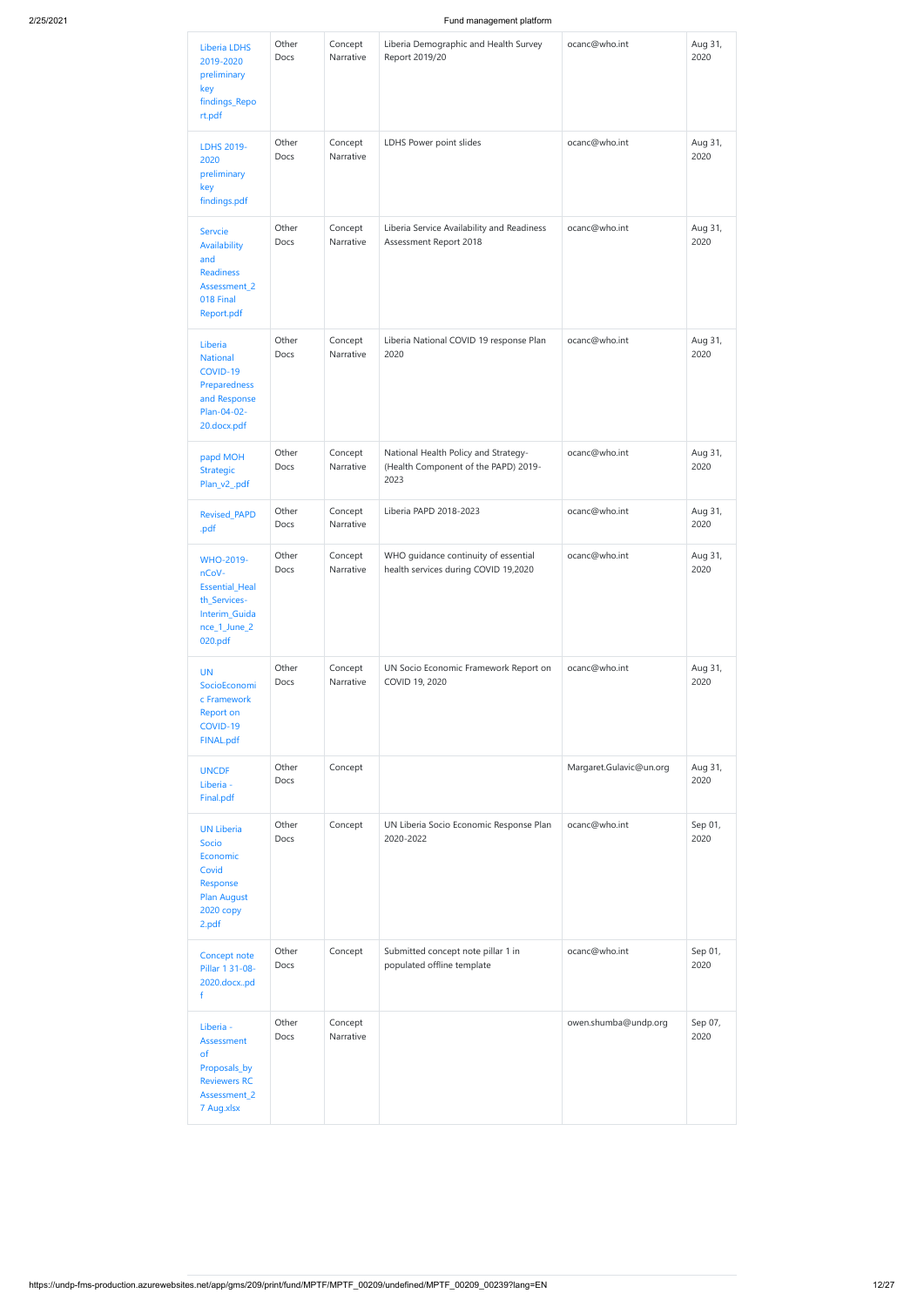| Reviewer1_Lib<br>eria_Building_<br>Back_Health.xl<br><b>SX</b>                                                      | Other<br>Docs        | Concept<br>Narrative | The intervention is very important as<br>Liberia has one of the highest MMR in the<br>world and the experience from Ebola<br>showed what a devastating impact an<br>pandemic can have. However, there is little<br>innovation and link to socio-ec recovery.<br>The CN could also be stronger in how to<br>leverage existing resources and how to use<br>this funding to catalyze and resource<br>mobilize for more funding, especially from<br>GFF, GAVI, GF etc. | priya.alvarez@unwomen.org | Sep 10,<br>2020 |
|---------------------------------------------------------------------------------------------------------------------|----------------------|----------------------|--------------------------------------------------------------------------------------------------------------------------------------------------------------------------------------------------------------------------------------------------------------------------------------------------------------------------------------------------------------------------------------------------------------------------------------------------------------------|---------------------------|-----------------|
| <b>MOH</b><br>endorsement<br>for the<br>Development<br>of a Proposal<br>for the<br>COVID-19<br><b>MPTF Call.pdf</b> | Other<br>Docs        | Project              | MOH endorsement letter for the MPTF<br>proposal                                                                                                                                                                                                                                                                                                                                                                                                                    | ocanc@who.int             | Jan 13,<br>2021 |
| Liberia<br>Investment<br>Plan for<br>building<br>resilient<br>health<br>system12_201<br>5.pdf                       | Other<br><b>Docs</b> | Project              | Liberia Investment plan for resilient health<br>systems                                                                                                                                                                                                                                                                                                                                                                                                            | ocanc@who.int             | Jan 13,<br>2021 |
| Liberia Rapid<br><b>Assessment</b><br>Report-<br>October<br>2020.pdf                                                | Other<br>Docs        | Project              | Liberia Rapid Assess Report on socio<br>economic impact and response to COVID<br>19                                                                                                                                                                                                                                                                                                                                                                                | ocanc@who.int             | Jan 13,<br>2021 |
| COVID <sub>19</sub><br><b>Strategic</b><br><b>Revised</b><br>Plan_Oct_27_<br>2020.docx                              | Other<br>Docs        | Project              | Liberia COVID 19 Transition Plan                                                                                                                                                                                                                                                                                                                                                                                                                                   | ocanc@who.int             | Jan 13,<br>2021 |
| Liberia<br><b>RMNCAH</b><br><b>INVESTMENT</b><br>CASE 2016 -<br>2020 (1).pdf                                        | Other<br>Docs        | Project              | Liberia RMNCAH&N Investment Case                                                                                                                                                                                                                                                                                                                                                                                                                                   | ocanc@who.int             | Jan 13,<br>2021 |
| COVID_19<br>MPTF_List of<br><b>Drugs and</b><br>Supplies for<br><b>RMNCAH 21-</b><br>1-2020.xls                     | Other<br>Docs        | Project              | <b>Procurement Plan</b>                                                                                                                                                                                                                                                                                                                                                                                                                                            | livingstone@unfpa.org     | Jan 22,<br>2021 |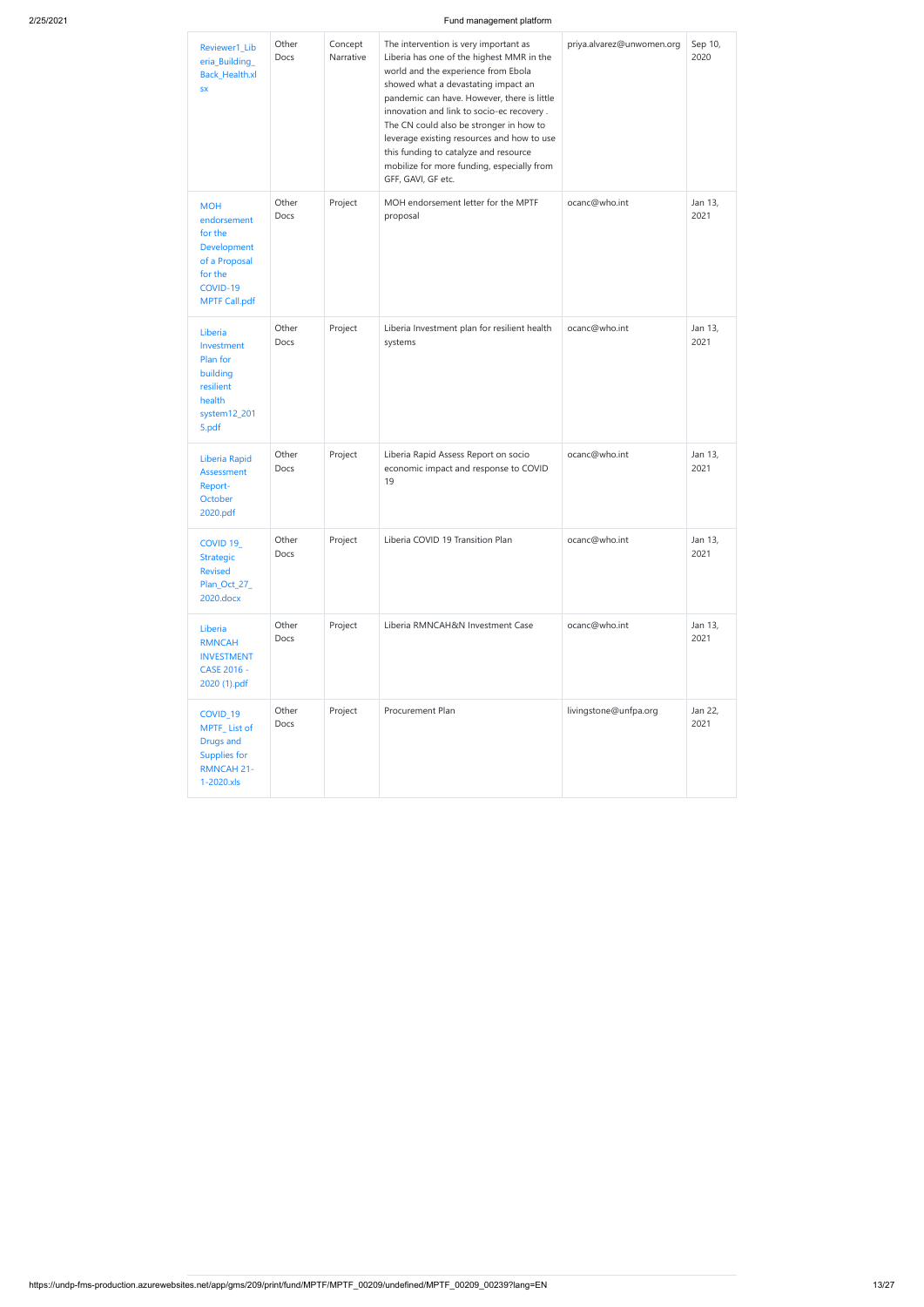| Pro-Doc<br>Project<br>Final Copy of<br>Prodoc_COVI<br>D-19.pdf | The joint catalytic project will improve<br>delivery, access to and utilization of<br>selected Reproductive Maternal Newborn<br>Child and Adolescent Health and Nutrition<br>(RMNCAH&N) services by vulnerable and<br>marginalized groups and strengthen<br>county and community health systems in<br>three counties with worst health outcomes<br>in Liberia. Human rights, and gender and<br>will be an integral part of the project in<br>order to leave no one behind. The three<br>counties with worst health outcomes have<br>been jointly defined by UN and<br>government based on key health<br>outcomes using the Liberia Demographic<br>and health survey and the Liberia Service<br>Availability and Readiness assessment<br>survey, 2018. The project will leverage on<br>existing resources/projects and harness the<br>comparative advantages and field<br>presence of participating agencies; to<br>collectively address the RMNCAH<br>challenges and continuously support to<br>the Government of Liberia in its fight<br>against COVID-19 within the three<br>counties. The project will deliver lifesaving<br>RMNCAH&N services through 35 public<br>and private primary health care facilities<br>and community health assistants to these<br>groups benefiting approximately 0.47m<br>people including women and children<br>living in hard to reach communities while<br>at the same time build county, district and<br>community health systems using targeted<br>health systems strengthening interventions<br>and approaches in three<br>counties(Gbarpolu, Grand Bassa and Grand<br>Kru) with worst health outcomes in Liberia | john.dennis@one.un.org | Feb 04.<br>2021 |
|----------------------------------------------------------------|---------------------------------------------------------------------------------------------------------------------------------------------------------------------------------------------------------------------------------------------------------------------------------------------------------------------------------------------------------------------------------------------------------------------------------------------------------------------------------------------------------------------------------------------------------------------------------------------------------------------------------------------------------------------------------------------------------------------------------------------------------------------------------------------------------------------------------------------------------------------------------------------------------------------------------------------------------------------------------------------------------------------------------------------------------------------------------------------------------------------------------------------------------------------------------------------------------------------------------------------------------------------------------------------------------------------------------------------------------------------------------------------------------------------------------------------------------------------------------------------------------------------------------------------------------------------------------------------------------------------------------------------------------|------------------------|-----------------|
|----------------------------------------------------------------|---------------------------------------------------------------------------------------------------------------------------------------------------------------------------------------------------------------------------------------------------------------------------------------------------------------------------------------------------------------------------------------------------------------------------------------------------------------------------------------------------------------------------------------------------------------------------------------------------------------------------------------------------------------------------------------------------------------------------------------------------------------------------------------------------------------------------------------------------------------------------------------------------------------------------------------------------------------------------------------------------------------------------------------------------------------------------------------------------------------------------------------------------------------------------------------------------------------------------------------------------------------------------------------------------------------------------------------------------------------------------------------------------------------------------------------------------------------------------------------------------------------------------------------------------------------------------------------------------------------------------------------------------------|------------------------|-----------------|

# **Project Results**

| <b>Outcome</b>                                                                                                                                                      | Output            |                                                                                                                                    | <b>Description</b>                                               |                                                                                                                                                                                                                                                     |                                                                              |  |  |
|---------------------------------------------------------------------------------------------------------------------------------------------------------------------|-------------------|------------------------------------------------------------------------------------------------------------------------------------|------------------------------------------------------------------|-----------------------------------------------------------------------------------------------------------------------------------------------------------------------------------------------------------------------------------------------------|------------------------------------------------------------------------------|--|--|
| 1.: Improved<br>access<br>(availability and<br>utilization) to key<br><b>RMNCAH&amp;N</b><br>services in<br><b>Grand Bassa,</b><br><b>Grand Kru and</b><br>Gbarpolu |                   |                                                                                                                                    | (marginalized and vulnerable).                                   | Increased coverage of quality essential reproductive, maternal,<br>newborn and child health services among women, children,<br>adolescents and other most disadvantaged groups                                                                      |                                                                              |  |  |
|                                                                                                                                                                     | services          | 1.1. Capacity of health facilities in three<br>counties strengthened to deliver a quality<br>comprehensive package of RMNCAH&N     |                                                                  | Selected reproductive, maternal, newborn and child,<br>adolescent health services are delivered, accessed and utilized<br>by women and children and other vulnerable and marginalized<br>groups provided through 35 health facilities in 3 counties |                                                                              |  |  |
|                                                                                                                                                                     | <b>Activities</b> |                                                                                                                                    |                                                                  |                                                                                                                                                                                                                                                     |                                                                              |  |  |
|                                                                                                                                                                     | <b>Title</b>      | <b>Description</b>                                                                                                                 | Lead<br>Participating<br>Organization                            | <b>Participating</b><br><b>Organization</b>                                                                                                                                                                                                         | Other<br><b>Organizations</b>                                                |  |  |
|                                                                                                                                                                     | EmONC<br>Services | Delivering EmONC<br>(C/BEmONC/Neonatal care Units, an<br>EmONC Call in center, ANC triage,<br>mentoring and supervision for EmONC, | <b>UNFPA -</b><br>United<br><b>Nations</b><br>Population<br>Fund | $\bullet$ IOM -<br>International<br>Org<br>Migration<br>• UNICEF -<br>United                                                                                                                                                                        | Ministry of<br>Health,<br>Ministry of<br>Education<br>Ministry of<br>Gender, |  |  |

|                       |                                                                                                                     |                                                                  | <b>Nations</b><br>Children's<br>Fund<br>$\bullet$ WHO -<br>World<br>Health<br>Organization                                                                                                   | Children and<br>Social<br>Protection<br>County Health<br>Teams in the<br>Counties                                                                                 |
|-----------------------|---------------------------------------------------------------------------------------------------------------------|------------------------------------------------------------------|----------------------------------------------------------------------------------------------------------------------------------------------------------------------------------------------|-------------------------------------------------------------------------------------------------------------------------------------------------------------------|
| Referral for<br>EmONC | Strengthen and improve referral<br>(empower communities and use<br>community structures/network/support<br>systems) | <b>UNFPA -</b><br>United<br><b>Nations</b><br>Population<br>Fund | $\bullet$ IOM -<br>International<br>Org<br>Migration<br><b>UNICEF -</b><br>$\bullet$<br>United<br><b>Nations</b><br>Children's<br>Fund<br>$\bullet$ WHO -<br>World<br>Health<br>Organization | Ministry of<br>Health,<br>Ministry of<br>Education<br>Ministry of<br>Gender,<br>Children and<br>Social<br>Protection<br>County Health<br>Teams in the<br>Counties |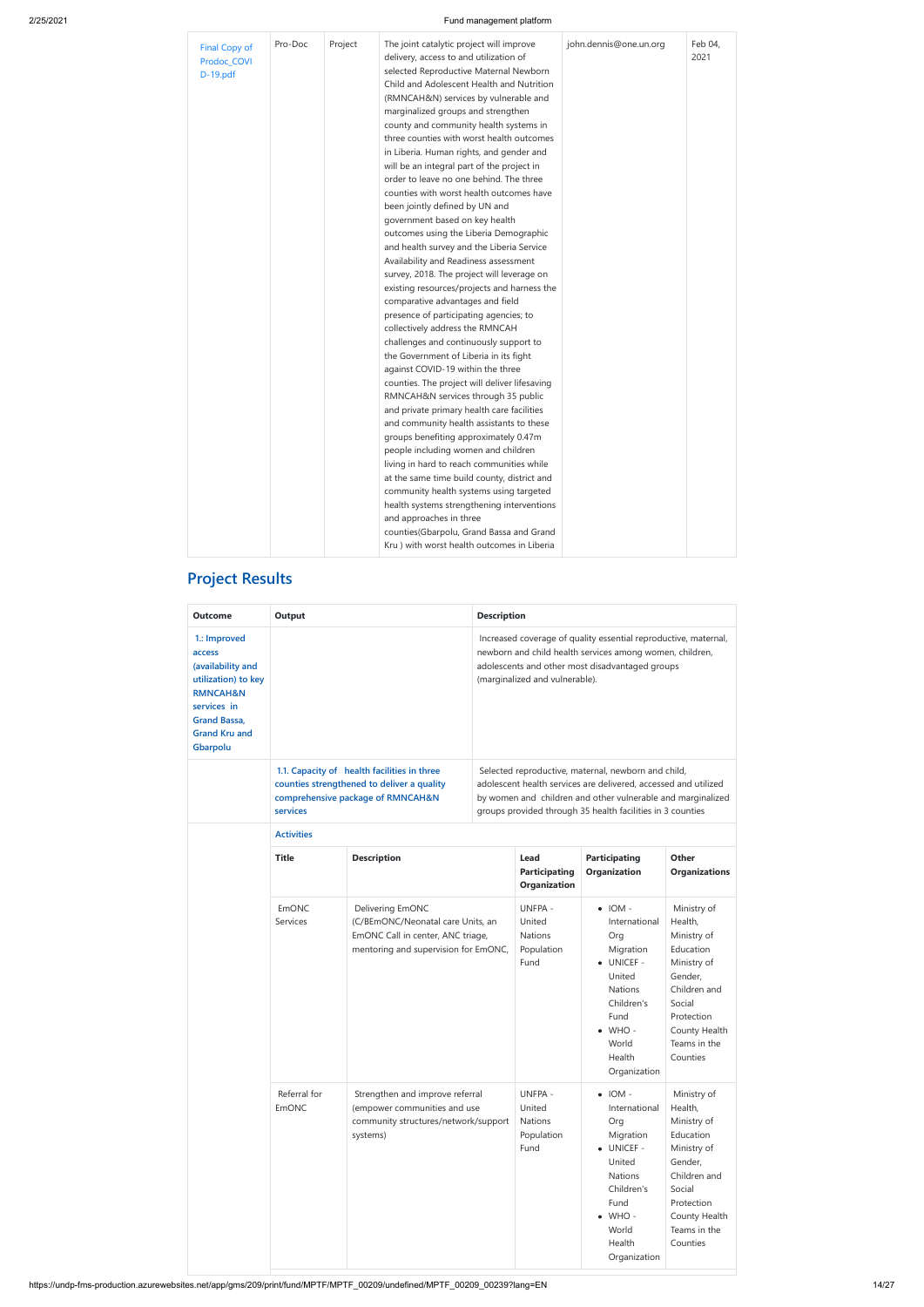| Outcome | Output                                                                                                                                                                                          |                                                                                           | <b>Description</b> |                                                                   |                                                                                                                                                                           |                                                                                                                                                                   |
|---------|-------------------------------------------------------------------------------------------------------------------------------------------------------------------------------------------------|-------------------------------------------------------------------------------------------|--------------------|-------------------------------------------------------------------|---------------------------------------------------------------------------------------------------------------------------------------------------------------------------|-------------------------------------------------------------------------------------------------------------------------------------------------------------------|
|         | Management of<br>common<br>childhood<br>illnesses                                                                                                                                               | Support IMNCI in hospitals and PHC<br>facilities(trainings, supplies,<br>supervision)     |                    | <b>UNICEF -</b><br>United<br><b>Nations</b><br>Children's<br>Fund | $\bullet$ IOM -<br>International<br>Org<br>Migration<br>• UNFPA -<br>United<br>Nations<br>Population<br>Fund<br>$\bullet$ WHO -<br>World<br>Health<br>Organization        | Ministry of<br>Health,<br>Ministry of<br>Education<br>Ministry of<br>Gender,<br>Children and<br>Social<br>Protection<br>County Health<br>Teams in the<br>Counties |
|         | Facility to<br>Conduct integrated MCH outreaches<br>in communities located 3 - 4 hours<br>community<br><b>RMNCAH</b><br>away from targeted health facilities<br>Outreaches                      |                                                                                           |                    | UNFPA -<br>United<br><b>Nations</b><br>Population<br>Fund         | $\bullet$ IOM -<br>International<br>Org<br>Migration<br>· UNICEF -<br>United<br>Nations<br>Children's<br>Fund<br>$\bullet$ WHO -<br>World<br>Health<br>Organization       | Ministry of<br>Health,<br>Ministry of<br>Education<br>Ministry of<br>Gender,<br>Children and<br>Social<br>Protection<br>County Health<br>Teams in the<br>Counties |
|         | Training and<br>mentorship for<br><b>EmONC</b>                                                                                                                                                  | Train Service Providers in EmONC,<br>provide mentorship and coaching                      |                    | WHO - World<br>Health<br>Organization                             | • UNFPA -<br>United<br>Nations<br>Population<br>Fund<br><b>UNICEF -</b><br>$\bullet$<br>United<br><b>Nations</b><br>Children's<br>Fund                                    | Ministry of<br>Health,<br>Ministry of<br>Education<br>Ministry of<br>Gender,<br>Children and<br>Social<br>Protection<br>County Health<br>Teams in the<br>Counties |
|         | Maternal and<br>Roll out Perinatal death surveillance &<br>Perinatal Death<br>strengthen MDSR in selected<br>Surveillance and<br>facilities(trainings, tools and<br>implementation)<br>Response |                                                                                           |                    | WHO - World<br>Health<br>Organization                             | • UNFPA -<br>United<br><b>Nations</b><br>Population<br>Fund<br>• UNICEF -<br>United<br><b>Nations</b><br>Children's<br>Fund                                               | Ministry of<br>Health,<br>Ministry of<br>Education<br>Ministry of<br>Gender,<br>Children and<br>Social<br>Protection<br>County Health<br>Teams in the<br>Counties |
|         | Demand<br>generation                                                                                                                                                                            | Demand Generation for RMNCAH & N<br>services through community and<br>multimedia platform |                    | UNICEF -<br>United<br><b>Nations</b><br>Children's<br>Fund        | $\bullet$ IOM -<br>International<br>Org<br>Migration<br>• UNFPA -<br>United<br><b>Nations</b><br>Population<br>Fund<br>$\bullet$ WHO -<br>World<br>Health<br>Organization | Ministry of<br>Health,<br>Ministry of<br>Education<br>Ministry of<br>Gender,<br>Children and<br>Social<br>Protection<br>County Health<br>Teams in the<br>Counties |

 **1.2 Supply chain management capacity of three CHT enhanced through the provision of**

| life-saving RMNCAH & N medicines, drugs | community service delivery points |
|-----------------------------------------|-----------------------------------|
| commodities & equipment,                |                                   |

commodities and equipment available in 35 health facilities and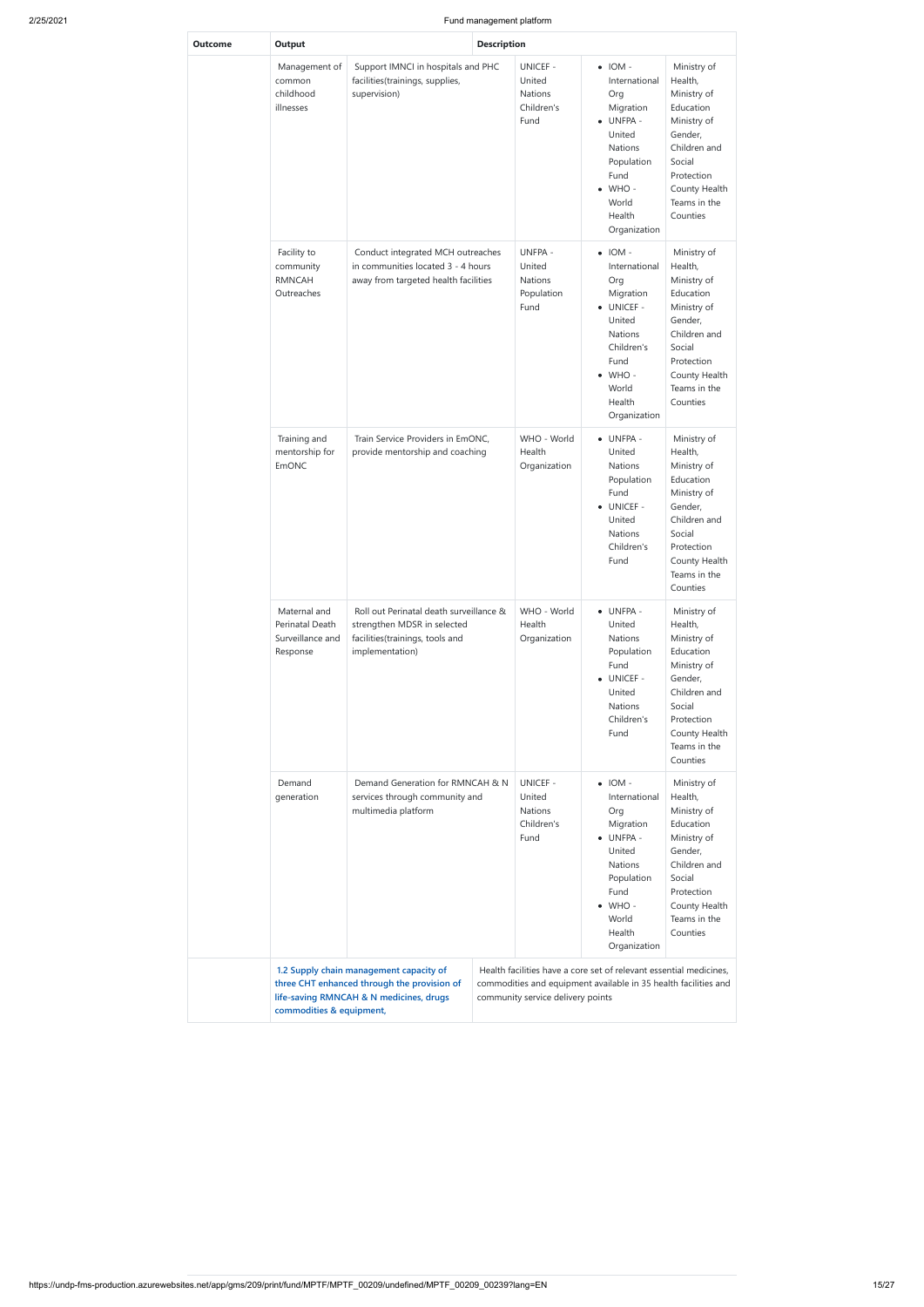|                |                                                    |                                                                                                                                                                                                      | Fund management platform                                                                                                                                                                                                  |                                                                                                                                                                     |                                                                                                                                                                   |  |
|----------------|----------------------------------------------------|------------------------------------------------------------------------------------------------------------------------------------------------------------------------------------------------------|---------------------------------------------------------------------------------------------------------------------------------------------------------------------------------------------------------------------------|---------------------------------------------------------------------------------------------------------------------------------------------------------------------|-------------------------------------------------------------------------------------------------------------------------------------------------------------------|--|
| <b>Outcome</b> | Output                                             |                                                                                                                                                                                                      | <b>Description</b>                                                                                                                                                                                                        |                                                                                                                                                                     |                                                                                                                                                                   |  |
|                | <b>Activities</b>                                  |                                                                                                                                                                                                      |                                                                                                                                                                                                                           |                                                                                                                                                                     |                                                                                                                                                                   |  |
|                | <b>Title</b>                                       | <b>Description</b>                                                                                                                                                                                   | Lead<br><b>Participating</b><br>Organization                                                                                                                                                                              | <b>Participating</b><br>Organization                                                                                                                                | <b>Other</b><br><b>Organizations</b>                                                                                                                              |  |
|                | EmONC drugs,<br>supplies, kits<br>and equipment    | Procure and distribute RMNCAH<br>drugs, equipment, diagnostics and<br>medical supplies for EmONC                                                                                                     | UNFPA -<br>United<br>Nations<br>Population<br>Fund                                                                                                                                                                        | • UNICEF -<br>United<br><b>Nations</b><br>Children's<br>Fund<br>$\bullet$ WHO -<br>World<br>Health<br>Organization                                                  | Ministry of<br>Health,<br>Ministry of<br>Education<br>Ministry of<br>Gender,<br>Children and<br>Social Protection<br>County Health<br>Teams in the<br>Counties    |  |
|                | Laboratory<br>and blood<br>transfusion<br>supplies | Procure diagnostic and Laboratory<br>reagents and supplies                                                                                                                                           | WHO - World<br>Health<br>Organization                                                                                                                                                                                     | • UNFPA -<br>United<br><b>Nations</b><br>Population<br>Fund<br>• UNICEF -<br>United<br><b>Nations</b><br>Children's<br>Fund                                         | Ministry of<br>Health,<br>Ministry of<br>Education<br>Ministry of<br>Gender,<br>Children and<br>Social Protection<br>County Health<br>Teams in the<br>Counties    |  |
|                | infections                                         | 1.3 WASH &IPC standards reinforced in<br>targeted health care facilities/providers to<br>minimize health care workers infections and<br>risk of facility and healthcare-acquired                     | Selected health facilities equipped with WASH, IPC/waste<br>management facilities and supplies and practice key behaviors<br>to minimize hospital acquired infections including COVID 19<br>and other infectious diseases |                                                                                                                                                                     |                                                                                                                                                                   |  |
|                | <b>Activities</b>                                  |                                                                                                                                                                                                      |                                                                                                                                                                                                                           |                                                                                                                                                                     |                                                                                                                                                                   |  |
|                | <b>Title</b>                                       | <b>Description</b>                                                                                                                                                                                   | Lead<br><b>Participating</b><br>Organization                                                                                                                                                                              | <b>Participating</b><br>Organization                                                                                                                                | Other<br><b>Organizations</b>                                                                                                                                     |  |
|                | Infection<br>Prevention<br>and<br>Control          | Support implementation of the Infection<br>Prevention and Control Assessment<br>Framework (IPCAF) and the Infection<br>Prevention and Control Tool (IPCAT) at the<br>national and subnational levels | IOM -<br>International<br>Org<br>Migration                                                                                                                                                                                | · UNFPA -<br>United<br>Nations<br>Population<br>Fund<br>• UNICEF -<br>United<br>Nations<br>Children's<br>Fund<br>$\bullet$ WHO -<br>World<br>Health<br>Organization | Ministry of<br>Health,<br>Ministry of<br>Education<br>Ministry of<br>Gender,<br>Children and<br>Social<br>Protection<br>County Health<br>Teams in the<br>Counties |  |
|                | <b>WASH</b>                                        | Provide/improve WASH/IPC/waste<br>management facilities and supplies                                                                                                                                 | IOM -<br>International<br>Org<br>Migration                                                                                                                                                                                | · UNFPA -<br>United<br>Nations<br>Population<br>Fund<br>• UNICEF -<br>United<br>Nations<br>Children's<br>Fund<br>$\bullet$ WHO -<br>World                           | Ministry of<br>Health,<br>Ministry of<br>Education<br>Ministry of<br>Gender,<br>Children and<br>Social<br>Protection<br>County Health<br>Teams in the<br>Counties |  |

Health

|  |                                                                                                                                |  | Organization                                                                                                                                                                              |  |
|--|--------------------------------------------------------------------------------------------------------------------------------|--|-------------------------------------------------------------------------------------------------------------------------------------------------------------------------------------------|--|
|  | 1.4 Strengthened capacities of three county<br>health teams for better oversight and<br>coordination of RMNCAH&N Interventions |  | County health teams, selected facilities and community health<br>structures have increased capacity to deliver quality RMNCAH<br>services and detect and respond to public health events. |  |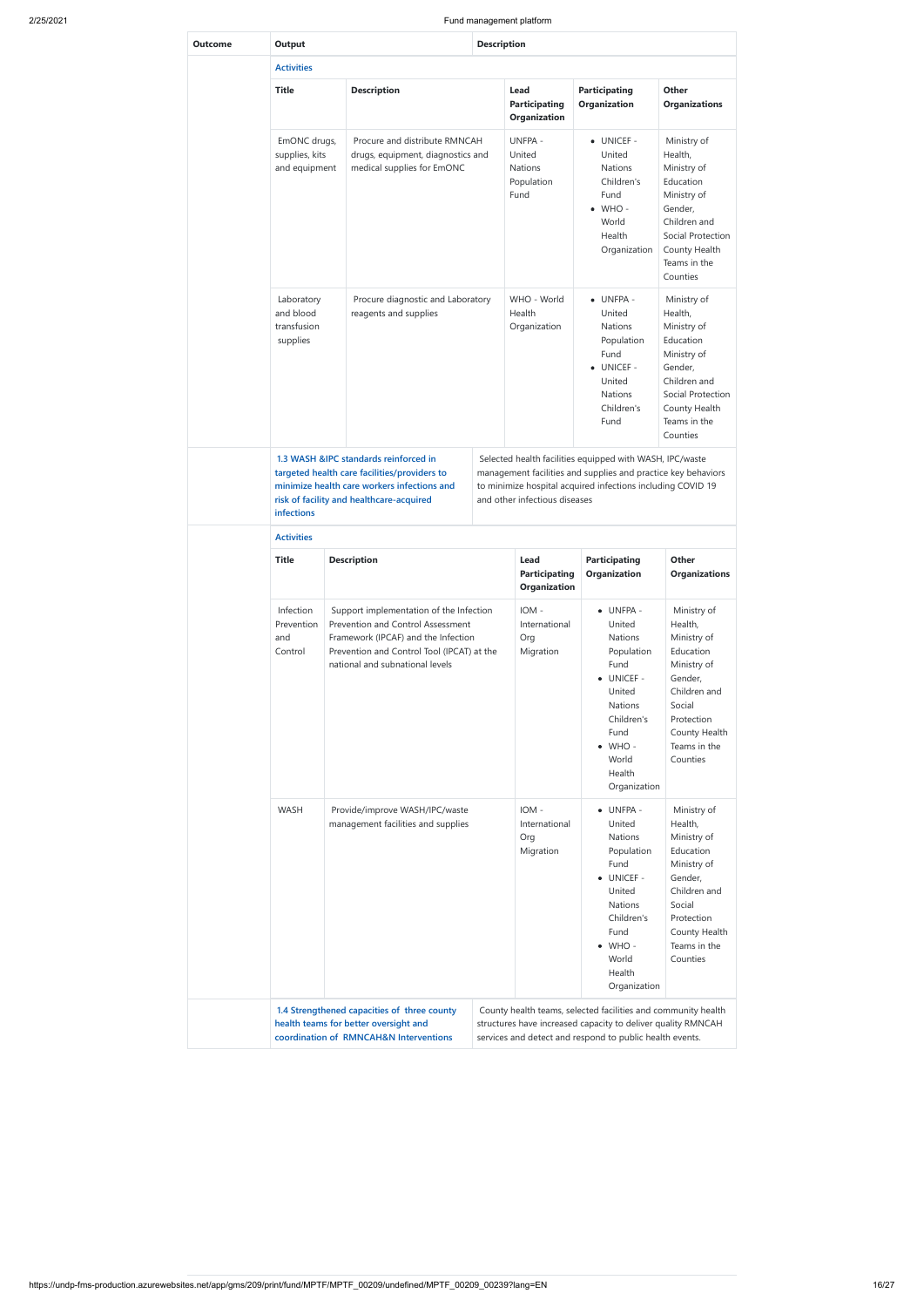|                |                                                                 |                                                                                           | Fund management platform                     |                                                                                                                                                                       |                                                                                                                                                                |  |  |
|----------------|-----------------------------------------------------------------|-------------------------------------------------------------------------------------------|----------------------------------------------|-----------------------------------------------------------------------------------------------------------------------------------------------------------------------|----------------------------------------------------------------------------------------------------------------------------------------------------------------|--|--|
| <b>Outcome</b> | Output<br><b>Description</b>                                    |                                                                                           |                                              |                                                                                                                                                                       |                                                                                                                                                                |  |  |
|                | <b>Activities</b>                                               |                                                                                           |                                              |                                                                                                                                                                       |                                                                                                                                                                |  |  |
|                | <b>Title</b>                                                    | <b>Description</b>                                                                        | Lead<br><b>Participating</b><br>Organization | <b>Participating</b><br>Organization                                                                                                                                  | Other<br><b>Organizations</b>                                                                                                                                  |  |  |
|                | <b>Integrated Disease</b><br>Surveillance and<br>Response(IDSR) | Roll out 3rd generation IDSR in<br>facilities and communities<br>including PoE for border | WHO - World<br>Health<br>Organization        | $\bullet$ IOM -<br>International<br>Org<br>Migration                                                                                                                  | Ministry of<br>Health,<br>Ministry of<br>Education<br>Ministry of<br>Gender, Children<br>and Social<br>Protection<br>County Health<br>Teams in the<br>Counties |  |  |
|                | Planning and<br>Coordination                                    | Support county planning,<br>coordination and quarterly<br>reviews                         | WHO - World<br>Health<br>Organization        | $\bullet$ IOM -<br>International<br>Org<br>Migration<br>· UNFPA -<br>United<br>Nations<br>Population<br>Fund<br>· UNICEF -<br>United<br>Nations<br>Children's<br>Fund | Ministry of<br>Health,<br>Ministry of<br>Education<br>Ministry of<br>Gender, Children<br>and Social<br>Protection<br>County Health<br>Teams in the<br>Counties |  |  |
|                | <b>HMIS Tools</b>                                               | Print and distribute HMIS tools                                                           | WHO - World<br>Health<br>Organization        | $\bullet$ IOM -<br>International<br>Org<br>Migration<br>· UNFPA -<br>United<br>Nations<br>Population<br>Fund<br>• UNICEF -<br>United<br>Nations<br>Children's<br>Fund | Ministry of<br>Health,<br>Ministry of<br>Education<br>Ministry of<br>Gender, Children<br>and Social<br>Protection<br>County Health<br>Teams in the<br>Counties |  |  |
|                | Agencies General<br>Operations                                  | Project Management and<br>Monitoring and Evaluation                                       | WHO - World<br>Health<br>Organization        | $\bullet$ IOM -<br>International<br>Org<br>Migration<br>· UNFPA -<br>United<br>Nations<br>Population<br>Fund<br>· UNICEF -<br>United<br>Nations<br>Children's<br>Fund | Ministry of<br>Health,<br>Ministry of<br>Education<br>Ministry of<br>Gender, Children<br>and Social<br>Protection<br>County Health<br>Teams in the<br>Counties |  |  |

# **Signature Indicators**

| Indicato<br>r Title  | Compone<br>nt Title | <b>Description</b>                                                                                                     | Category | Cycle  | <b>Scope</b> | <b>Value</b><br><b>Type</b> | <b>Bas</b><br>elin<br>e<br>Val<br>ue | <b>Base</b><br>line<br>Year | Ta<br>rg<br>et<br>v<br>al<br>u<br>e | <b>Targ</b><br>et<br>Year | <b>Linked Outcome /</b><br>Output |
|----------------------|---------------------|------------------------------------------------------------------------------------------------------------------------|----------|--------|--------------|-----------------------------|--------------------------------------|-----------------------------|-------------------------------------|---------------------------|-----------------------------------|
| Outcome<br>Indicator |                     | Percentage of<br>funding<br>allocated to<br>proposals<br>making a<br>significant<br>contribution to<br>gender equality | Policy   | Yearly | Country      | Percentage                  | N/A                                  | 2020                        | 90                                  | 2022                      | <b>Outcome: Outcome</b>           |
|                      | <b>GEM Score</b>    | GEM Score: 2<br>and higher                                                                                             | Policy   | Yearly | Country      | Percentage                  |                                      | 0                           |                                     | $\mathbf 0$               |                                   |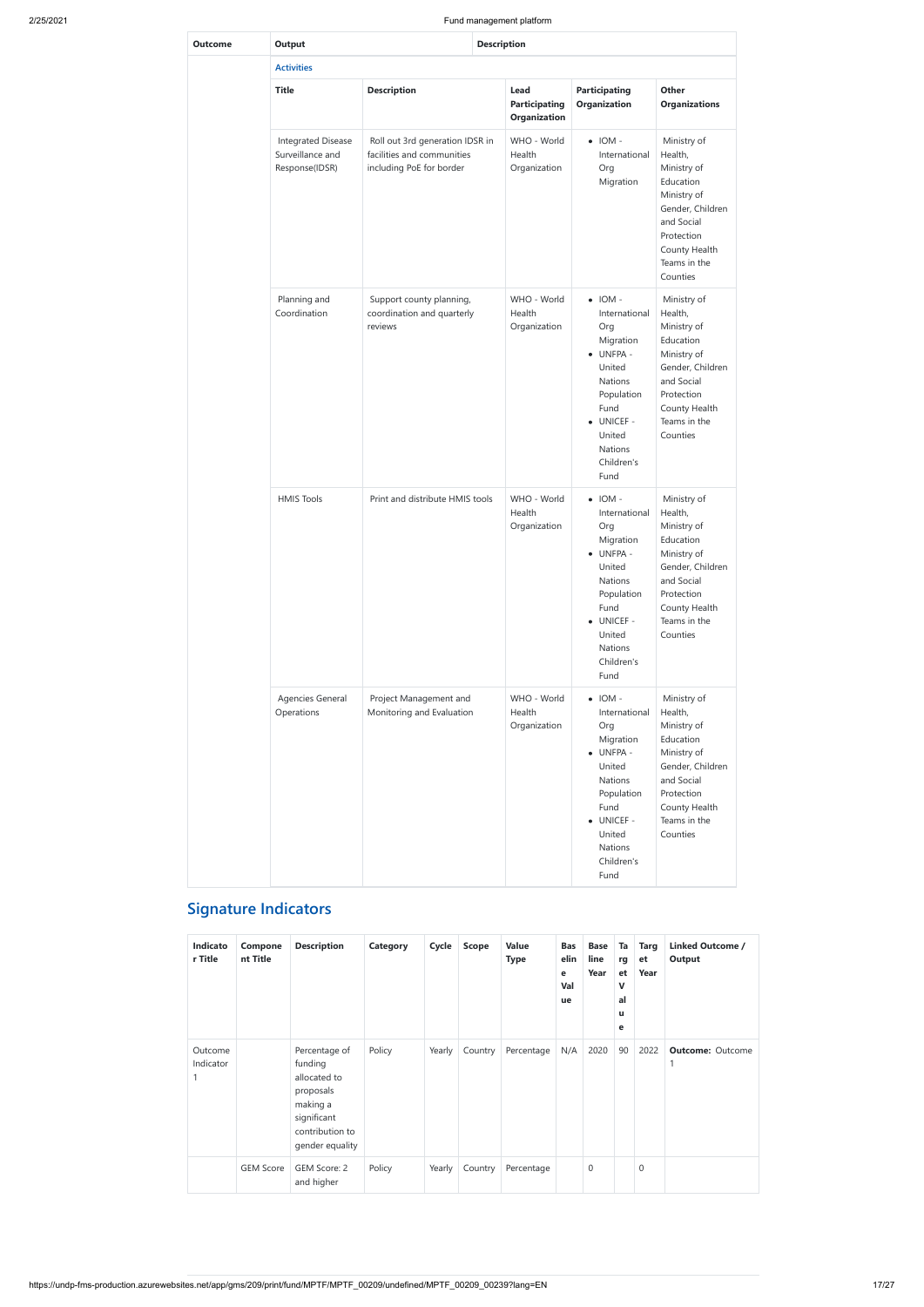| Outcome<br>2.3 |                       | Number of<br>people<br>accessing<br>services<br>(education,                                                          | <b>Beneficiaries</b>                | Yearly | Country | Number     | N/A | 2020             | $\mathbf 0$         | <b>Outcome: Outcome</b><br>$\overline{c}$ |
|----------------|-----------------------|----------------------------------------------------------------------------------------------------------------------|-------------------------------------|--------|---------|------------|-----|------------------|---------------------|-------------------------------------------|
|                |                       | health, social<br>protection, etc)                                                                                   |                                     |        |         |            |     |                  |                     |                                           |
|                | By Sex                | Male                                                                                                                 | Beneficiaries                       | Yearly | Country | Number     |     | $\boldsymbol{0}$ | $\boldsymbol{0}$    |                                           |
|                | By Sex                | Female                                                                                                               | Beneficiaries                       | Yearly | Country | Number     |     | $\boldsymbol{0}$ | $\mathbf 0$         |                                           |
|                | By Age<br>Group       | 0-14 years                                                                                                           | Beneficiaries                       | Yearly | Country | Number     |     | $\mathbf 0$      | $\mathbf 0$         |                                           |
|                | By Age<br>Group       | 15-24 years                                                                                                          | <b>Beneficiaries</b>                | Yearly | Country | Number     |     | $\mathbf 0$      | $\mathbf 0$         |                                           |
|                | By Age<br>Group       | 25-59 years                                                                                                          | Beneficiaries                       | Yearly | Country | Number     |     | $\boldsymbol{0}$ | $\mathbf 0$         |                                           |
|                | By Age<br>Group       | 60 years and<br>over                                                                                                 | Beneficiaries                       | Yearly | Country | Number     |     | $\mathbf 0$      | $\mathbf 0$         |                                           |
|                | By risk<br>population | Women                                                                                                                | Beneficiaries                       | Yearly | Country | Number     |     | $\mathbf 0$      | $\mathbf 0$         |                                           |
|                | By risk<br>popylation | Older persons                                                                                                        | Beneficiaries                       | Yearly | Country | Number     |     | $\mathbf 0$      | $\mathbf 0$         |                                           |
|                | By risk<br>population | Adolescents;<br>children and<br>youth                                                                                | Beneficiaries                       | Yearly | Country | Number     |     | $\mathbf 0$      | $\mathbf 0$         |                                           |
|                | By risk<br>population | Persons with<br>disabilities                                                                                         | Beneficiaries                       | Yearly | Country | Number     |     | 0                | $\mathbf 0$         |                                           |
|                | By risk<br>population | Persons with<br>mental health<br>conditions<br>Indigenous<br>peoples                                                 | Beneficiaries                       | Yearly | Country | Number     |     | $\boldsymbol{0}$ | $\mathbf 0$         |                                           |
|                | By risk<br>population | Migrants;<br>refugees;<br>stateless and<br>internally<br>displaced<br>persons                                        | <b>Beneficiaries</b>                | Yearly | Country | Number     |     | $\boldsymbol{0}$ | $\mathbf 0$         |                                           |
|                | By risk<br>population | Minorities                                                                                                           | Beneficiaries                       | Yearly | Country | Number     |     | $\boldsymbol{0}$ | $\mathbf 0$         |                                           |
|                | By risk<br>population | Persons in<br>detention or in<br>institutionalized<br>settings                                                       | Beneficiaries                       | Yearly | Country | Number     |     | $\boldsymbol{0}$ | $\mathbf 0$         |                                           |
|                | By risk<br>population | Slum dwellers;<br>informal<br>settlements;<br>homeless<br>persons                                                    | Beneficiaries                       | Yearly | Country | Number     |     | $\boldsymbol{0}$ | $\mathsf{O}\xspace$ |                                           |
|                | By risk<br>population | People living<br>with HIV/AIDS                                                                                       | Beneficiaries                       | Yearly | Country | Number     |     | 0                | $\mathbf 0$         |                                           |
|                | By risk<br>population | Small farmers;<br>fishers;<br>pastoralists;<br>workers in<br>informal and<br>formal markets                          | Beneficiaries                       | Yearly | Country | Number     |     | $\boldsymbol{0}$ | $\mathbf 0$         |                                           |
|                | By risk<br>population | The food<br>insecure                                                                                                 | Beneficiaries                       | Yearly | Country | Number     |     | $\mathbf{0}$     | $\mathbf 0$         |                                           |
|                | By risk<br>population | People in<br>extreme<br>poverty                                                                                      | Beneficiaries Yearly Country Number |        |         |            |     | $\Omega$         | $\mathbf 0$         |                                           |
|                | By risk<br>population | Marginalized<br>people                                                                                               | <b>Beneficiaries</b>                | Yearly | Country | Number     |     | 0                | $\boldsymbol{0}$    |                                           |
| Outcome<br>2.4 |                       | Percentage of<br>investments<br>supporting<br>innovative<br>solutions (e.g.<br>delivery<br>mechanism,<br>new policy) | Investment                          | Yearly | Country | Percentage | N/A | 2020             | $\boldsymbol{0}$    | <b>Outcome: Outcome</b><br>$\overline{c}$ |

# **Imported Fund Outcome / Output Indicators**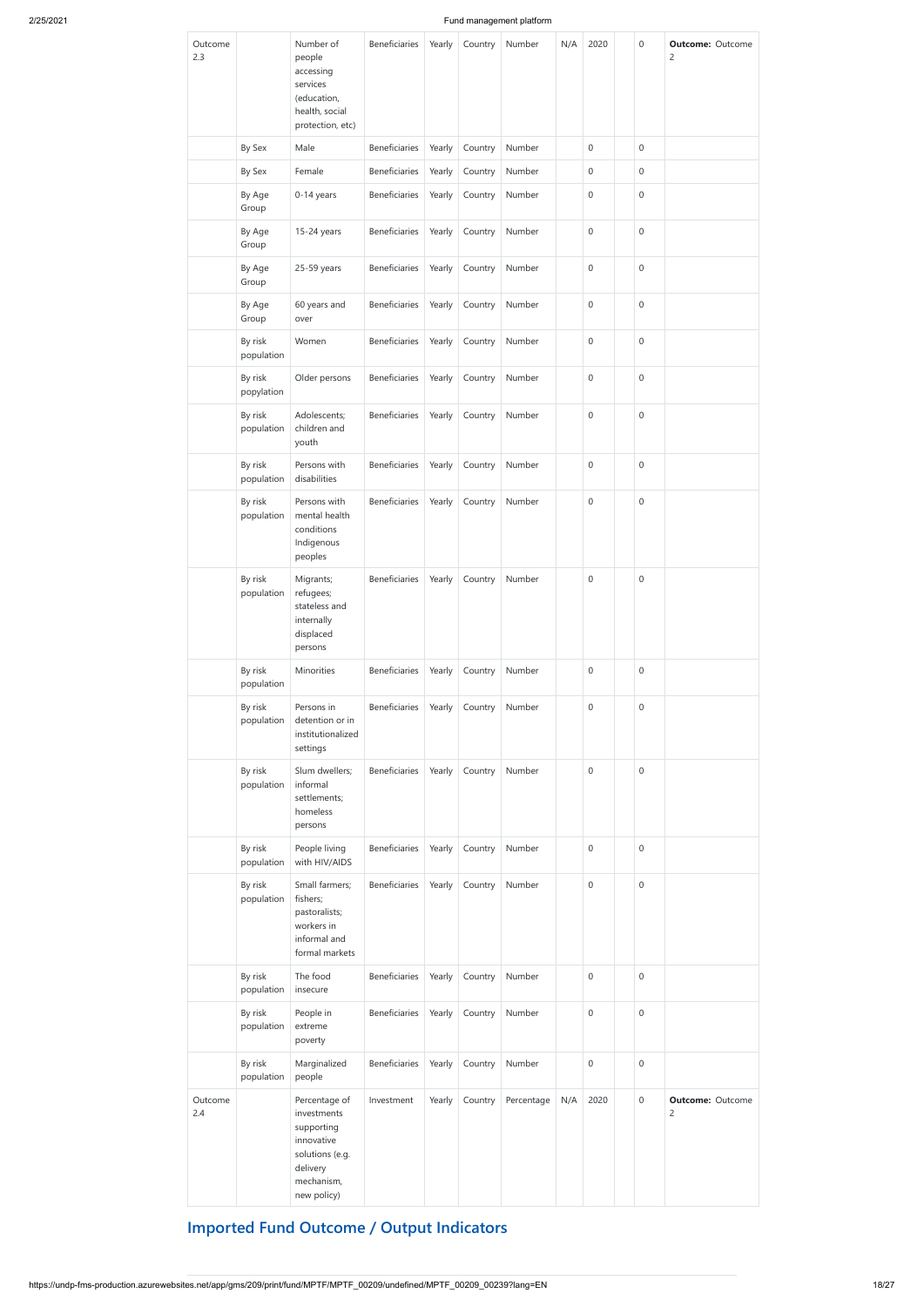| <b>Title</b>                  | Indicator Componen<br>t Title | Descrip Categ Cy Sco Value<br>tion | orv | cle | <b>pe</b> | <b>Type</b> | <b>Baseline</b><br><b>Value</b> | <b>Baseline</b><br>Year | Target<br><b>Value</b> | Target<br>Year | Linked Outcome /<br>Output |
|-------------------------------|-------------------------------|------------------------------------|-----|-----|-----------|-------------|---------------------------------|-------------------------|------------------------|----------------|----------------------------|
| No fund indicators available. |                               |                                    |     |     |           |             |                                 |                         |                        |                |                            |

# **Project Indicators**

| <b>Indicator Title</b>                                                                 | <b>Component Title</b>      | <b>Description</b>                                                                                                                                                                                                              | Category             | Cycle              | <b>Scope</b> | Value<br><b>Type</b> | <b>Bas</b><br>elin<br>e<br>Val<br>ue | <b>Base</b><br>line<br>Year | <b>Targ</b><br>et<br>Valu<br>e | <b>Targ</b><br>et<br>Year | <b>Linked Outcome</b><br>/ Output                                                                                                                                                                                                                                                                                               |
|----------------------------------------------------------------------------------------|-----------------------------|---------------------------------------------------------------------------------------------------------------------------------------------------------------------------------------------------------------------------------|----------------------|--------------------|--------------|----------------------|--------------------------------------|-----------------------------|--------------------------------|---------------------------|---------------------------------------------------------------------------------------------------------------------------------------------------------------------------------------------------------------------------------------------------------------------------------------------------------------------------------|
| Births attended by<br>a skilled health<br>personnel (SBA)                              |                             | Proportion of<br>births attended<br>by skilled health<br>personnel<br>(doctors, nurses<br>or midwives) in<br>the 3 counties                                                                                                     | <b>Beneficiaries</b> | Twice<br>a<br>year | Others       | Percentage<br>ra     | 55                                   | 2019                        | 60                             | 2022                      | Outcome: 1.:<br>Improved access<br>(availability and<br>utilization) to key<br>RMNCAH&N<br>services in Grand<br>Bassa, Grand Kru<br>and Gbarpolu<br><b>Output: 1.1.</b><br>Capacity of health<br>facilities in three<br>counties<br>strengthened to<br>deliver a quality<br>comprehensive<br>package of<br>RMNCAH&N<br>services |
|                                                                                        | Maternal Health             | Proportion of<br>births attended<br>by skilled health<br>personnel<br>(doctors, nurses<br>or midwives) in<br>the 3 counties                                                                                                     | <b>Beneficiaries</b> | Twice<br>a<br>year | Others       | Percentage           | 55                                   | 2019                        | 60                             | 2022                      |                                                                                                                                                                                                                                                                                                                                 |
| Unmet need of<br>family planning<br>among women of<br>reproductive<br>age(15-49 years) |                             | The percentage<br>of women of<br>reproductive<br>age (15-49<br>years) who<br>desire to have<br>no (additional)<br>children or to<br>postpone the<br>next child who<br>are unbale to<br>use a modern<br>contraceptive<br>method. | <b>Beneficiaries</b> | Twice<br>a<br>year | Others       | Percentage<br>ra     | 25.5                                 | 2019                        | 20.5                           | 2022                      | Outcome: 1.:<br>Improved access<br>(availability and<br>utilization) to key<br>RMNCAH&N<br>services in Grand<br>Bassa, Grand Kru<br>and Gbarpolu<br><b>Output: 1.1.</b><br>Capacity of health<br>facilities in three<br>counties<br>strengthened to<br>deliver a quality<br>comprehensive<br>package of<br>RMNCAH&N<br>services |
|                                                                                        | Family planning<br>services | The percentage<br>of women of<br>reproductive<br>age (15-49<br>years) who<br>desire to have<br>no (additional)<br>children or to<br>postpone the                                                                                | Beneficiaries        | Twice<br>a<br>year | Others       | Percentage           | 25.5                                 | 2019                        | 20.5                           | 2022                      |                                                                                                                                                                                                                                                                                                                                 |

|  | next child who |  |  |  |  |  |
|--|----------------|--|--|--|--|--|
|  | are unbale to  |  |  |  |  |  |
|  | use a modern   |  |  |  |  |  |
|  | contraceptive  |  |  |  |  |  |
|  | method.        |  |  |  |  |  |
|  |                |  |  |  |  |  |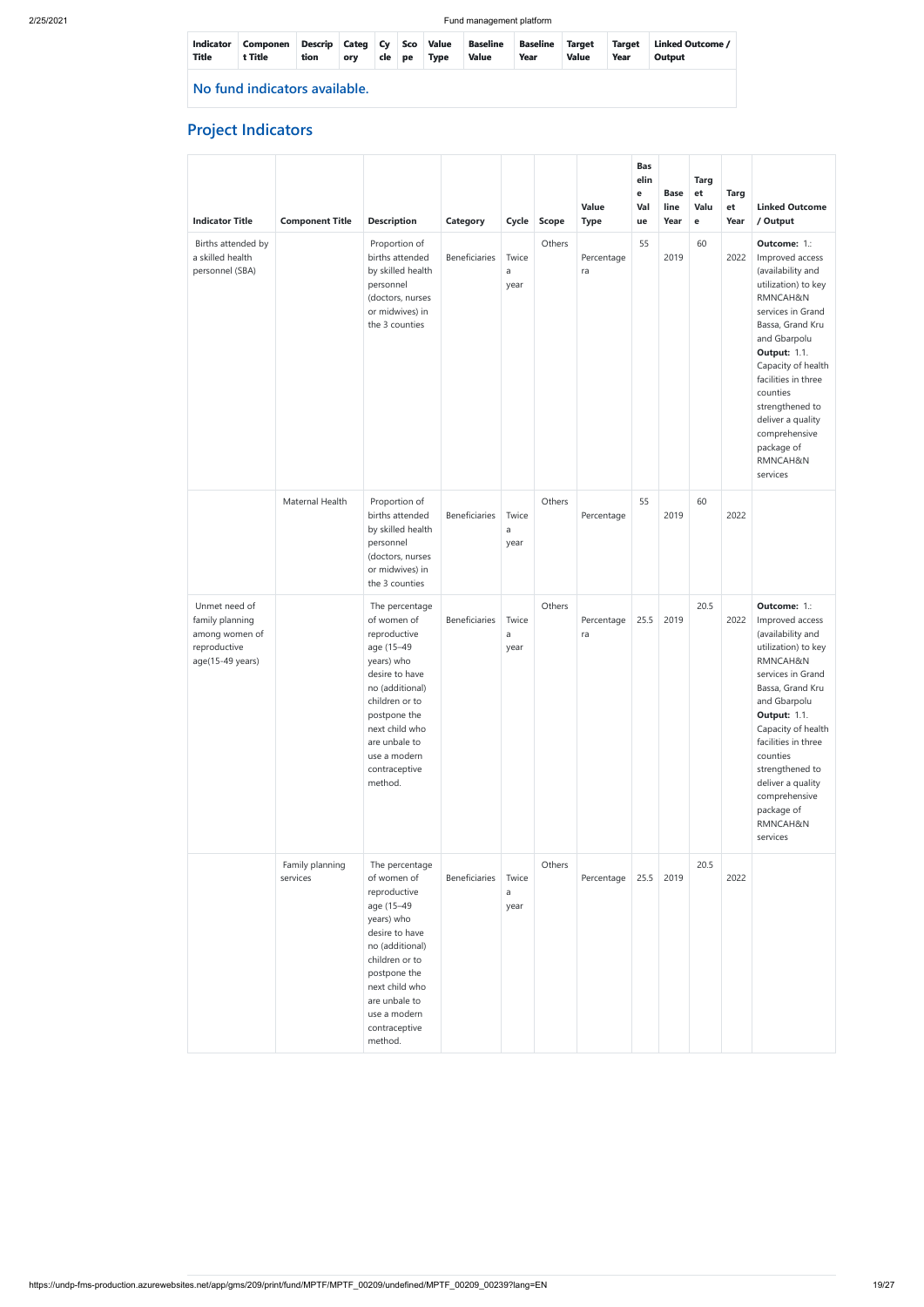| <b>Indicator Title</b>                  | <b>Component Title</b> | <b>Description</b>                                                                                                                       | <b>Category</b>      | Cycle              | <b>Scope</b> | Value<br><b>Type</b> | <b>Bas</b><br>elin<br>e<br>Val<br>ue | <b>Base</b><br>line<br>Year | <b>Targ</b><br>et<br>Valu<br>$\mathbf e$ | <b>Targ</b><br>et<br>Year | <b>Linked Outcome</b><br>/ Output                                                                                                                                                                                                                                                                                               |
|-----------------------------------------|------------------------|------------------------------------------------------------------------------------------------------------------------------------------|----------------------|--------------------|--------------|----------------------|--------------------------------------|-----------------------------|------------------------------------------|---------------------------|---------------------------------------------------------------------------------------------------------------------------------------------------------------------------------------------------------------------------------------------------------------------------------------------------------------------------------|
| Postpartum care<br>coverage - women     |                        | Proportion of<br>women who<br>have<br>postpartum<br>contact with a<br>health provider<br>within 2 days of<br>delivery                    | Beneficiaries        | Twice<br>a<br>year | Others       | Percentage<br>ra     | 63                                   | 2019                        | 68                                       | 2022                      | Outcome: 1.:<br>Improved access<br>(availability and<br>utilization) to key<br>RMNCAH&N<br>services in Grand<br>Bassa, Grand Kru<br>and Gbarpolu<br><b>Output: 1.1.</b><br>Capacity of health<br>facilities in three<br>counties<br>strengthened to<br>deliver a quality<br>comprehensive<br>package of<br>RMNCAH&N<br>services |
|                                         | Maternal Health        | Proportion of<br>women who<br>have<br>postpartum<br>contact with a<br>health provider<br>within 2 days of<br>delivery                    | <b>Beneficiaries</b> | Twice<br>a<br>year | Others       | Percentage           | 63                                   | 2019                        | 68                                       | 2022                      |                                                                                                                                                                                                                                                                                                                                 |
| Postnatal care<br>coverage -<br>newborn |                        | Proportion of<br>newborns who<br>have a postnatal<br>contact with a<br>health provider<br>within 2 days of<br>delivery in 3<br>counties. | <b>Beneficiaries</b> | Twice<br>a<br>year | Others       | Percentage<br>ra     | 63                                   | 2019                        | 68                                       | 2022                      | Outcome: 1.:<br>Improved access<br>(availability and<br>utilization) to key<br>RMNCAH&N<br>services in Grand<br>Bassa, Grand Kru<br>and Gbarpolu<br><b>Output: 1.1.</b><br>Capacity of health<br>facilities in three<br>counties<br>strengthened to<br>deliver a quality<br>comprehensive<br>package of<br>RMNCAH&N<br>services |
|                                         | Neonatal Care          | Proportion of<br>newborns who<br>have a postnatal<br>contact with a<br>health provider<br>within 2 days of<br>delivery in 3<br>counties. | Beneficiaries        | Twice<br>a<br>year | Others       | Percentage           | 63                                   | 2019                        | 68                                       | 2022                      |                                                                                                                                                                                                                                                                                                                                 |
| Antenatal care<br>$coverage(4+)$        |                        | Proportion of<br>pregnant<br>women<br>attending at<br>least 4 ANC<br>visits in the 3<br>counties                                         | Beneficiaries        | Twice<br>a<br>year | Others       | Percentage<br>ra     | 68                                   | 2019                        | 78                                       | 2022                      | Outcome: 1.:<br>Improved access<br>(availability and<br>utilization) to key<br>RMNCAH&N<br>services in Grand<br>Bassa, Grand Kru<br>and Gbarpolu<br><b>Output: 1.1.</b><br>Capacity of health<br>facilities in three<br>counties<br>strengthened to<br>deliver a quality<br>comprehensive<br>package of<br>RMNCAH&N<br>services |
|                                         | Maternal Health        | Proportion of<br>pregnant<br>women<br>attending at<br>least 4 ANC<br>visits in the 3<br>counties                                         | Beneficiaries        | Twice<br>a<br>year | Others       | Percentage           | 68                                   | 2019                        | 78                                       | 2022                      |                                                                                                                                                                                                                                                                                                                                 |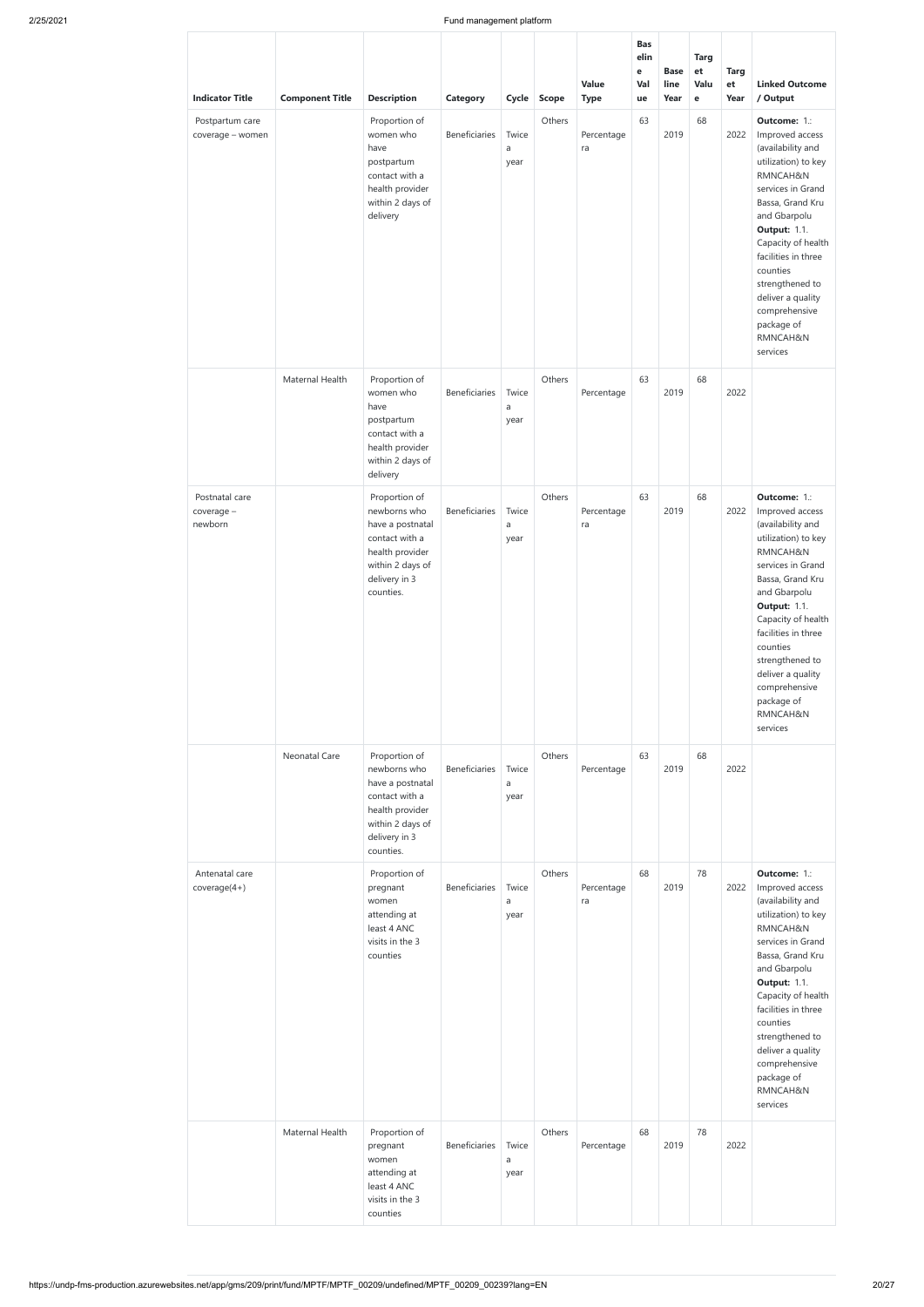| <b>Indicator Title</b>                                                          | <b>Component Title</b> | <b>Description</b>                                                                                                                                                              | <b>Category</b>      | Cycle              | <b>Scope</b> | Value<br><b>Type</b> | <b>Bas</b><br>elin<br>e<br>Val<br>ue | <b>Base</b><br>line<br>Year | <b>Targ</b><br>et<br>Valu<br>$\mathbf e$ | <b>Targ</b><br>et<br>Year | <b>Linked Outcome</b><br>/ Output                                                                                                                                                                                                                                                                                               |
|---------------------------------------------------------------------------------|------------------------|---------------------------------------------------------------------------------------------------------------------------------------------------------------------------------|----------------------|--------------------|--------------|----------------------|--------------------------------------|-----------------------------|------------------------------------------|---------------------------|---------------------------------------------------------------------------------------------------------------------------------------------------------------------------------------------------------------------------------------------------------------------------------------------------------------------------------|
| IPTp2+ (Malaria)                                                                |                        | Percentage of<br>women who<br>received two or<br>more doses of<br>intermittent<br>preventive<br>treatment<br>during antenatal<br>care visits during<br>their last<br>pregnancy. | Beneficiaries        | Twice<br>a<br>year | Others       | Percentage<br>ra     | 55                                   | 2019                        | 65                                       | 2022                      | Outcome: 1.:<br>Improved access<br>(availability and<br>utilization) to key<br>RMNCAH&N<br>services in Grand<br>Bassa, Grand Kru<br>and Gbarpolu<br><b>Output: 1.1.</b><br>Capacity of health<br>facilities in three<br>counties<br>strengthened to<br>deliver a quality<br>comprehensive<br>package of<br>RMNCAH&N<br>services |
|                                                                                 | Maternal Health        | Percentage of<br>women who<br>received two or<br>more doses of<br>intermittent<br>preventive<br>treatment<br>during antenatal<br>care visits during<br>their last<br>pregnancy. | Beneficiaries        | Twice<br>a<br>year | Others       | Percentage           | 55                                   | 2019                        | 65                                       | 2022                      |                                                                                                                                                                                                                                                                                                                                 |
| Children < 1 year<br>receiving DTP3                                             |                        | Children $<$ 1<br>year receiving<br>three doses of<br><b>DTP</b>                                                                                                                | Beneficiaries        | Twice<br>a<br>year | Others       | Percentage<br>ra     | 32                                   | 2019                        | 38                                       | 2022                      | Outcome: 1.:<br>Improved access<br>(availability and<br>utilization) to key<br>RMNCAH&N<br>services in Grand<br>Bassa, Grand Kru<br>and Gbarpolu<br><b>Output: 1.1.</b><br>Capacity of health<br>facilities in three<br>counties<br>strengthened to<br>deliver a quality<br>comprehensive<br>package of<br>RMNCAH&N<br>services |
|                                                                                 | Child Health           | Children $<$ 1<br>year receiving<br>three doses of<br><b>DTP</b>                                                                                                                | Beneficiaries        | Twice<br>a<br>year | Others       | Percentage           | 32                                   | 2019                        | 38                                       | 2022                      |                                                                                                                                                                                                                                                                                                                                 |
| Care-seeking for<br>symptoms of<br>pneumonia among<br>children under 5<br>years |                        | Percentage of<br>children under 5<br>years of age<br>with suspected<br>pneumonia<br>(cough and<br>difficult<br>breathing NOT<br>due to a<br>problem from a                      | <b>Beneficiaries</b> | Twice<br>a<br>year | Others       | Number<br>ra         | 78                                   | 2019                        | 85                                       | 2021                      | Outcome: 1.:<br>Improved access<br>(availability and<br>utilization) to key<br>RMNCAH&N<br>services in Grand<br>Bassa, Grand Kru<br>and Gbarpolu<br><b>Output: 1.1.</b><br>Capacity of health                                                                                                                                   |

| blocked nose) in   |  |  |  | facilities in three |
|--------------------|--|--|--|---------------------|
| the two weeks      |  |  |  | counties            |
| preceding the      |  |  |  | strengthened to     |
| survey taken to    |  |  |  | deliver a quality   |
| an appropriate     |  |  |  | comprehensive       |
| health facility or |  |  |  | package of          |
| provider.          |  |  |  | RMNCAH&N            |
|                    |  |  |  | services            |
|                    |  |  |  |                     |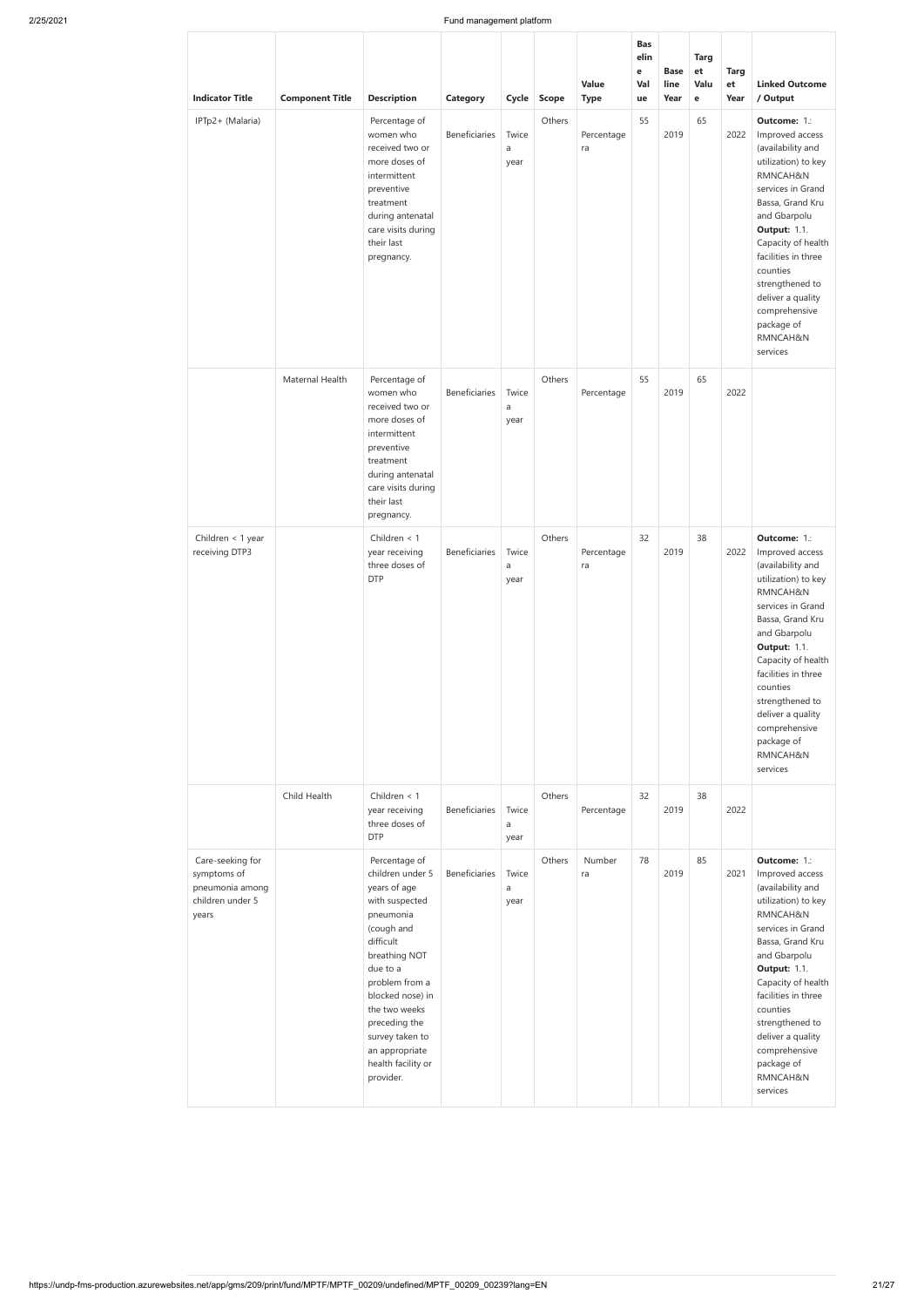| <b>Indicator Title</b>                    | <b>Component Title</b> | <b>Description</b>                                                                                                                                                                                                                                                                       | <b>Category</b> | Cycle              | <b>Scope</b> | Value<br><b>Type</b> | <b>Bas</b><br>elin<br>e<br>Val<br>ue | <b>Base</b><br>line<br>Year | <b>Targ</b><br>et<br>Valu<br>e | <b>Targ</b><br>et<br>Year | <b>Linked Outcome</b><br>/ Output                                                                                                                                                                                                                                                                                               |
|-------------------------------------------|------------------------|------------------------------------------------------------------------------------------------------------------------------------------------------------------------------------------------------------------------------------------------------------------------------------------|-----------------|--------------------|--------------|----------------------|--------------------------------------|-----------------------------|--------------------------------|---------------------------|---------------------------------------------------------------------------------------------------------------------------------------------------------------------------------------------------------------------------------------------------------------------------------------------------------------------------------|
|                                           | Child Health           | Percentage of<br>children under 5<br>years of age<br>with suspected<br>pneumonia<br>(cough and<br>difficult<br>breathing NOT<br>due to a<br>problem from a<br>blocked nose) in<br>the two weeks<br>preceding the<br>survey taken to<br>an appropriate<br>health facility or<br>provider. | Beneficiaries   | Twice<br>a<br>year | Others       | Number               | 78                                   | 2019                        | 85                             | 2021                      |                                                                                                                                                                                                                                                                                                                                 |
| Coverage of<br>diarrhoea<br>treatment     |                        | Percentage of<br>children under 5<br>years of age<br>with diarrhoea in<br>the last two<br>weeks receiving<br>ORS (fluids<br>made from ORS<br>packets or pre-<br>packaged ORS<br>fluids) and zinc<br>supplement                                                                           | Beneficiaries   | Twice<br>a<br>year | Others       | Number<br>ra         | 55.8                                 | 2019                        | 65                             | 2021                      | Outcome: 1.:<br>Improved access<br>(availability and<br>utilization) to key<br>RMNCAH&N<br>services in Grand<br>Bassa, Grand Kru<br>and Gbarpolu<br><b>Output: 1.1.</b><br>Capacity of health<br>facilities in three<br>counties<br>strengthened to<br>deliver a quality<br>comprehensive<br>package of<br>RMNCAH&N<br>services |
|                                           | Child Health           | Percentage of<br>children under 5<br>years of age<br>with diarrhoea in<br>the last two<br>weeks receiving<br>ORS (fluids<br>made from ORS<br>packets or pre-<br>packaged ORS<br>fluids) and zinc<br>supplement                                                                           | Beneficiaries   | Twice<br>a<br>year | Others       | Number               | 55.8                                 | 2019                        | 65                             | 2021                      |                                                                                                                                                                                                                                                                                                                                 |
| Fever treatment<br>and/or advice<br>given |                        | Percentage of<br>children under 5<br>years of age<br>with fever in the<br>previous two<br>weeks for whom<br>advice or<br>treatment was<br>sought                                                                                                                                         | Beneficiaries   | Twice<br>a<br>year | Others       | Number<br>ra         | 41                                   | 2019                        | 50                             | 2022                      | Outcome: 1.:<br>Improved access<br>(availability and<br>utilization) to key<br>RMNCAH&N<br>services in Grand<br>Bassa, Grand Kru<br>and Gbarpolu<br><b>Output: 1.1.</b><br>Capacity of health<br>facilities in three<br>counties<br>strengthened to<br>deliver a quality<br>comprehensive<br>package of<br>RMNCAH&N<br>services |
|                                           | Child Health           | Percentage of<br>children under 5<br>years of age<br>with fever in the<br>previous two<br>weeks for whom<br>advice or<br>treatment was<br>sought                                                                                                                                         | Beneficiaries   | Twice<br>a<br>year | Others       | Number               | 41                                   | 2019                        | 50                             | 2022                      |                                                                                                                                                                                                                                                                                                                                 |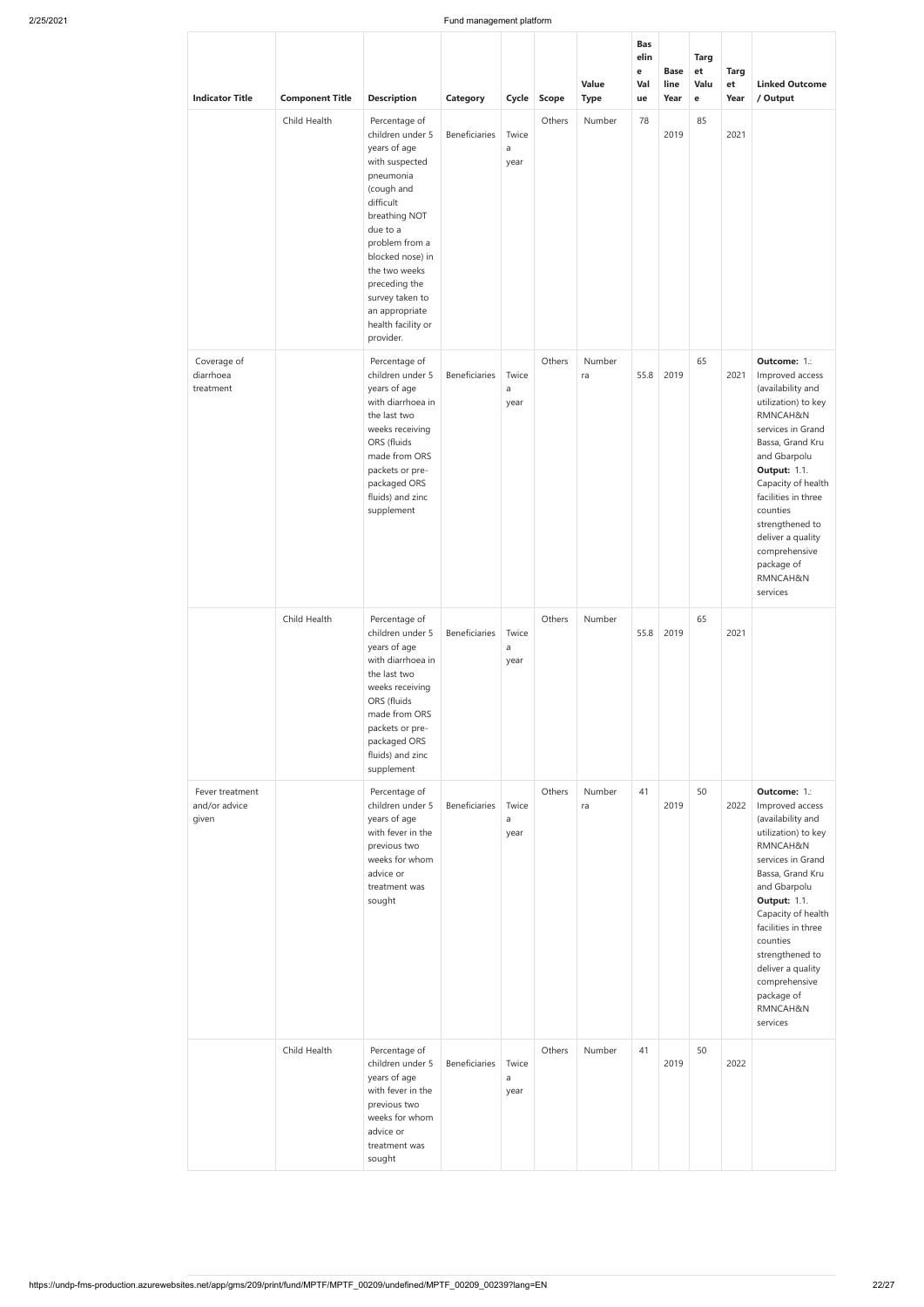| <b>Indicator Title</b>                                                                                 | <b>Component Title</b>                                         | <b>Description</b>                                                                                               | Category             | <b>Cycle</b>       | <b>Scope</b>     | Value<br><b>Type</b> | <b>Bas</b><br>elin<br>e<br>Val<br>ue | <b>Base</b><br>line<br>Year | <b>Targ</b><br>et<br>Valu<br>$\mathbf e$ | <b>Targ</b><br>et<br>Year | <b>Linked Outcome</b><br>/ Output                                                                                                                                                                                                                                                                                                                  |
|--------------------------------------------------------------------------------------------------------|----------------------------------------------------------------|------------------------------------------------------------------------------------------------------------------|----------------------|--------------------|------------------|----------------------|--------------------------------------|-----------------------------|------------------------------------------|---------------------------|----------------------------------------------------------------------------------------------------------------------------------------------------------------------------------------------------------------------------------------------------------------------------------------------------------------------------------------------------|
| Access to a core<br>set of relevant<br>essential<br>medicines(<br>availability of<br>tracer medicines- |                                                                | Proportion of<br>health facilities<br>that have a core<br>set of relevant<br>essential<br>medicines<br>available | Capacity             | Twice<br>a<br>year | Others           | Percentage<br>ra     | 42                                   | 2018                        | 60                                       | 2022                      | Outcome: 1.:<br>Improved access<br>(availability and<br>utilization) to key<br>RMNCAH&N<br>services in Grand<br>Bassa, Grand Kru<br>and Gbarpolu<br>Output: 1.2<br>Supply chain<br>management<br>capacity of three<br>CHT enhanced<br>through the<br>provision of life-<br>saving RMNCAH<br>& N medicines,<br>drugs<br>commodities &<br>equipment, |
|                                                                                                        | Availability of<br><b>RMNCAH</b><br>Medicines &<br>Commodities |                                                                                                                  | Capacity             | Twice<br>a<br>year | Others           | Percentage           | 42                                   | 2018                        | 60                                       | 2022                      |                                                                                                                                                                                                                                                                                                                                                    |
| Maternal death<br>reviews                                                                              |                                                                | % of all<br>reported<br>maternal deaths<br>that have been<br>reviewed in<br>selected facilities                  | Capacity             | Twice<br>a<br>year | Others           | Percentage<br>ra     | 8.8                                  | 2020                        | 20                                       | 2022                      | Outcome: 1.:<br>Improved access<br>(availability and<br>utilization) to key<br>RMNCAH&N<br>services in Grand<br>Bassa, Grand Kru<br>and Gbarpolu<br>Output: 1.4<br>Strengthened<br>capacities of three<br>county health<br>teams for better<br>oversight and<br>coordination of<br>RMNCAH&N<br>Interventions                                       |
|                                                                                                        | Maternal Health                                                | % of all<br>reported<br>maternal deaths<br>that have been<br>reviewed in<br>selected facilities                  | Capacity             | Twice<br>a<br>year | Others           | Percentage           | 8.8                                  | 2020                        | 20                                       | 2022                      |                                                                                                                                                                                                                                                                                                                                                    |
| <b>HMIS</b> reporting<br>rates(completeness<br>and timeliness)                                         | HMIS reporting                                                 | Proportion of<br>facilities<br>submitting<br>complete HMIS<br>data<br>Proportion of                              | Capacity<br>Capacity | Twice<br>a<br>year | Others<br>Others | Percentage<br>ra     | 85<br>83                             | 2020                        | 95<br>90                                 | 2022                      | Outcome: 1.:<br>Improved access<br>(availability and<br>utilization) to key<br>RMNCAH&N<br>services in Grand<br>Bassa, Grand Kru<br>and Gbarpolu<br>Output: 1.4<br>Strengthened<br>capacities of three<br>county health<br>teams for better<br>oversight and<br>coordination of<br>RMNCAH&N<br>Interventions                                       |
|                                                                                                        | rates(completeness<br>and timeliness)                          | facilities<br>submitting HMIS<br>data in<br>time(timeliness)                                                     |                      | Twice<br>a<br>year |                  | Percentage           |                                      | 2020                        |                                          | 2022                      |                                                                                                                                                                                                                                                                                                                                                    |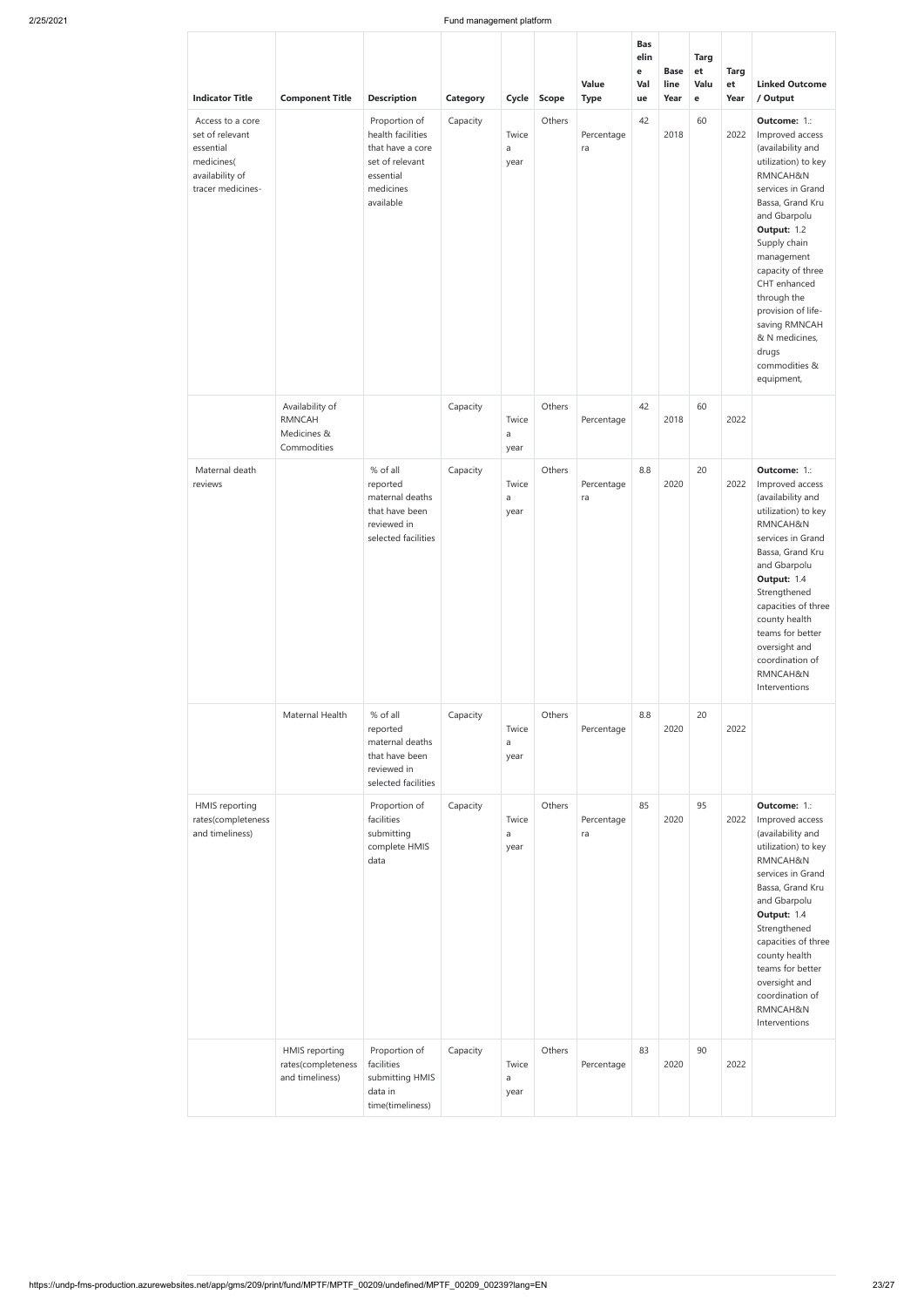|                                                                    |                                        |                                                                                                                                                                                                                                                   |                      |                                          |                        | Value                       | <b>Bas</b><br>elin<br>e<br>Val | <b>Base</b><br>line | <b>Targ</b><br>et<br>Valu | <b>Targ</b><br>et | <b>Linked Outcome</b>                                                                                                                                                                                                                                                                                                           |
|--------------------------------------------------------------------|----------------------------------------|---------------------------------------------------------------------------------------------------------------------------------------------------------------------------------------------------------------------------------------------------|----------------------|------------------------------------------|------------------------|-----------------------------|--------------------------------|---------------------|---------------------------|-------------------|---------------------------------------------------------------------------------------------------------------------------------------------------------------------------------------------------------------------------------------------------------------------------------------------------------------------------------|
| <b>Indicator Title</b><br><b>Functional County</b><br>Health Teams | <b>Component Title</b>                 | <b>Description</b><br>County Health<br>Teams with<br>updated<br>operational<br>plans,<br>EPR/contingency<br>plan, functional<br>coordination<br>platforms,<br>functional<br>supportive<br>supervision<br>system                                   | Category<br>Capacity | <b>Cycle</b><br>Twice<br>a<br>year       | <b>Scope</b><br>Others | <b>Type</b><br>Number<br>ra | ue<br>0                        | Year<br>2020        | e<br>$\mathsf 3$          | Year<br>2020      | / Output<br>Outcome: 1.:<br>Improved access<br>(availability and<br>utilization) to key<br>RMNCAH&N<br>services in Grand<br>Bassa, Grand Kru<br>and Gbarpolu<br>Output: 1.4<br>Strengthened<br>capacities of three<br>county health<br>teams for better<br>oversight and<br>coordination of<br>RMNCAH&N<br>Interventions        |
| Adolescent health<br>service availability                          | Capacity for<br><b>RMNCAH</b> services | County Health<br>Teams with<br>updated<br>operational<br>plans,<br>EPR/contingency<br>plan, functional<br>coordination<br>platforms,<br>functional<br>supportive<br>supervision<br>system<br>Number of<br>adolescents<br>reached with<br>services | Capacity<br>Capacity | Twice<br>a<br>year<br>Twice<br>a<br>year | Others<br>Others       | Number<br>Number<br>ra      | 0<br>0                         | 2020<br>2020        | $\overline{3}$<br>8300    | 2022<br>2022      | Outcome: 1.:<br>Improved access<br>(availability and<br>utilization) to key<br>RMNCAH&N<br>services in Grand<br>Bassa, Grand Kru<br>and Gbarpolu<br><b>Output: 1.1.</b><br>Capacity of health<br>facilities in three<br>counties<br>strengthened to<br>deliver a quality<br>comprehensive<br>package of<br>RMNCAH&N<br>services |
|                                                                    | Adolescent Health                      | Number of<br>adolescents<br>reached with<br><b>RMNCAH</b><br>services                                                                                                                                                                             | Capacity             | Twice<br>a<br>year                       | Others                 | Number                      | 0                              | 2020                | 8300                      | 2022              |                                                                                                                                                                                                                                                                                                                                 |
| Caesarian section<br>rate                                          |                                        | % of all<br>deliveries in<br>facilities that are<br>by C section                                                                                                                                                                                  | Beneficiaries        | Twice<br>a<br>year                       | Others                 | Percentage<br>ra            | $\overline{4}$                 | 2020                | 5                         | 2022              | Outcome: 1.:<br>Improved access<br>(availability and<br>utilization) to key<br>RMNCAH&N<br>services in Grand<br>Bassa, Grand Kru<br>and Gbarpolu<br><b>Output: 1.1.</b><br>Capacity of health<br>facilities in three<br>counties<br>strengthened to<br>deliver a quality<br>comprehensive<br>package of<br>RMNCAH&N<br>services |
|                                                                    | EmONC service<br>availability          | % of all<br>deliveries in<br>facilities that are<br>by C section                                                                                                                                                                                  | Beneficiaries        | Twice<br>a<br>year                       | Others                 | Percentage                  | $\overline{4}$                 | 2020                | 5                         | 2022              |                                                                                                                                                                                                                                                                                                                                 |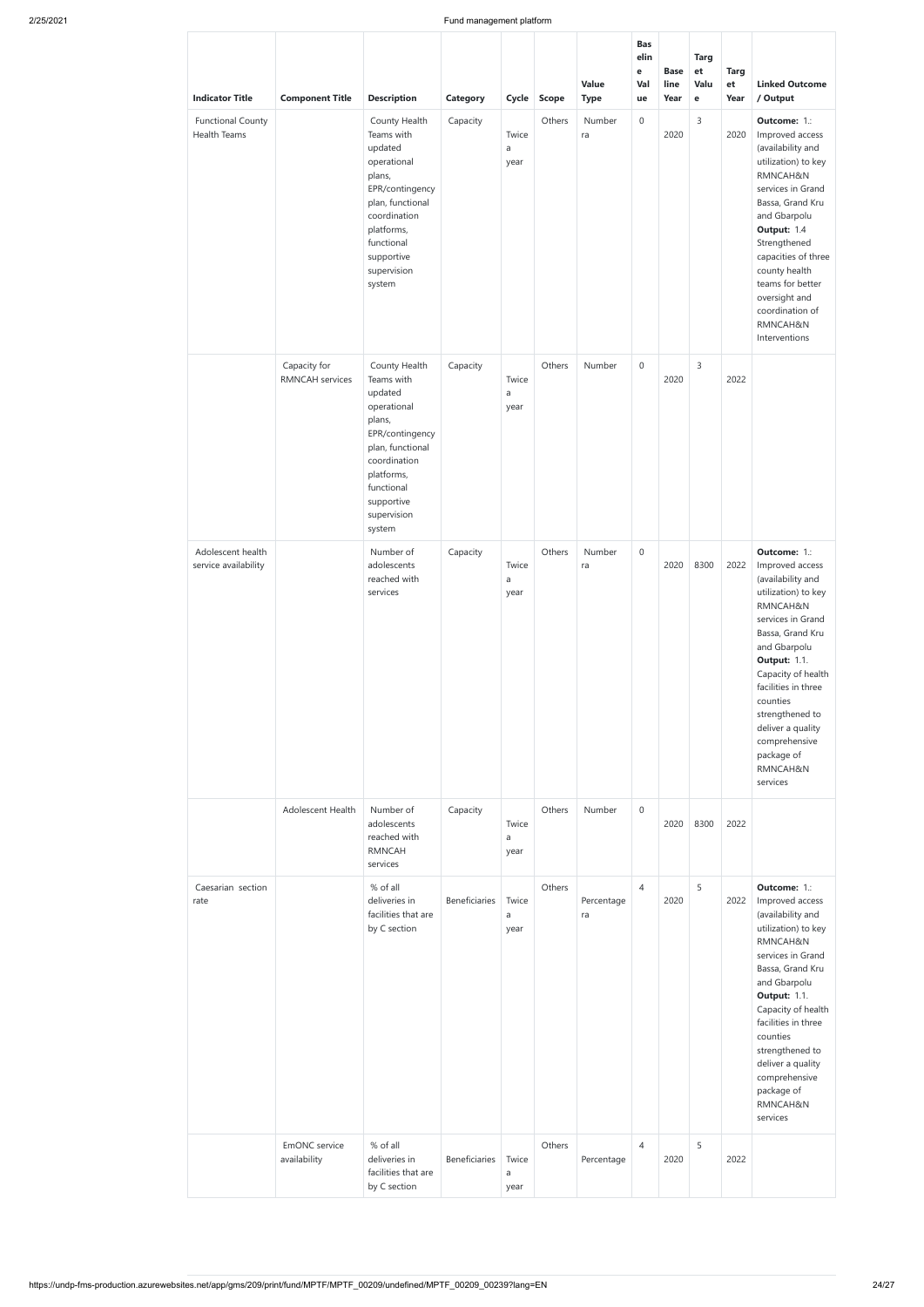| <b>Indicator Title</b>                    | <b>Component Title</b>                    | <b>Description</b>                                                                                                                                                                                | Category      | Cycle              | <b>Scope</b> | Value<br><b>Type</b> | <b>Bas</b><br>elin<br>e<br>Val<br>ue | <b>Base</b><br>line<br>Year | <b>Targ</b><br>et<br>Valu<br>$\mathbf e$ | <b>Targ</b><br>et<br>Year | <b>Linked Outcome</b><br>/ Output                                                                                                                                                                                                                                                                                               |
|-------------------------------------------|-------------------------------------------|---------------------------------------------------------------------------------------------------------------------------------------------------------------------------------------------------|---------------|--------------------|--------------|----------------------|--------------------------------------|-----------------------------|------------------------------------------|---------------------------|---------------------------------------------------------------------------------------------------------------------------------------------------------------------------------------------------------------------------------------------------------------------------------------------------------------------------------|
| Availability of<br><b>RMNCAH Services</b> |                                           | Number<br>facilities<br>supported to<br>provide<br><b>RMNCAH &amp;N</b><br>Services:tracer<br>items to offer<br>family planning<br>services                                                       | Beneficiaries | Twice<br>a<br>year | Others       | Number<br>ra         | $\boldsymbol{0}$                     | 2018                        | 35                                       | 2022                      | Outcome: 1.:<br>Improved access<br>(availability and<br>utilization) to key<br>RMNCAH&N<br>services in Grand<br>Bassa, Grand Kru<br>and Gbarpolu<br><b>Output: 1.1.</b><br>Capacity of health<br>facilities in three<br>counties<br>strengthened to<br>deliver a quality<br>comprehensive<br>package of<br>RMNCAH&N<br>services |
|                                           | Availability of<br><b>RMNCAH Services</b> | Number<br>facilities<br>supported to<br>provide<br><b>RMNCAH &amp;N</b><br>Services:tracer<br>items to offer<br>family planning<br>services                                                       | Beneficiaries | Twice<br>a<br>year | Others       | Number               | $\boldsymbol{0}$                     | 2018                        | 35                                       | 2022                      |                                                                                                                                                                                                                                                                                                                                 |
| <b>IDSR</b> reporting<br>and completeness |                                           | Proportion of<br>facilities<br>submitting<br>complete weekly<br>data                                                                                                                              | Capacity      | Twice<br>a<br>year | Others       | Percentage<br>ra     | 100                                  | 2020                        | 100                                      | 2020                      | Outcome: 1.:<br>Improved access<br>(availability and<br>utilization) to key<br>RMNCAH&N<br>services in Grand<br>Bassa, Grand Kru<br>and Gbarpolu<br>Output: 1.4<br>Strengthened<br>capacities of three<br>county health<br>teams for better<br>oversight and<br>coordination of<br>RMNCAH&N<br>Interventions                    |
|                                           | ISDR timeliness of<br>reporting           | Proportion of<br>facilities<br>submitting<br>timely weekly<br>data                                                                                                                                | Capacity      | Twice<br>a<br>year | Others       | Percentage           | 100                                  | 2020                        | 100                                      | 2020                      |                                                                                                                                                                                                                                                                                                                                 |
| Health facility<br>deliveries             |                                           | Proportion of<br>deliveries within<br>targeted health<br>facilities<br>(disaggregated<br>by age, type of<br>facilities and<br>ability status)                                                     | Beneficiaries | Twice<br>a<br>year | Country      | Percentage<br>ra     | 61.9                                 | 2019                        | 74.30                                    | 2022                      | Outcome: 1.:<br>Improved access<br>(availability and<br>utilization) to key<br>RMNCAH&N<br>services in Grand<br>Bassa, Grand Kru<br>and Gbarpolu<br><b>Output: 1.1.</b><br>Capacity of health<br>facilities in three<br>counties<br>strengthened to<br>deliver a quality<br>comprehensive<br>package of<br>RMNCAH&N<br>services |
|                                           | <b>SBA Deliveries</b>                     | Number of<br>targeted health<br>facilities<br>strengthened to<br>provide the<br>complete set of<br>EmONC signal<br>functions (<br>disaggregated<br>by type of<br>EmONC facility<br>and locations) | Beneficiaries | Twice<br>a<br>year | Country      | Percentage           | $\mathbf 0$                          | 2018                        | 17                                       | 2022                      |                                                                                                                                                                                                                                                                                                                                 |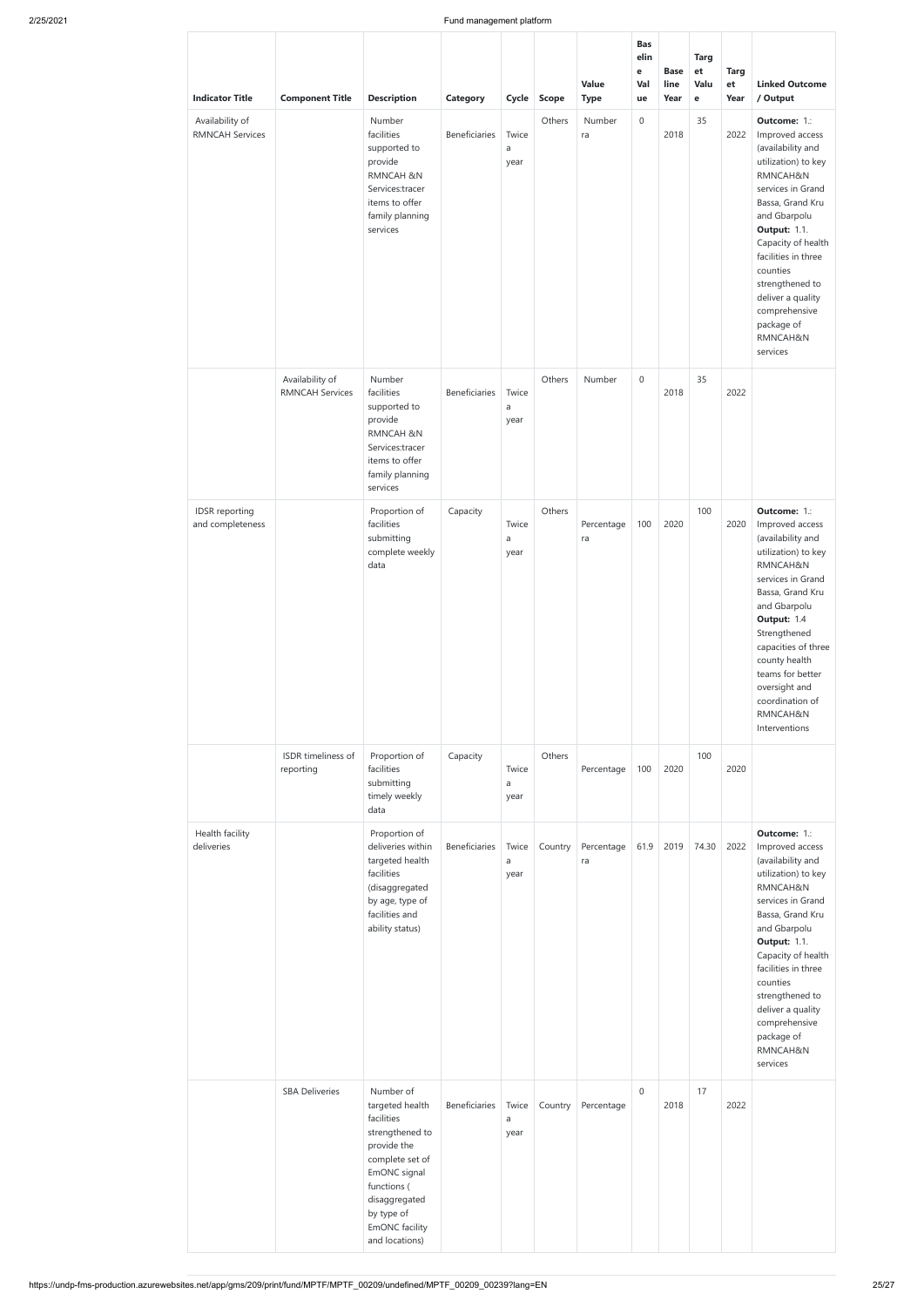| <b>Indicator Title</b>          | <b>Component Title</b>                                              | <b>Description</b>                                                                                                                                                          | Category      | Cycle              | <b>Scope</b> | Value<br><b>Type</b> | <b>Bas</b><br>elin<br>e<br>Val<br>ue | <b>Base</b><br>line<br>Year | <b>Targ</b><br>et<br>Valu<br>e | <b>Targ</b><br>et<br>Year | <b>Linked Outcome</b><br>/ Output                                                                                                                                                                                                                                                                                                                                                      |
|---------------------------------|---------------------------------------------------------------------|-----------------------------------------------------------------------------------------------------------------------------------------------------------------------------|---------------|--------------------|--------------|----------------------|--------------------------------------|-----------------------------|--------------------------------|---------------------------|----------------------------------------------------------------------------------------------------------------------------------------------------------------------------------------------------------------------------------------------------------------------------------------------------------------------------------------------------------------------------------------|
|                                 | <b>Health Facility</b><br>Capacity to<br>Provide RMNCAH<br>services | Number<br>facilities<br>supported to<br>provide<br><b>RMNCAH &amp;N</b><br>Services                                                                                         | Beneficiaries | Twice<br>a<br>year | Country      | Percentage           | $\mathbf 0$                          | 2020                        | 35                             | 2022                      |                                                                                                                                                                                                                                                                                                                                                                                        |
|                                 | Access to drugs<br>and supplies                                     | Number of<br>targeted<br>facilities with no<br>stock-out of<br>major RMNCAH<br>drugs,<br>commodities<br>and kits within a<br>given period<br>during the<br>project lifespan | Beneficiaries | Twice<br>a<br>year | Country      | Percentage           | $\mathsf{O}\xspace$                  | 2020                        | 35                             | 2022                      |                                                                                                                                                                                                                                                                                                                                                                                        |
|                                 | Family Planning<br>commodities<br>availability                      | Number of<br>selected facilities<br>offering method<br>mixed of family<br>planning<br>commodities                                                                           | Beneficiaries | Twice<br>a<br>year | Country      | Percentage           | $\mathsf{O}\xspace$                  | 2020                        | 35                             | 2022                      |                                                                                                                                                                                                                                                                                                                                                                                        |
| Access to drugs<br>and supplies |                                                                     | Number of<br>targeted<br>facilities with no<br>stock-out of<br>major RMNCAH<br>drugs,<br>commodities<br>and kits within a<br>given period<br>during the<br>project lifespan | Capacity      | Twice<br>a<br>year | Others       | Number<br>ra         | $\mathbf 0$                          | 2020                        | 35                             | 2022                      | Outcome: 1.:<br>Improved access<br>(availability and<br>utilization) to key<br>RMNCAH&N<br>services in Grand<br>Bassa, Grand Kru<br>and Gbarpolu<br>Output: 1.3<br>WASH &IPC<br>standards<br>reinforced in<br>targeted health<br>care<br>facilities/providers<br>to minimize<br>health care<br>workers infections<br>and risk of facility<br>and healthcare-<br>acquired<br>infections |
|                                 | Capacity for Basic<br>WASH & IPC                                    | Proportion of<br>health meeting<br>minimum<br>required WASH<br>standards                                                                                                    | Capacity      | Twice<br>a<br>year | Others       | Number               | 13.1                                 | 2019                        | 35                             | 2022                      |                                                                                                                                                                                                                                                                                                                                                                                        |

# **Risks**

| <b>Event</b>                                                                                                                                                                                                               | Category      | Level         | <b>Likelihood</b> | Impact | <b>Mitigating Measures</b>                                                                                                                                                                                                                         | <b>Risk Owner</b>     |
|----------------------------------------------------------------------------------------------------------------------------------------------------------------------------------------------------------------------------|---------------|---------------|-------------------|--------|----------------------------------------------------------------------------------------------------------------------------------------------------------------------------------------------------------------------------------------------------|-----------------------|
| Slow delivery and<br>inability to<br>implement within<br>timeframe due to<br>resumption of lock<br>down measures<br>preventing<br>implementation<br>(including<br>government<br>counterparts unable<br>to access premises) | • Operational | <b>Medium</b> | Unlikely          | Major  | Effective governance &<br>close collaboration with<br>MOH and other parts of<br>government to secure<br>necessary permits and<br>approvals to facilitate<br>continuity of service during<br>renewed lockdown<br>measures                           | ocanc@who.int         |
| Lack of<br>Results/Impact due<br>to misalignment<br>between solutions<br>and root causes of<br>the vulnerabilities of<br>the selected<br>counties                                                                          | • Strategic   | Low           | Unlikely          | Major  | Leveraging knowledge of<br>local context among<br>participating agencies to<br>ensure lessons learnt are<br>incorporated into design<br>and opreational solutions.<br>Robust M&E mechanisms to<br>facilitate course corrections<br>where necessary | livingstone@unfpa.org |